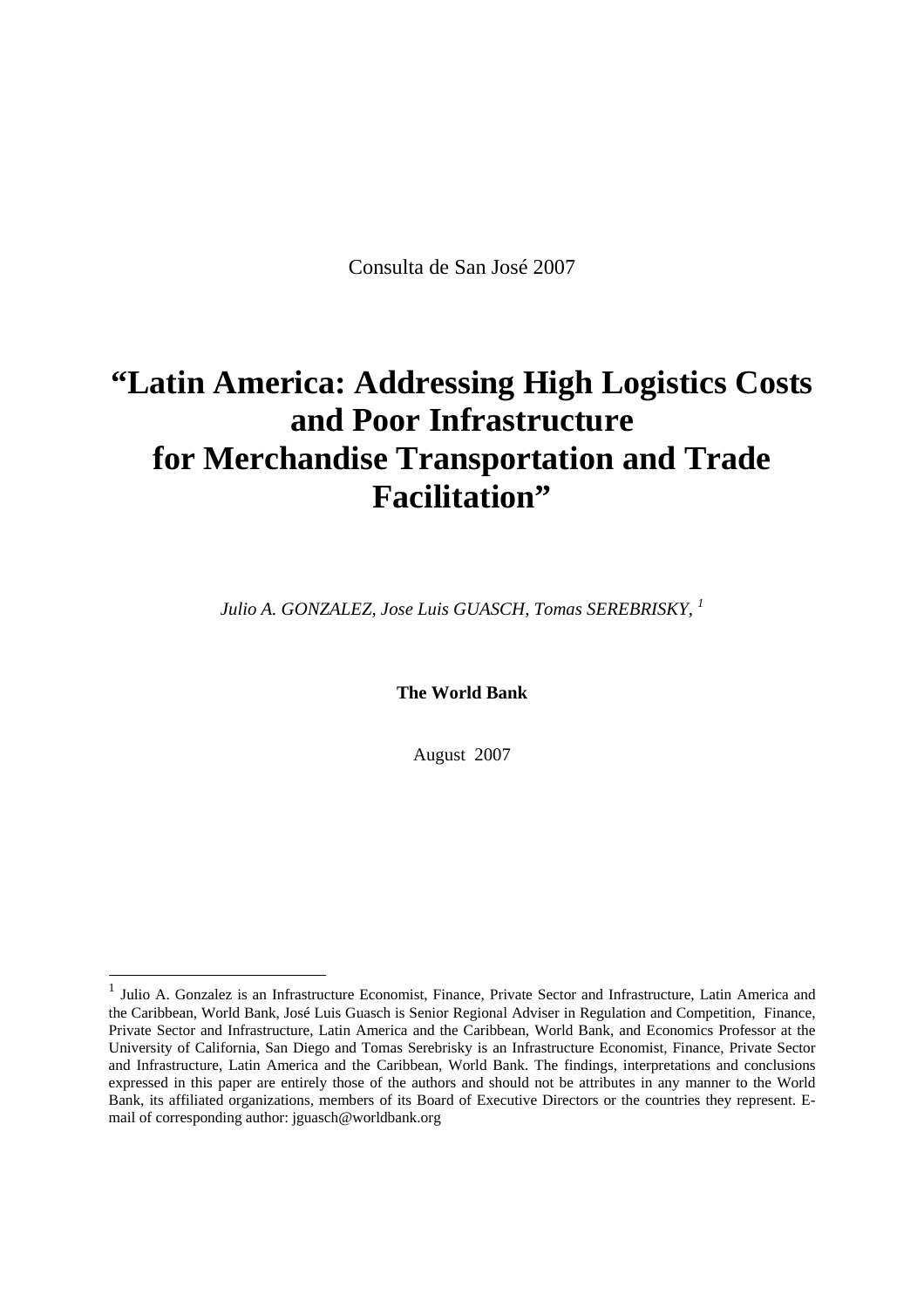# **Contents**

| 3.1 Relevance of the physical movement of goods and available measures of logistics costs 6                |  |
|------------------------------------------------------------------------------------------------------------|--|
|                                                                                                            |  |
|                                                                                                            |  |
|                                                                                                            |  |
|                                                                                                            |  |
|                                                                                                            |  |
|                                                                                                            |  |
|                                                                                                            |  |
| 5. Analysis (ii): Logistics Costs, Inventories and Their Influence on Competitiveness and Growth  16       |  |
|                                                                                                            |  |
|                                                                                                            |  |
| 6. Analysis (iii): Potential Benefits of Trade Facilitation and its Impact on Competitiveness and Growth20 |  |
|                                                                                                            |  |
|                                                                                                            |  |
|                                                                                                            |  |
|                                                                                                            |  |
|                                                                                                            |  |
|                                                                                                            |  |
| <b>LIST OF FIGURES</b>                                                                                     |  |
| FIGURE 1: BUSINESSES THAT CONSIDER INFRASTRUCTURE A SERIOUS PROBLEM, BY REGION4                            |  |
|                                                                                                            |  |
|                                                                                                            |  |
| FIGURE 4: PRODUCTIVITY GAINS FROM A 20 PERCENT IMPROVEMENT IN SELECTED INVESTMENT CLIMATE VARIABLES        |  |
| FIGURE 5: DETERIORATING AND INSUFFICIENT INFRASTRUCTURE CONTRIBUTES TO UNCOMPETITIVE INDUSTRIES,           |  |
|                                                                                                            |  |
|                                                                                                            |  |
|                                                                                                            |  |
|                                                                                                            |  |
|                                                                                                            |  |
|                                                                                                            |  |
| <b>LIST OF TABLES</b>                                                                                      |  |
|                                                                                                            |  |
|                                                                                                            |  |
| TABLE 3: INFRASTRUCTURE STOCKS AND ECONOMIC GROWTH: PANEL REGRESSION ANALYSIS USING DIFFERENT              |  |
| TABLE 4: INFRASTRUCTURE STOCKS AND ECONOMIC GROWTH: PANEL REGRESSION ANALYSIS USING DIFFERENT              |  |
|                                                                                                            |  |
|                                                                                                            |  |
|                                                                                                            |  |
| TABLE 8: OVERVIEW OF SIMULATION: BRING BELOW-AVERAGE MEMBERS HALF-WAY UP TO THE GLOBAL AVERAGE             |  |
|                                                                                                            |  |
|                                                                                                            |  |
|                                                                                                            |  |
|                                                                                                            |  |
|                                                                                                            |  |
|                                                                                                            |  |
|                                                                                                            |  |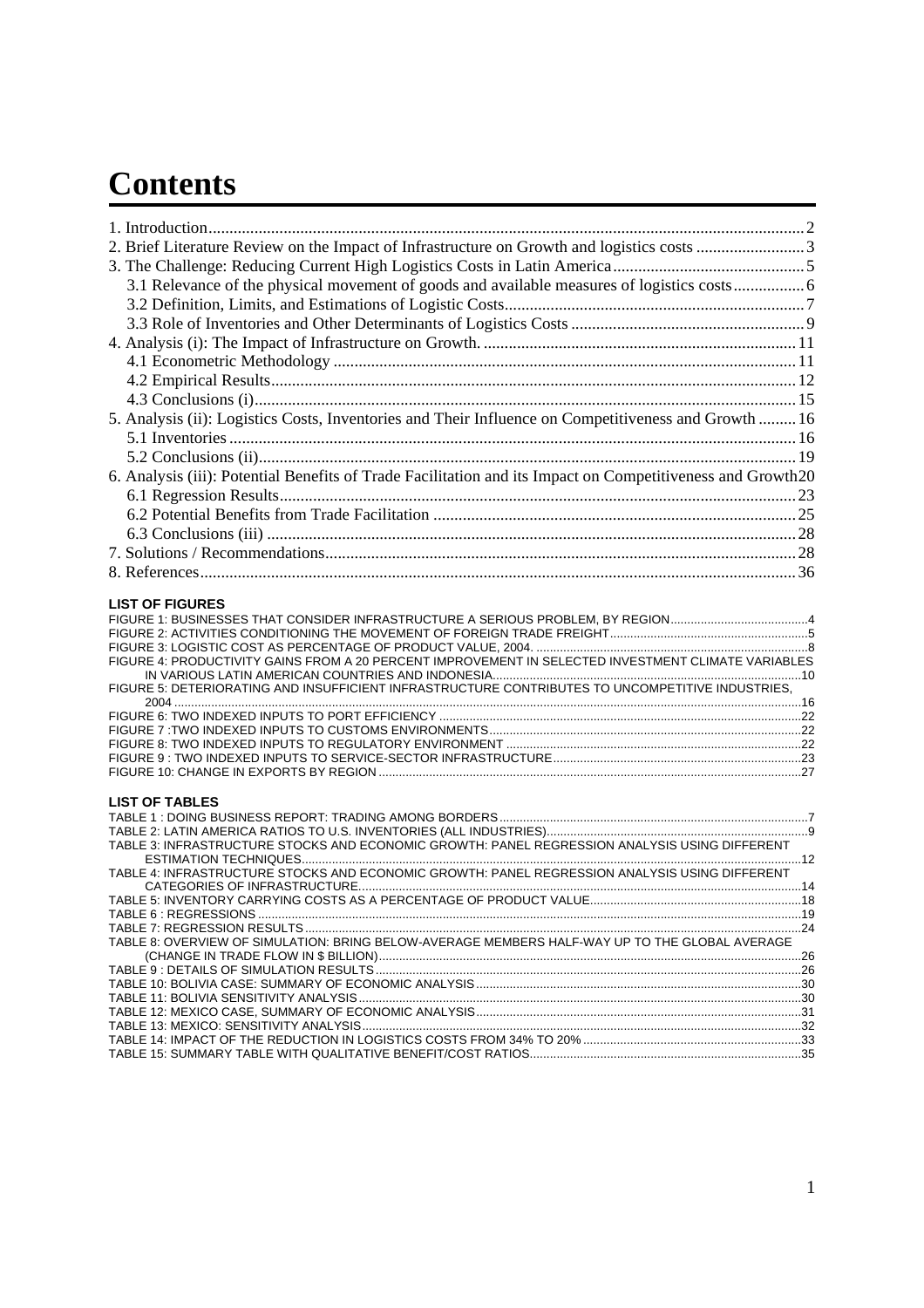# **1. Introduction**

Access to basic infrastructure services – roads, electricity, water, sanitation - still remains as a key challenge in the fight against poverty in Latin America and in the elusive search for sustainable growth. These services provide not only direct and fundamental benefits but also have important indirect effects on the living conditions of the population and are key ingredients for productive development and to enhance competitiveness.

Infrastructure services are central to personal productivity and the opportunity for advancement. While this is intuitive for electricity and telecommunication services which bring with them the promise of connectivity and higher productivity, it is also true for roads and transport services. Access to markets, jobs, health care and education, the extreme poor in rural communities in Latin America live on average 5 kilometers or more from the nearest paved road, which is almost twice as far as non-poor rural households.

Over the past 15 years, infrastructure coverage and quality have increased in most Latin American and Caribbean sectors and countries. There have been major improvements in access to water, sanitation, electricity, telecommunications, ports, and airports. Only in roads has coverage not changed much, but still efforts and resources have been invested to improve the quality of trunk networks.

This solution paper focuses on the main determinants of logistics costs and, whenever possible, provides evidence on the effects of these determinants on competitiveness and growth of Latin American economies. In preparation of the Consulta de San José 2007, this paper provides recommendations/solutions that encompass a series of policies to reduce the prevalent high logistics costs in Latin America. The recommendations rely on the available applied economic analysis on logistics and trade facilitation (areas where very scarce studies can be found). All the recommendations were elaborated having as a main premise the feasibility of implementation; that is, all of them can be realistically implemented.

Although it is difficult to do justice to the tremendous diversity of the Latin American region which is home to both Caribbean islands with fewer than 100,000 inhabitants as well as Brazil with close to 180 million, and with annual per capita income ranging from \$467 in Haiti to more than \$ 6,000 in Mexico – the recommendations emanated form this solution paper apply to most countries, though the best ways to implement them may vary.

This paper is organized as follows: Section 2 provides a brief overview of the recent literature on the effects of infrastructure on productivity and growth. Section 3 presents the challenge understood as the need to reduce high logistics cost in Latin America (with its direct impact on improving competitiveness). Section 4 aims at identifying the impact of the quantity of infrastructure on growth. Section 5 present an assessment of the levels and determinants of inventory costs and their impact on competitiveness. Section 6 evaluates the potential benefits of trade facilitation on competitiveness. Section 7 presents a set of solutions/recommendation to meet the challenge.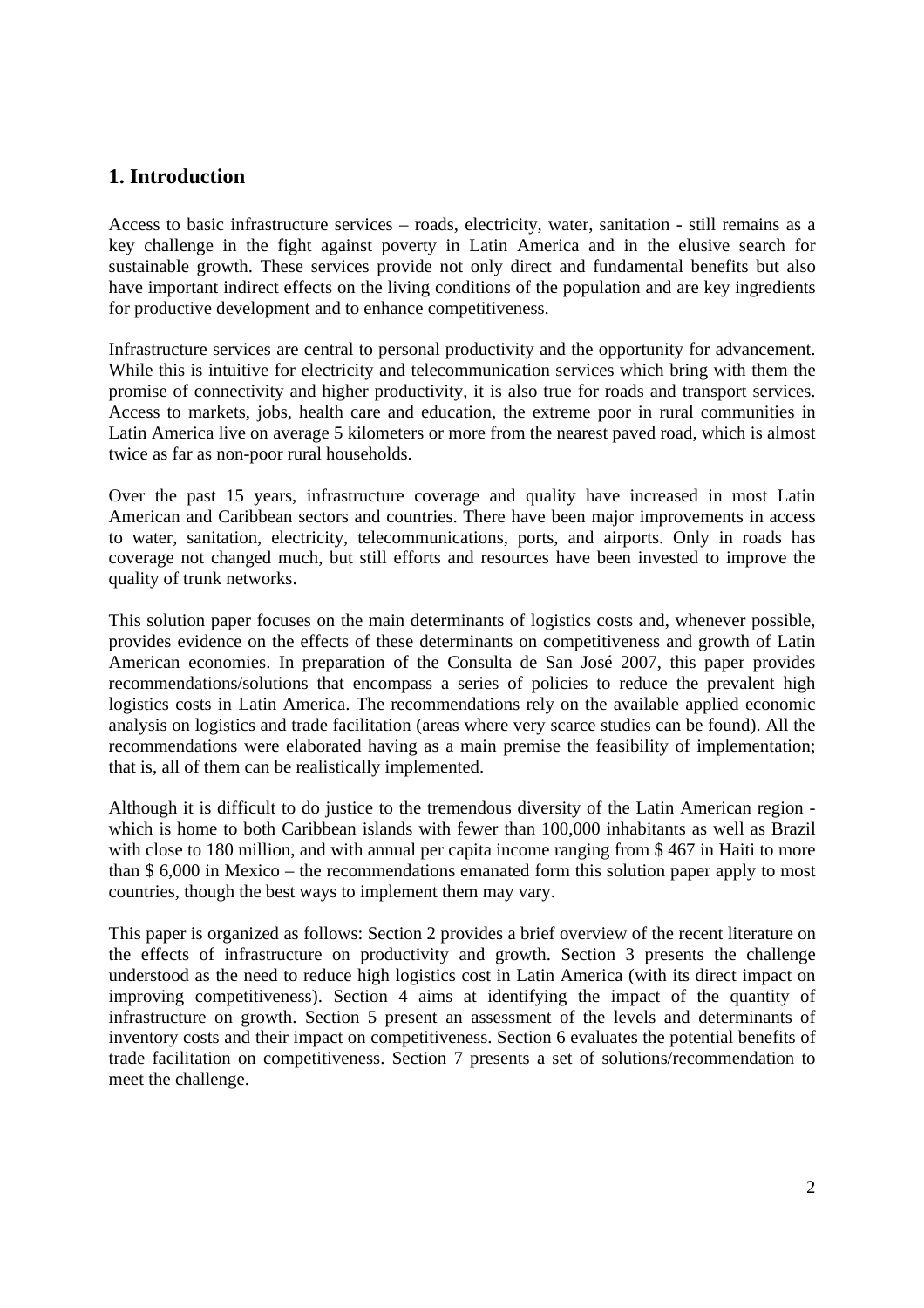# **2. Brief Literature Review on the Impact of Infrastructure on Growth and Logistics Costs**

This section provides a quick overview of the recent empirical literature on the effects of infrastructure on productivity and growth. For the sake of brevity, the discussion is selective rather than exhaustive.

A number of empirical studies have found that infrastructure has a positive effect on output, especially in developing countries. Returns on infrastructure investments are generally highest during the early stages of development, when infrastructure is scarce and basic networks have not been completed. However, returns tend to fall with development, sometimes sharply. Indeed, some studies of the United States have found that infrastructure investment has negative effects on total output [Briceño-Garmendia, Estache and Shafik, 2004].

In his paper *Is public expenditure productive?* Aschauer [1989] found that the stock of public infrastructure is a significant determinant of aggregate total factor productivity (TFP). However, the economic significance of these results was found to be implausibly large and not robust when more sophisticated econometric techniques are used [Holtz-Eakin, 1994; Cashin, 1995; Baltagi and Pinnoi, 1995]. Gramlich [1994] provides an overview of this literature.

The more recent empirical literature, relying on cross-country panel data, confirms that infrastructure makes a significant contribution to output. Such analysis relies on increasingly sophisticated econometric techniques to address reverse causation; infrastructure may cause growth, but growth may lead to a higher demand of infrastructure. Failure to take this endogeneity problem into account would result in an overestimation of infrastructure's contribution to growth. Notable papers on this line include Canning [1999], which uses panel data for a large number of countries, and Demetriades and Mamuneas [2000], which uses data for OECD countries. Röller and Waverman [2001], using a framework that controls for the possible endogeneity of infrastructure accumulation, find that telecommunications infrastructure has large output effects. Similar results for roads are reported by Fernald [1999] using data on U.S. industry. Calderon and Serven [2003a] present a similar empirical analysis focused on Latin America. They find positive and significant output contributions from three types of infrastructure: telecommunications, transport and energy.

A few papers go beyond measures of infrastructure spending and stock and consider infrastructure efficiency or quality. Hulten [1996] finds that differences in effective use of infrastructure explain 25 percent of the growth difference between Africa and East Asia, and more than 40 percent of the difference between low- and high-growth countries. Using a large panel data set, Esfahani and Ramirez [2002] report that infrastructure has significant growth effects, but that its contribution is affected by institutional factors. Finally, Calderon and Serven [2004b] find that infrastructure quantity and quality both have a robust impact on economic growth and income distribution. The authors use a large panel data set covering more than 100 countries and spanning the period 1960-2000, and conduct a variety of specification tests to ensure that the results capture the causal impacts of infrastructure quantity and quality on growth and inequality.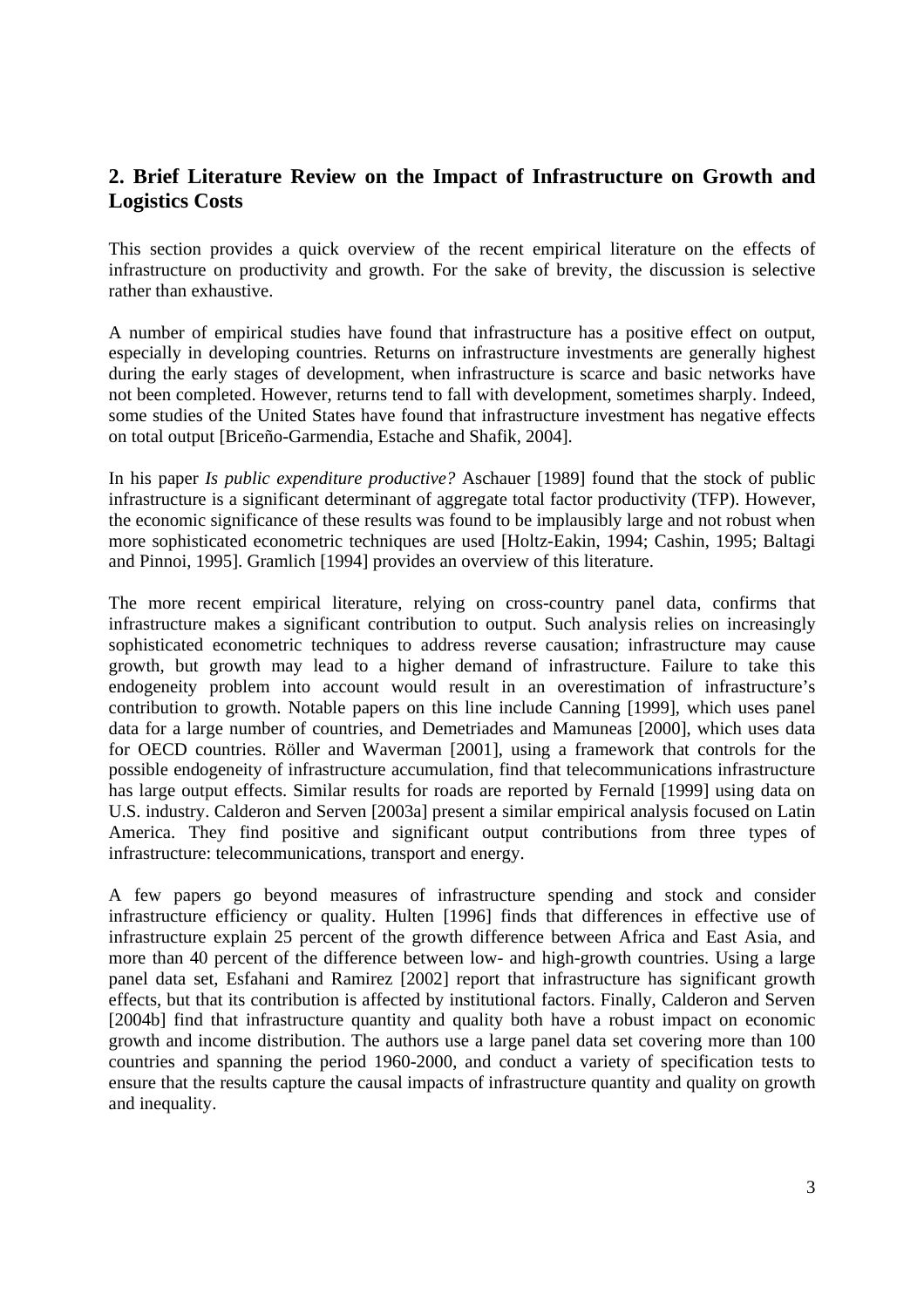The relevance of infrastructure as determinant of logistics costs is enormous. Logistics costs, being defined as the costs incurred to take a given good from the producer to the consumer, are heavily determined by the availability and quality of infrastructure. Infrastructure influences directly transport costs and indirectly the level of inventories and consequently financial costs, the main components of logistics costs. A variety of studies [World Bank 2006] emphasize the fact that infrastructure stock and quality, by lowering logistics costs, has a significant impact on countries' competitiveness.

It has been widely shown that poor infrastructure contributes to Latin America's low rankings on competitiveness indexes. Several indexes, aggregating infrastructure variables, have been developed. These include the World Economic Forum's Growth and Business Competitiveness index and the International Institute for Management Development's World Competitiveness Yearbook<sup>2</sup>. These indexes use data and firm surveys to rank countries' ability to create and maintain an environment that sustains enterprise competitiveness. The World Bank's investment climate assessments survey firms about the environments in which they operate, including the performance of infrastructure. More than half of the respondents in Latin America consider infrastructure to be a major or severe obstacle to the operation and growth of their business.



#### **FIGURE 1: BUSINESSES THAT CONSIDER INFRASTRUCTURE A SERIOUS PROBLEM, BY REGION**

*Source: World Bank, World Development Report 2005.* 

-

<sup>&</sup>lt;sup>2</sup> See http://www.webforum.org/ for the World Economic Forum's indices and http://www02.imd.ch/wcc/yearbook/ for the World Competitiveness Yearbook.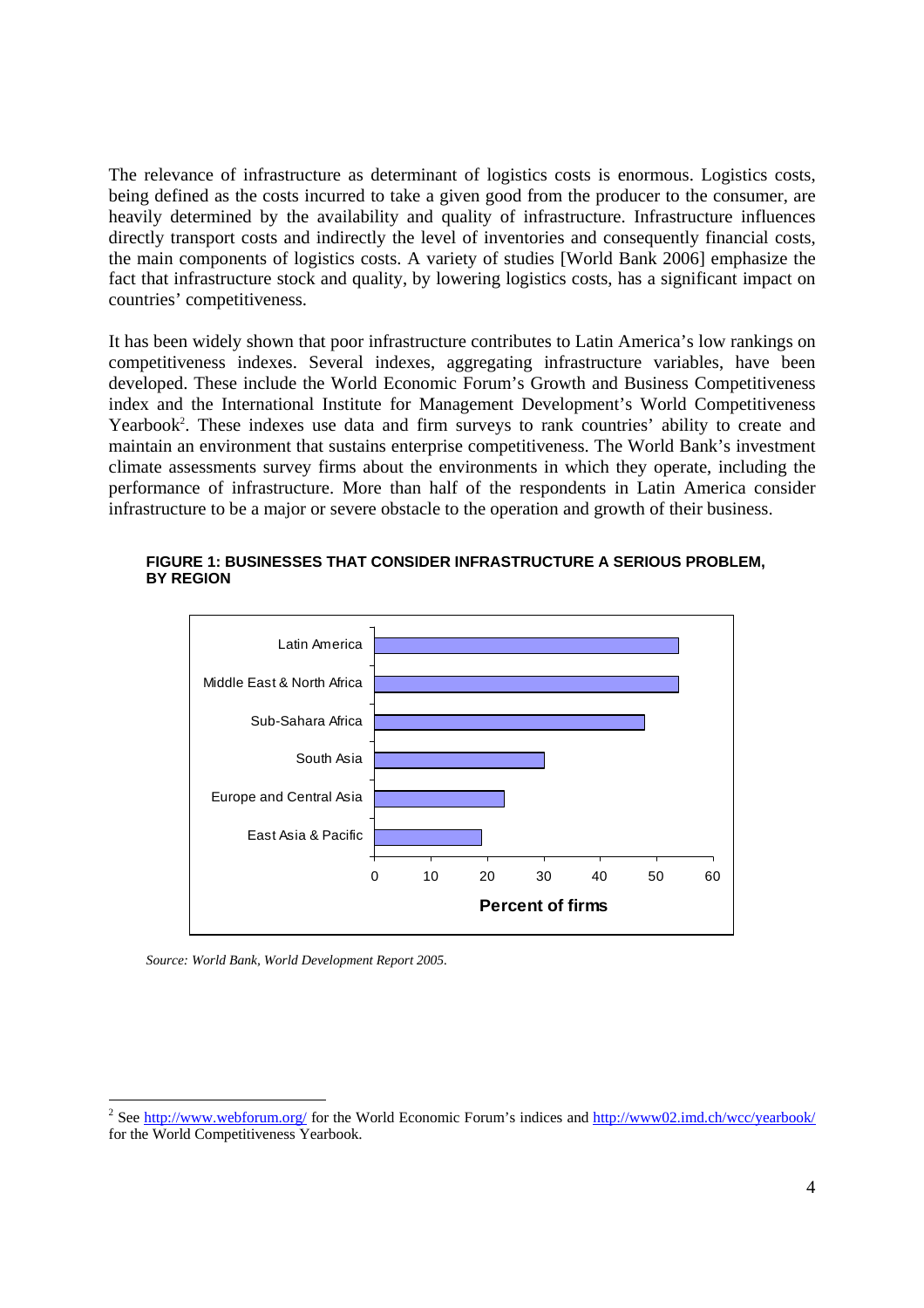# **3. The Challenge: Reducing Current High Logistics Costs in Latin America**

A complex logistics system, composed of transport infrastructure and services, business logistics practices and trade facilitation procedures, is responsible for the physical flows**.** Several studies analyzed the link between competitiveness and the physical flow of goods [World Bank 2005, 2006, 2007], concluding that three major areas have to be dealt with in order to optimize the flow of goods throughout the logistics chains: (a) transportation, (b) business logistics, and (c) trade facilitation. This conceptualization of the factors involved in the flow of goods makes clear that the analysis and policy options should not be limited exclusively to infrastructure bottlenecks (infrastructure being considered the hard component of logistics) but should also consider the rules and procedures regulating the services (soft component). Thus, the performance of a country's logistics system depends on the activities of both the public and the private sectors. Figure 2 shows the impact that the supply of infrastructure, rules and regulations, and the performance of the private sector have on each of the activities defined. It also makes possible to appreciate the diversity of instruments, both public and private, that converge to define the efficiency of the logistics system.

#### **FIGURE 2: ACTIVITIES CONDITIONING THE MOVEMENT OF FOREIGN TRADE FREIGHT**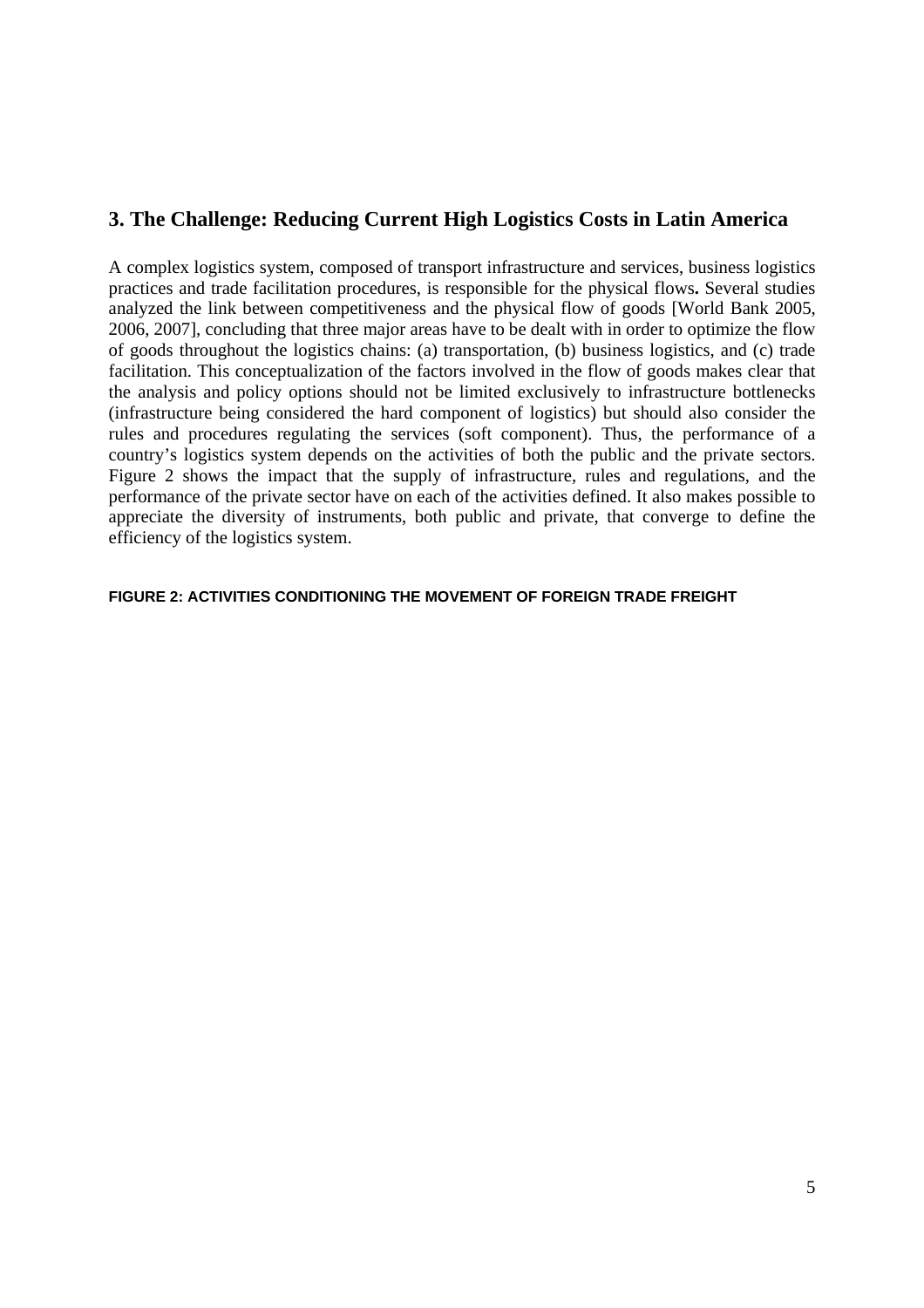

# **3.1 Relevance of the physical movement of goods and available measures of logistics costs**

In recent decades there has been a profound change in the way companies organize their physical flow of goods, with the development of modern business logistics that integrate movements over distance (transport) and time (storage), from supply to distribution. The process of change in the organization of physical flows of goods began in the more developed economies, and has been extending gradually into the rest of the world. Until the 80s, companies managed the transport of their inputs, distribution of final products, and storage systems in a relatively independent manner. In recent years, companies began to integrate processes, considering logistics to be the complete cycle of materials, documentation and information, from purchase to final delivery to the consumer, covering transport, storage, inventory management and packaging processes, and the administration and control of these flows.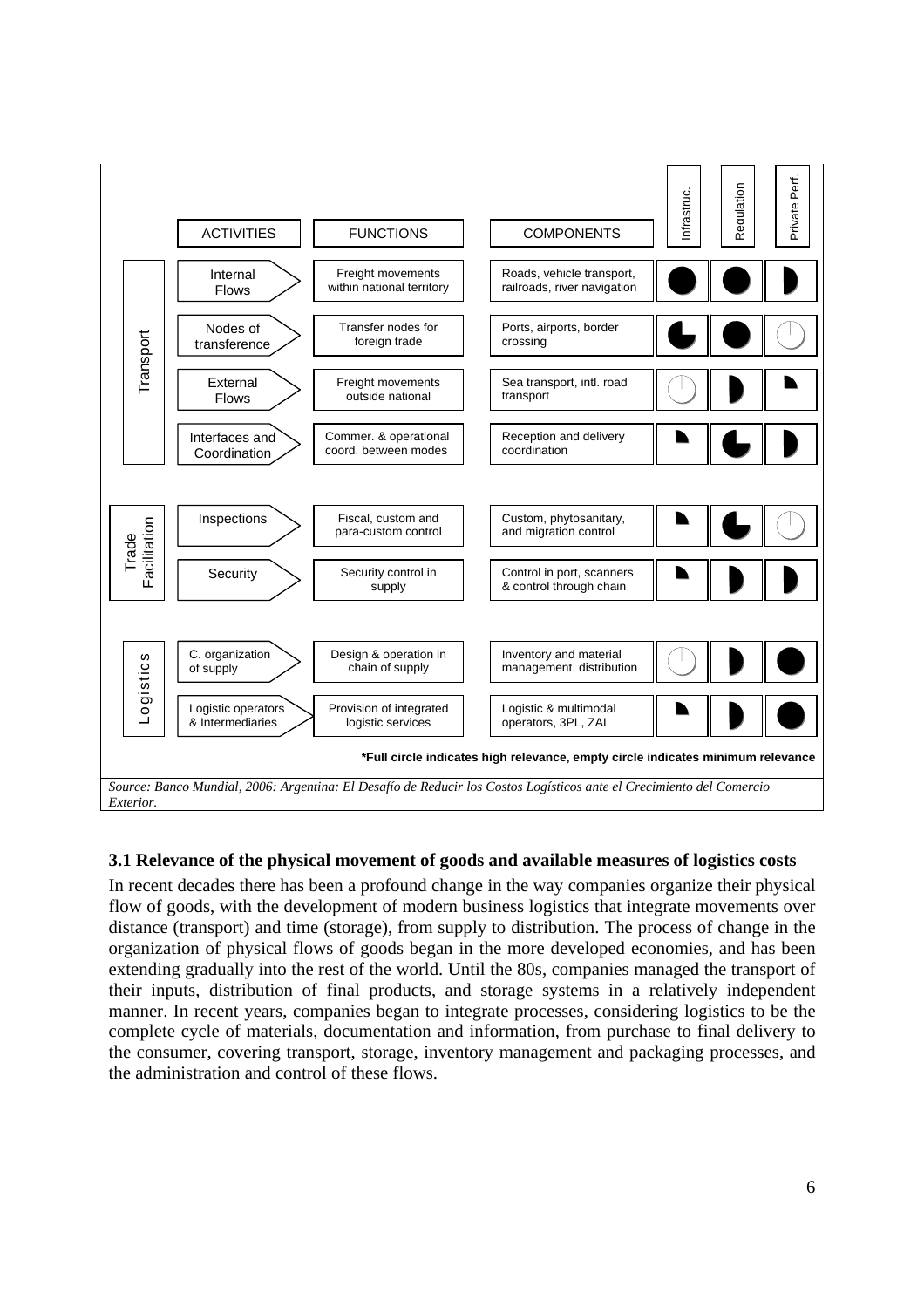For most countries, logistics costs are a more important component of total trade costs than tariff barriers<sup>3</sup>. The gradual unilateral tariff reduction implemented in recent years by a large number of countries, together with free trade agreements, brought about an increase in the relative share of logistics costs in total trade costs. This motivated several public policy initiatives aimed at improving the performance of the components making up logistics costs. One example is the trend towards the signing of open skies agreements. Empirical evidence [Micco and Serebrisky, 2006] indicates that import-related transport costs fall by up to 9 percent five years after the signing of an open skies agreement.

## **3.2 Definition and Estimation of Logistics Costs**

There is no agreement on a precise definition of logistics costs. A review of the literature shows significant discrepancies regarding the activities that should be included in the definition of logistics costs. In this paper, we consider logistics costs to include: transaction costs (those related to transport and trade -processing of permits, customs, standards), financial costs (inventory, storage, security), and non-financial costs (insurance).

Lacking a uniform definition, international logistics cost comparisons tend not to be precise. In addition to the difficulties common to any survey carried out across countries the lack of a precise definition of logistics costs on the components and how to measure them. For this reason, much care is necessary when concluding that one country has higher or lower logistics costs than another based on international comparisons that use different methodologies, heterogeneous databases, and were conducted in different years for each country that is part of the comparison.

In recent years various studies have been carried out with the aim of making international comparisons of logistics costs. Taking into account the limitations detailed in the previous paragraph, estimates and international comparisons can provide valuable information. The added value of international comparisons lies basically in the relative ranking of the countries (or regions, if that is the way the grouping has been made) and not so much in the percentage difference of the cost indicator used. Below are the results of the principal studies that include the Latin American countries within their sample.

• **World Bank. Doing Business, Analysis of regulations**. The Doing Business database provides measurements of trade regulations and their application. Doing Business indicators make it possible to compare 155 economies, and can be used to analyze concrete regulations that favor or restrict investment, productivity and growth. The data base contains a category denominated "Trade Among Borders" that provides information on aspects of trade facilitation that have a direct impact on transaction costs, one of the components of logistics costs.

| TABLE 1 : DOING BUSINESS REPORT: TRADING AMONG BORDERS |                                            |  |  |                  |  |  |  |  |  |
|--------------------------------------------------------|--------------------------------------------|--|--|------------------|--|--|--|--|--|
| Region or                                              | Time for<br>Time for<br>Cost to<br>Cost to |  |  |                  |  |  |  |  |  |
|                                                        | <b>Documents</b>                           |  |  | <b>Documents</b> |  |  |  |  |  |

 $3$  For example, in Latin America, average tariffs were lowered from 40% in the 80s to 10% in the present decade.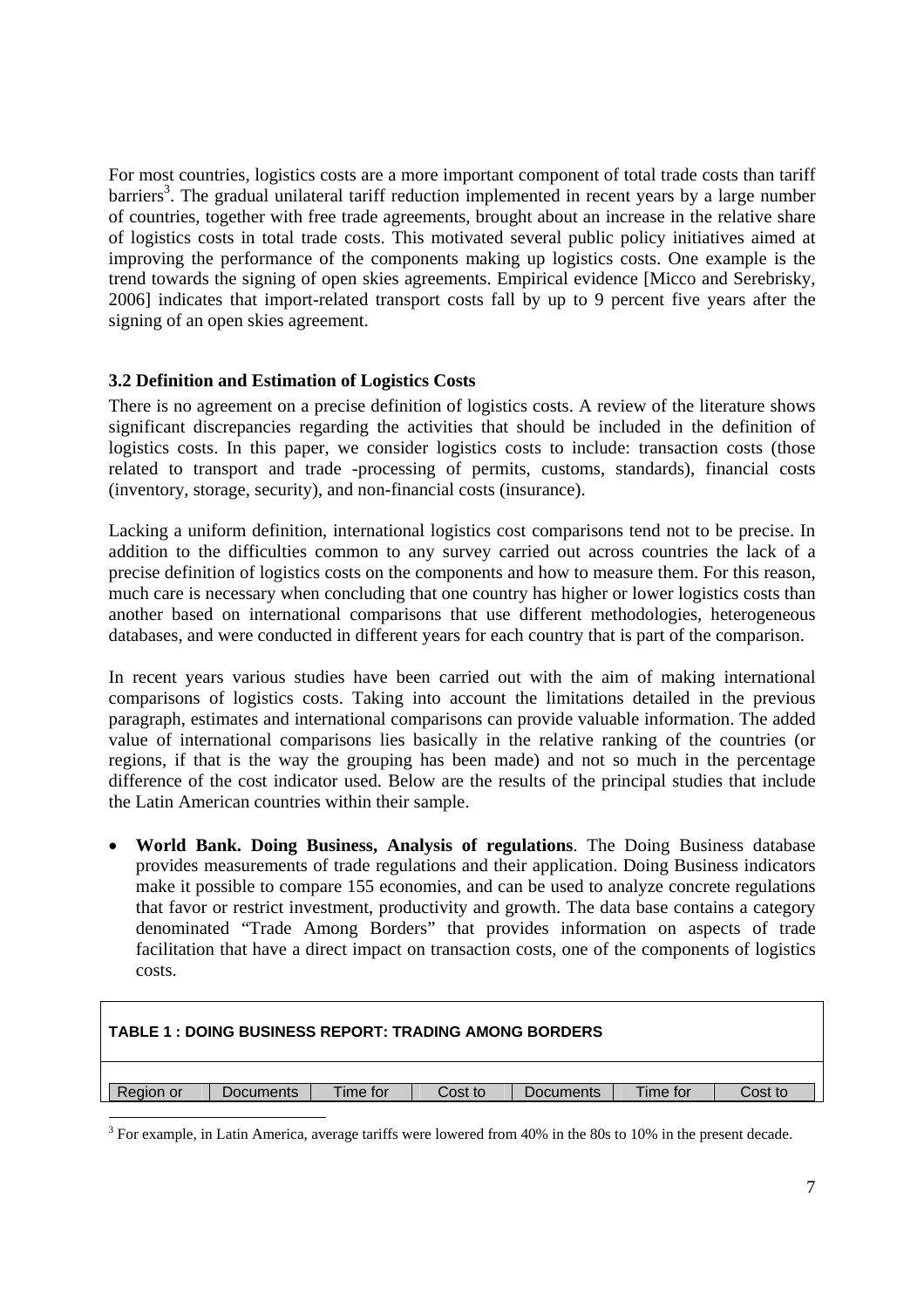| East Asia and<br>6.9<br>23.9<br>884.8<br>9.3<br>25.9<br>Pacific<br>Europe and<br>7.4<br>29.2<br>1,450.2<br>10.0<br>37.1<br><b>Central Asia</b><br>Latin America | 1,037.1<br>1,589.3 |
|-----------------------------------------------------------------------------------------------------------------------------------------------------------------|--------------------|
|                                                                                                                                                                 |                    |
|                                                                                                                                                                 |                    |
| 7.3<br>22.2<br>1,067.5<br>9.5<br>27.9<br>and<br>Caribbean                                                                                                       | 1,225.5            |
| Middle East<br>7.1<br>27.1<br>10.3<br>and North<br>923.9<br>35.4<br>Africa                                                                                      | 1,182.8            |
| 12.2<br>4.8<br>10.5<br>811.0<br>5.9<br><b>OECD</b>                                                                                                              | 882.6              |
| South Asia<br>8.1<br>34.4<br>12.5<br>41.5<br>1,236.0                                                                                                            | 1,494.9            |
| Sub-Sahara<br>8.2<br>40.0<br>12.2<br>51.5<br>1,561.1<br>Africa                                                                                                  | 1,946.9            |
| 6<br>9<br>5<br>9<br><b>USA</b><br>625                                                                                                                           | 625                |
| 6<br>7<br>21<br>16<br>Argentina<br>1,470                                                                                                                        | 1,750              |
| 7<br>6<br>18<br>895<br>24<br><b>Brazil</b>                                                                                                                      | 1,145              |
| 7<br>9<br>20<br>510<br>24<br>Chile                                                                                                                              | 510                |
| 11<br>Colombia<br>6<br>34<br>35<br>1,745                                                                                                                        | 1,773              |
| $\overline{7}$<br>36<br>13<br>Costa Rica<br>660<br>42                                                                                                           | 660                |
| 6<br>8<br>17<br>26<br>Mexico<br>1,049                                                                                                                           | 2,152              |
| 7<br>13<br>31<br>24<br>800<br>Peru                                                                                                                              | 820                |
| 9<br>22<br>9<br>552<br>25<br>Uruguay                                                                                                                            | 666                |

Compared with other regions in the world, Latin America (LAC) shows an acceptable performance of the indicators of official procedures and time necessary for foreign trade (Table 1). Nevertheless, if its performance is compared with that achieved by OECD countries, it can be seen that LAC has much room for improvement. As the time taken for customs and fiscal processing has a direct financial impact on the economic agents participating in the tradable sector of the economy, the "extra" days that the goods are delayed in LAC have a negative effect on its competitiveness. By calculating an average for the indicator, a ranking can be made of the various economies. It can be seen that although Argentina, Chile and Mexico have much improving to do, other countries in the region, such as Brazil (in 107th place in the ranking) and Peru (93rd) need to make reforms far more urgently.

• **World Bank, estimate of logistics costs as a proportion of GDP** [World Bank, 2002]. In an estimate made for various countries in Latin America in 2001, logistics costs were calculated as a percentage of the sale value of the products. The results show that all Latin American countries faces logistics costs that are significantly higher than those in the OECD and the United States<sup>4</sup>.

#### **FIGURE 3: LOGISTIC COST AS PERCENTAGE OF PRODUCT VALUE, 2004.**

-

<sup>&</sup>lt;sup>4</sup> The estimation of logistics costs for Argentina was updated in a recent World Bank report (2006). Logistics costs, in part as a result of the devaluation of the domestic currency and the improvement in the terms of trade account for 16% of product value.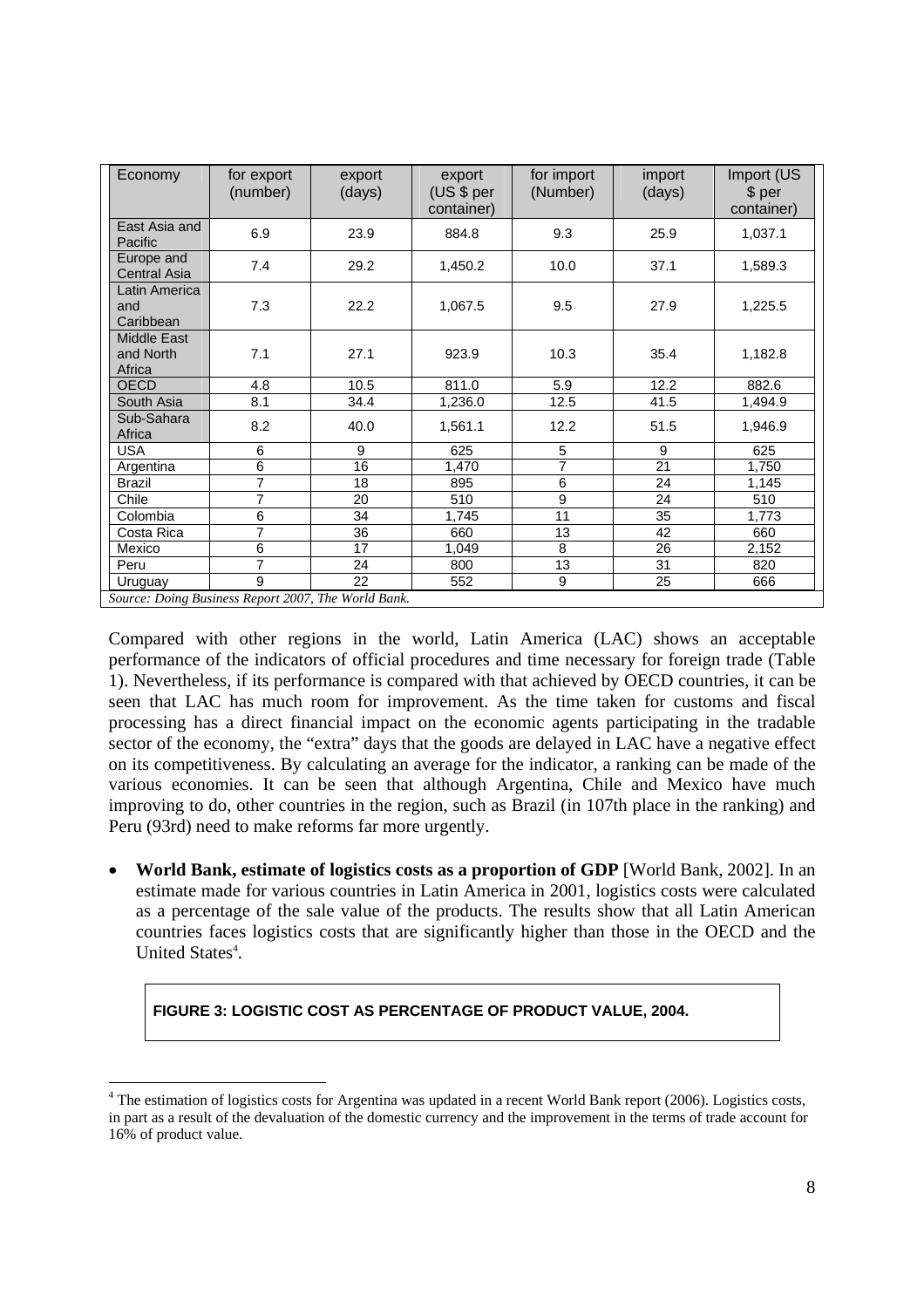

• **World Bank, Logistics Perception Index**. The World Bank is developing an innovative questionnaire to be distributed to shippers and logistics operators with the aim of identifying the areas that require immediate intervention if logistics costs are to be lowered. Those receiving the questionnaire have to assign points to each question, on topics that include: effectiveness and efficiency of the cargo shipment process, available infrastructure for logistics operations, and the quality of infrastructure in use for logistics operations. In a preliminary round of this questionnaire<sup>5</sup>, the first place corresponded to the Netherlands, the United States was in 19<sup>th</sup> place, South Korea was  $25<sup>th</sup>$ , while in the LAC region Chile was  $29<sup>th</sup>$ , Argentina ranked  $40<sup>th</sup>$ , followed by Mexico in  $45<sup>th</sup>$  place. Ecuador was in  $46<sup>th</sup>$ , Brazil ranked  $51<sup>st</sup>$  and Peru in  $55<sup>th</sup>$ , among 70 countries included in the sample.

#### **3.3 Role of Inventories and Other Determinants of Logistics Costs**

Inventory levels are usually studied to assess the reliability of infrastructure services, in particular transport. When a country has poor transport infrastructure, firms need to have high levels of inventories, to account for contingencies. Maintaining such levels is expensive because it ties up capital, which has a high cost in the region. This significantly increases unit costs, lowering competitiveness and productivity. Estimates show that, assuming an interest rate of 15 to 20 percent, additional inventory holdings made necessary by poor logistics systems cost Latin American economies more than 2 percent of GDP [Guasch and Kogan, 2001, 2006]

Whereas U.S. businesses hold inventories equal to about 15 percent of GDP, inventories in Latin America and other developing regions are often twice that amount [Guasch and Kogan, 2006]

#### **TABLE 2: LATIN AMERICA RATIOS TO U.S. INVENTORIES (ALL INDUSTRIES)**

<sup>1</sup> 5 http://www.gfptt.org/uploadedEditorImages/00000325.pdf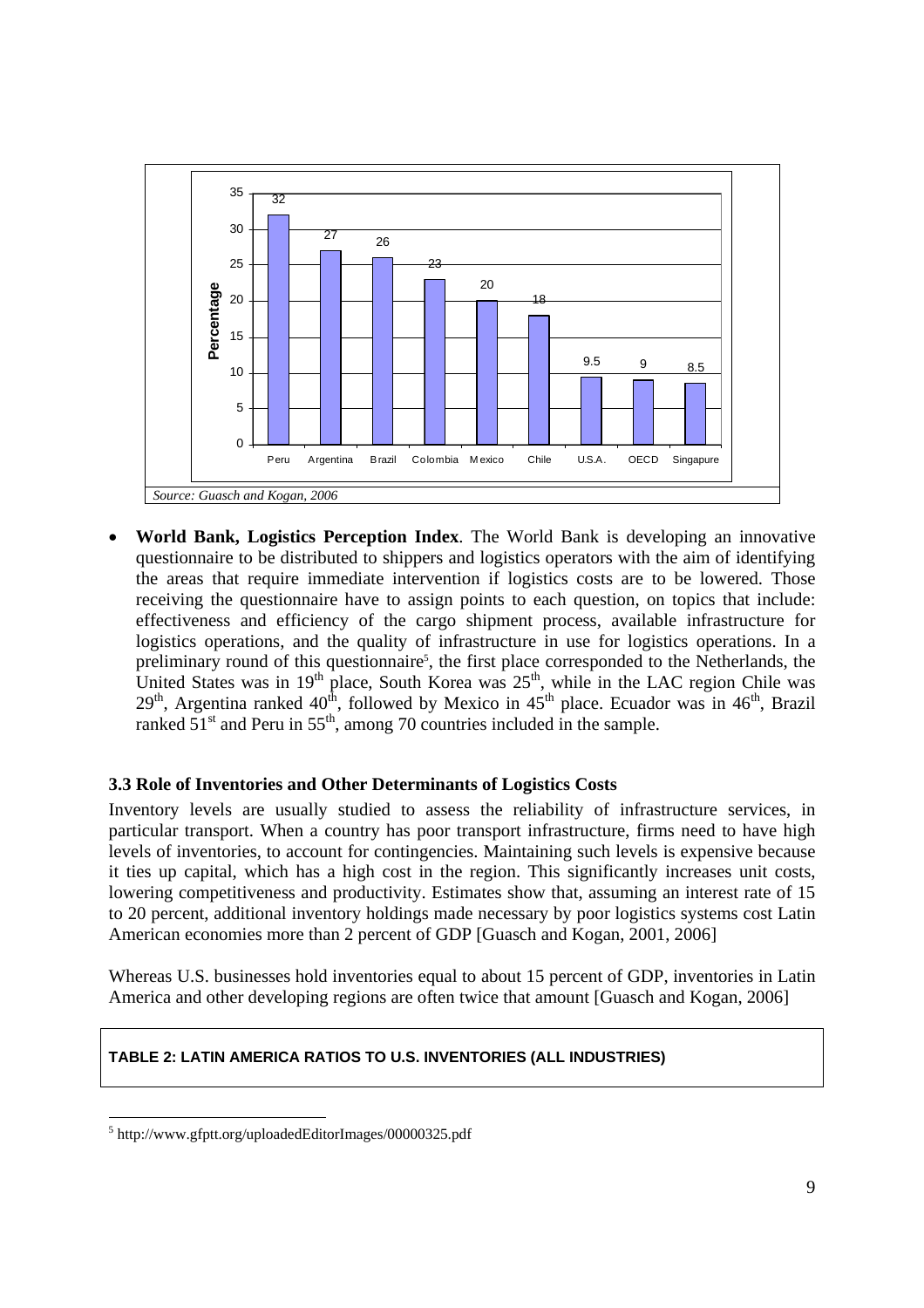| Raw Material Inventory Level Ratios: Ratio to U.S. Level by Industry                                         |       |           |      |                |                                           |                |               |               |  |  |  |  |  |
|--------------------------------------------------------------------------------------------------------------|-------|-----------|------|----------------|-------------------------------------------|----------------|---------------|---------------|--|--|--|--|--|
| (average of all available data for 1990s)                                                                    |       |           |      |                |                                           |                |               |               |  |  |  |  |  |
| <b>Bolivia</b><br>Venezuela<br>Peru<br>Colombia<br>Chile<br><b>Mexico</b><br><b>Ecuador</b><br><b>Brazil</b> |       |           |      |                |                                           |                |               |               |  |  |  |  |  |
| <b>Mean</b>                                                                                                  | 2.17  | 2.82      | 4.19 | 4.20           | 2.22                                      | 5.06           | 1.58          | 2.98          |  |  |  |  |  |
| <b>Minimum</b>                                                                                               | 0.00  | 0.30      | 0.10 | 0.11           | 0.52                                      | 0.86           | 0.42          | 0.8           |  |  |  |  |  |
| $\overline{1}^{\rm st}$ Quartile                                                                             | 0.36  | 1.87      | 1.25 | 1.39           | 1.45                                      | 2.55           | 1.06          | 1.6           |  |  |  |  |  |
| <b>Median</b>                                                                                                | 1.28  | 2.61      | 2.30 | 2.90           | 1.80                                      | 3.80           | 1.36          | 2.00          |  |  |  |  |  |
| $3rd$ Quartile                                                                                               | 2.66  | 3.12      | 3.90 | 4.49           | 2.52                                      | 5.64           | 2.06          | 3.1           |  |  |  |  |  |
| Maximum                                                                                                      | 68.92 | 7.21      | 31.1 | 34.97          | 13.59                                     | 20.61          | 3.26          | 7.1           |  |  |  |  |  |
|                                                                                                              |       |           |      |                |                                           |                |               |               |  |  |  |  |  |
| Final Goods Inventory Levels: Ratio to U.S. Level by Industry                                                |       |           |      |                |                                           |                |               |               |  |  |  |  |  |
|                                                                                                              |       |           |      |                |                                           |                |               |               |  |  |  |  |  |
|                                                                                                              |       |           |      |                | (average of all available data for 1990s) |                |               |               |  |  |  |  |  |
|                                                                                                              | Chile | Venezuela | Peru | <b>Bolivia</b> | Colombia                                  | <b>Ecuador</b> | <b>Mexico</b> | <b>Brazil</b> |  |  |  |  |  |
| <b>Mean</b>                                                                                                  | 1.76  | 1.63      | 1.65 | 2.74           | 1.38                                      | 2.57           | 1.46          | 1.98          |  |  |  |  |  |
| <b>Minimum</b>                                                                                               | 0.01  | 0.10      | 0.39 | 0.11           | 0.19                                      | 0.67           | 0.35          | 0.75          |  |  |  |  |  |
| 1 <sup>st</sup> Quartile                                                                                     | 0.17  | 0.87      | 1.17 | 1.13           | 1.05                                      | 1.67           | 0.82          | 1.1           |  |  |  |  |  |
| <b>Median</b>                                                                                                | 0.72  | 1.60      | 1.54 | 2.02           | 1.28                                      | 1.98           | 1.36          | 1.60          |  |  |  |  |  |
| 3rd Quartile                                                                                                 | 1.38  | 2.14      | 2.11 | 3.18           | 1.63                                      | 2.86           | 2.14          | 2.00          |  |  |  |  |  |
| <b>Maximum</b>                                                                                               | 31.61 | 5.29      | 3.87 | 21.31          | 5.31                                      | 7.94           | 4.91          | 5.2           |  |  |  |  |  |

Other determinants of logistics costs, like loss in sales due to transport interruptions or average time to clear customs, have a direct impact on productivity in Latin America. Investment climate surveys in Brazil, Ecuador, El Salvador, Guatemala, Honduras, and Nicaragua confirm that most entrepreneurs consider inadequate infrastructure a serious issue. An analysis of these surveys plus Indonesia, conducted for the publication by Fay and Morrison [2007], supports this finding.

#### **FIGURE 4: PRODUCTIVITY GAINS FROM A 20 PERCENT IMPROVEMENT IN SELECTED INVESTMENT CLIMATE VARIABLES IN VARIOUS LATIN AMERICAN COUNTRIES AND INDONESIA**



*Source: Escribano et al. 2005 and Fay and Morrison, 2007.*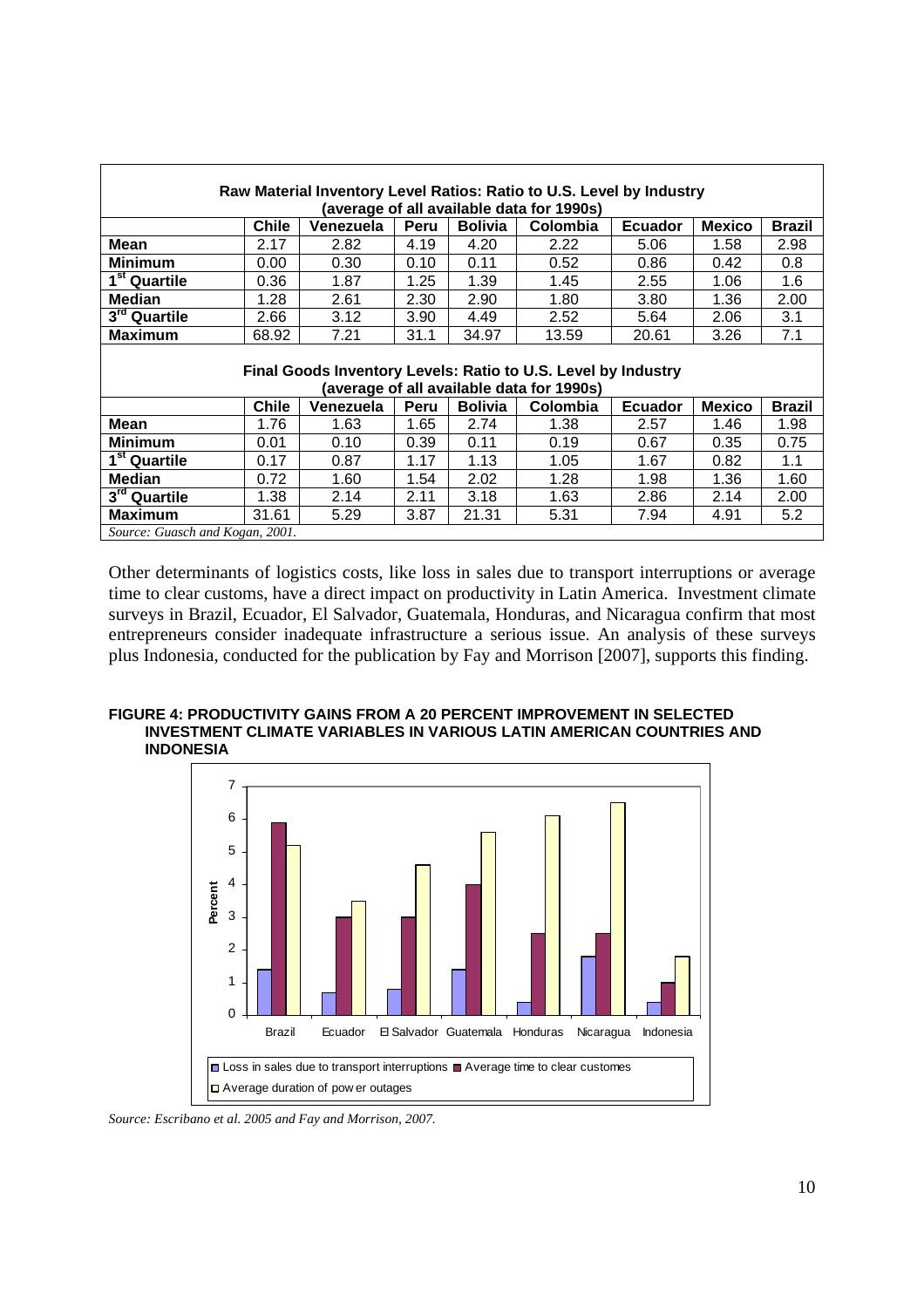In the following section, we will expand the analysis of the three areas that have the largest impact on logistics costs: (i) infrastructure and transport services, (ii) company logistics organization, and (iii) the organization of the public sector in trade facilitation in the flow of foreign trade. Correspondingly, for each of the areas, we will present empirical evaluations of the impact of (i) infrastructure quantity and quality on growth, (ii) the impact of inventory levels on logistics costs, and (iii) improvements in trade facilitation and their impact on growth.

#### **4. Analysis (i): The Impact of Infrastructure on Growth.**

This section, that relies heavily on Calderon and Serven (2004b), aims at identifying the impact of the quantity of infrastructure on growth. To assess the impact of infrastructure on growth, Calderon and Serven use a large panel data set comprising 121 countries and spanning the years 1960- 2000. Using this data set, they estimate empirical growth equations including a standard set of control variables augmented by infrastructure quantity measures, and controlling for the potential endogeneity of infrastructure indicators.

#### **4.1 Econometric Methodology**

Assessing empirically the impact of infrastructure on growth in the panel data set poses some econometric issues that can be illustrated in the context of a simple dynamic equation:

$$
y_{it} - y_{it-1} = \alpha y_{it-1} + \phi' K_{it} + \gamma' Z_{it} + \mu_t + \eta_i + \varepsilon_{it}
$$
  
=  $\alpha y_{it-1} + \beta' X_{it} + \mu_t + \eta_i + \varepsilon_{it}$  (1)

In equation (1)  $K$  is a set of standard growth determinants, and  $Z$  is a vector of infrastructurerelated measures. The terms  $\mu_t$  and  $\eta_i$  respectively denote an unobserved common factor affecting all countries, and a country effect capturing unobserved country characteristics. The second equality follows from defining  $X_{it} = (K'_{it}, Z'_{it})'$  and  $\beta = (\phi', \gamma')'$ . *y* denotes (log) per capita GDP.

Estimation of (1) faces the potential problem of endogeneity of the regressors. In principle, this affects both the standard determinants of growth in *K* (e.g., variables such as inflation, financial depth and so on, commonly included in growth regressions) as well as the infrastructure measures in *Z*, since it can be argued that these are jointly determined with the rest of the economy's endogenous variables. Furthermore, in the growth equation the lagged dependent variable  $y_{it}$  is also endogenous due to the presence of the country-specific effect.

Therefore, suitable instruments are needed to deal with endogeneity. However, apart from the terms of trade, which shall be assumed strictly exogenous, there are no obviously exogenous variables at hand to construct them, and therefore it shall rely primarily on internal instruments. These instruments are provided by taking first differences.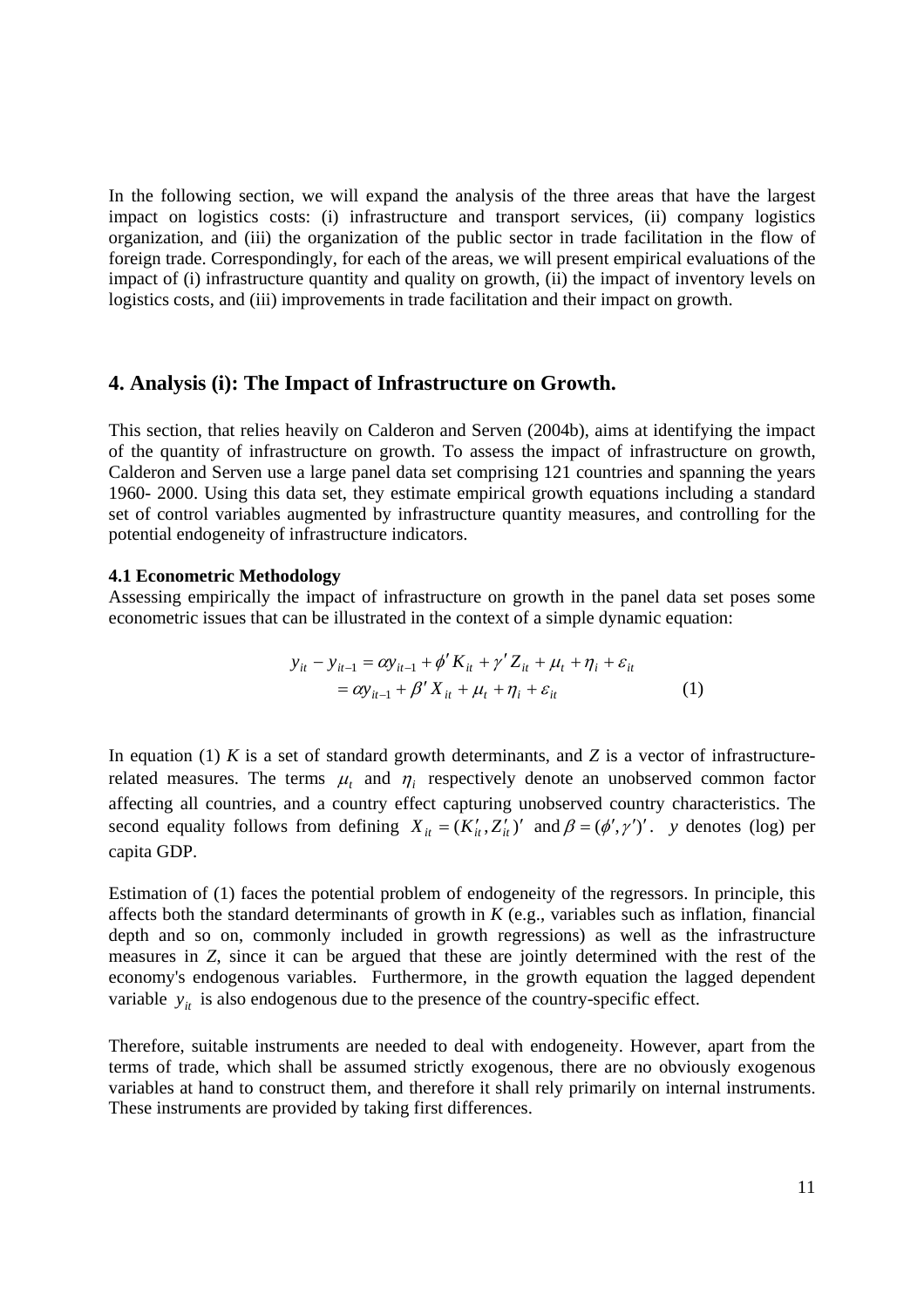#### **4.2 Empirical Results**

As noted, the strategy involves estimation of an infrastructure-augmented growth regression. The analysis includes the following standard (i.e., non- infrastructure) growth determinants: indicators of human capital, financial depth, trade openness, government burden, governance, inflation and real exchange rate overvaluation, and terms of trade shocks. In addition, the set of explanatory variables includes indices of infrastructure quantity. The empirical experiments use an unbalanced panel data set of 5-year averages over the 1960-2000 period, with a total number of observations exceeding 400.

#### • **Growth and Infrastructure Stock**

TABLE 3 presents the results. According to the best estimate --column [6], which is the specification that includes the best possible instruments --the coefficient of infrastructure stock is positive and significant, pointing to a positive contribution of infrastructure to growth. To contextualize the important of this effect, let us consider a one-standard deviation increase in the aggregate index of infrastructure; this amounts to an increase of 1.3 in the global index, which represents an improvement of the aggregate infrastructure stock from 0.4 (the level exhibited by Ecuador and Colombia in the 1996-2000 period) to 1.7 (the level displayed by Korea and New Zealand in the same period) $6$ . The coefficient estimate in column [6] implies that, other things equal, such increase in the index of infrastructure stocks would raise the growth rate of the economy by 3 percentage points a fairly substantial effect.

Among Latin American countries, we find that if the infrastructure levels in Peru (located in the 25th percentile of the region) were to rise to the levels of Chile  $(75<sup>th</sup>$  percentile of the region) during the 1996-2000 period, Peru's growth rate would rise by 1.7 percentage points. Note that these growth benefits imply a very significant expansion of the infrastructure network. According to the figures for the 1996-2000 period, an improvement in the infrastructure of Peru to the levels exhibited by Costa Rica (leader in Latin America) implies an increase in: (a) main lines (per 1000 workers) from 164 to 457, (b) electricity generating capacity (per 1000 workers) from 0.5 to 0.9, and (c) roads (in km. per sq.km.) from 0.06 to 0.70

#### **TABLE 3: INFRASTRUCTURE STOCKS AND ECONOMIC GROWTH: PANEL REGRESSION ANALYSIS USING DIFFERENT ESTIMATION TECHNIQUES**

*Dependent Variable: Growth in GDP per Capita Sample of 121 countries, 1960 - 2000 (5 year averaged rate)* 

-

|                 |             |                         |                            |                   | <b>GMM-IV System Estimator 1/</b> |             |
|-----------------|-------------|-------------------------|----------------------------|-------------------|-----------------------------------|-------------|
| Variable        | Pooled OLS  | Country-<br>Effects (2) | <b>Time-Effects</b><br>(3) | GMM-IV (D)<br>(4) | (5)                               | (6)         |
| <b>Constant</b> | $0.1527**$  |                         | $0.1712**$                 | $0.2214**$        | $0.2956**$                        | 0.3064**    |
| Output per      | (0.03)      |                         | (0.03)                     | (0.02)            | (0.04)                            | (0.06)      |
| capital (in     | $-0.0147**$ | $-0.0663**$             | $-0.0145**$                | $-0.0143**$       | $-0.325**$                        | $-0.0381**$ |
| logs)           | (0.00)      | (0.01)                  | (0.00)                     | (0.00)            | (0.01)                            | (0.01)      |
| Human           | 0.0020      | $-0.0045$               | $0.0059**$                 | $0.0079**$        | $0.0081*$                         | 0.0059      |
| <b>Capital</b>  | (0.00)      | (0.00)                  | (0.00)                     | (0.00)            | (0.00)                            | (0.01)      |

<sup>6</sup> Such increase in infrastructure stocks has in fact been achieved between 1976-80 and 1996-2000 by countries such as China, Indonesia, Turkey, Korea and Malaysia.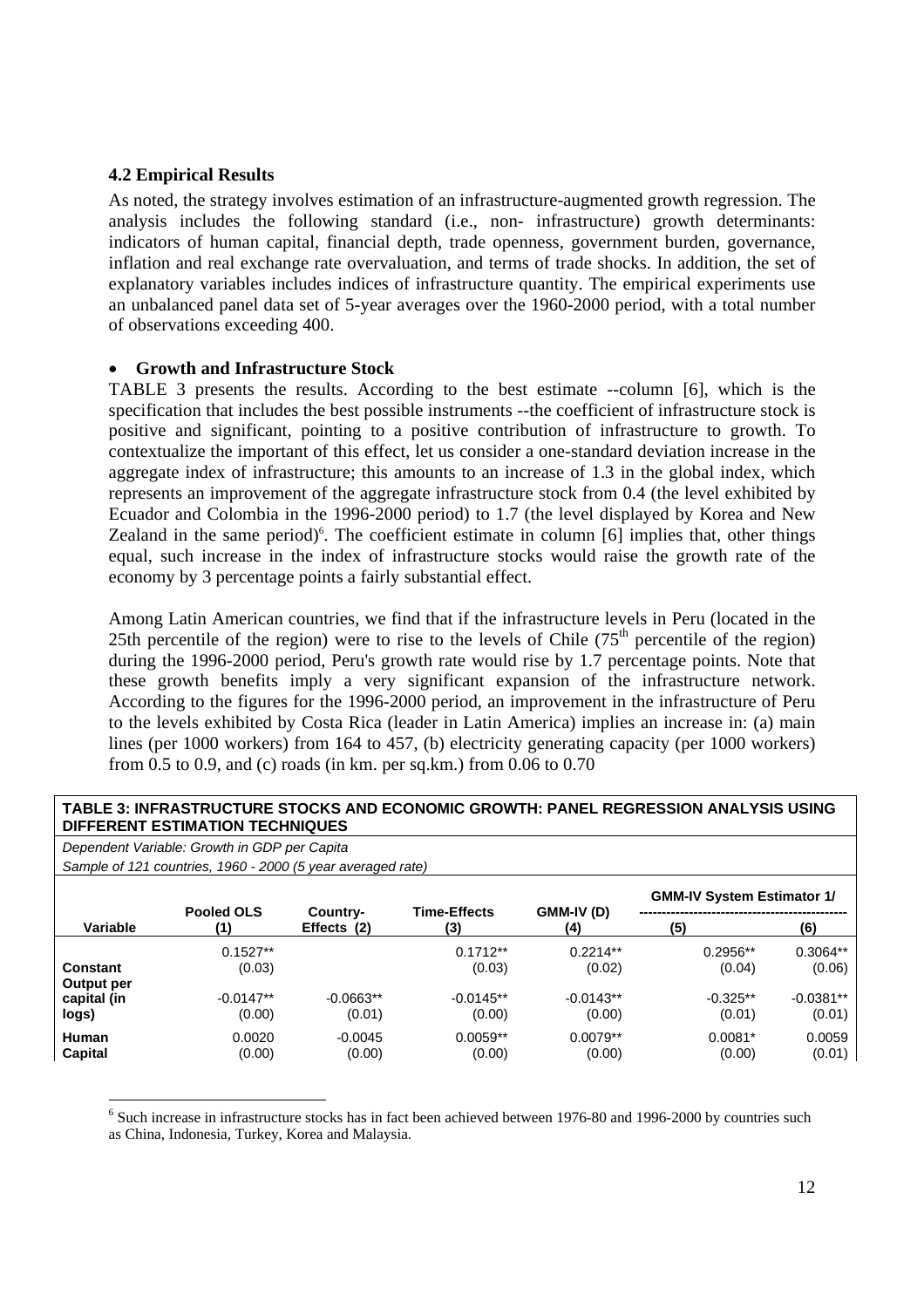| <b>Financial</b>                       | $0.0024*$   | $0.0057**$  | $0.030**$   | $0.0036**$  | $0.0026**$  | $0.0020*$   |
|----------------------------------------|-------------|-------------|-------------|-------------|-------------|-------------|
| <b>Depth</b>                           | (0.00)      | (0.00)      | (0.00)      | (0.00)      | (0.00)      | (0.00)      |
| Government                             | $-0.0102**$ | $-0.0190**$ | $-0.0091**$ | 0.0016      | $-0.0128**$ | $-0.0172**$ |
| <b>Burden</b>                          | (0.00)      | (0.01)      | (0.00)      | (0.00)      | (0.00)      | (0.01)      |
| <b>Trade</b>                           | $-0.0051$   | $0.0276**$  | 0.0007      | $-0.0046*$  | $0.0267**$  | $0.0215**$  |
| <b>Openness</b>                        | (0.00)      | (0.01)      | (0.00)      | (0.00)      | (0.01)      | (0.01)      |
| Governance                             | $0.0038**$  | 0.011       | $0.0030**$  | 0.0005      | $0.0027**$  | $0.0039**$  |
|                                        | (0.00)      | (0.00)      | (0.00)      | (0.00)      | (0.00)      | (0.00)      |
| Inflation                              | $-0.0190**$ | $-0.0177**$ | $-0.0166**$ | $-0.0204**$ | $-0.0236**$ | $-0.0214**$ |
|                                        | (0.00)      | (0.00)      | (0.00)      | (0.00)      | (0.00)      | (0.00)      |
| <b>RER</b>                             | $-0.0053*$  | 0.0035      | $-0.0064**$ | $-0.0131**$ | $-0.0046**$ | 0.0017      |
| Overvaluation                          | (0.00)      | (0.00)      | (0.00)      | (0.00)      | (0.00)      | (0.00)      |
| <b>Terms of</b>                        | 0.0251      | 0.0221      | 0.0140      | $0.0733**$  | $0.0391**$  | $0.0464**$  |
| <b>Trade Shocks</b>                    | (0.03)      | (0.02)      | (0.03)      | (0.01)      | (0.02)      | (0.02)      |
| <b>Infrastructure</b>                  | $0.0072**$  | $0.0195**$  | $0.0059**$  | $0.0043**$  | $0.0207**$  | $0.0226**$  |
| <b>Stock</b>                           | (0.00)      | 90.010      | (0.00)      | (0.00)      | (0.01)      | (0.01)      |
| <b>Observation</b>                     | 399         | 331         | 399         | 331         | 331         | 331         |
| $R^{**}2$                              | 0.199       | 0.346       | 0.0274      | 0.0219      | 0.409       | 0.407       |
| <b>Specification</b><br>Test (p-value) |             |             |             |             |             |             |
| -Sargan Test<br>-Second<br>Order       |             |             |             | (0.52)      | (0.71)      | (0.81)      |
| <b>Correlation</b>                     | (0.01)      | (0.84)      | (0.11)      | (0.9)       | 0.78)       | (0.81)      |

Number in parenthesis below the coefficient estimates are standard errors \*(\*\*) implies that the variable is significant at the 10(5) percent level. 1/The GMM-IV System estimations presented in columns {5} and {6} differ in the set of instruments used. In {5} the analysis used only internal instruments (lagged levels and lagged differences of all the explanatory variables in the regression. In {6} we use internal instruments for the growth determinants except for the infrastructure variable. For the variable of interest (infrastructure) actual and lagged levels are used as well as lagged differences of demographic variables such as the urban population, the size of the labor force and population, the size of the labor force and population density. 2/The aggregate infrastructure stock is the first principal component of the following normalized variables: main telephone lines per 1000 workers, energy generating capacity (in GW per worker), and roads (in km per sq.km)

*Source: Calderon and Serven, 2004b* 

#### • **The Impact of Different Categories of Infrastructure**

TABLE 4 presents the estimates of the growth regression using the different categories of infrastructure --telecommunications, power, and transportation-- individually or jointly.

In columns [1]-[5] of TABLE 4, one infrastructure indicator at a time is used. The analysis evaluates the impact on growth of main telephone lines, main lines and cellular phones, power generating capacity, length of the road network, and length of the road and railways network. Results show that two indicators of telecommunications --that is, main telephone lines and total lines per 1000 workers-- have a positive and significant coefficient, and the latter measure has a larger effect on growth than the former. Power generating capacity also has a positive and significant coefficient, but smaller than the growth effects of an expansion in telecommunications. Finally, an expansion in the transportation network -- measured by either the length of the road network or the length of the road and railways system-- has a positive and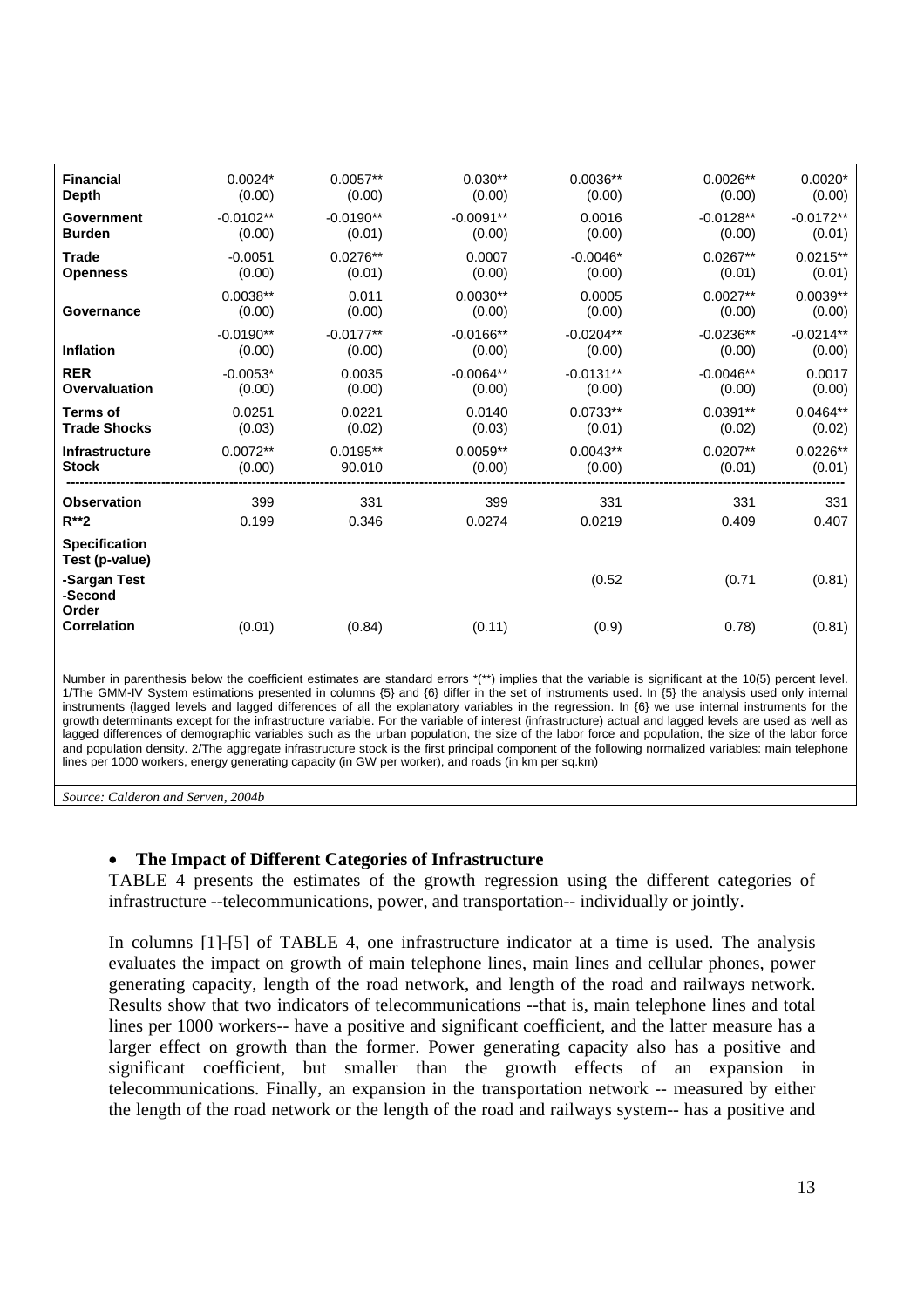statistically significant effect. It is important to note that the impact of roads and rails is slightly larger than the impact of roads alone.

From these point estimates, the following can be deduced:

- o A one standard deviation increase in either main telephone lines (1.65) or total lines (1.69) raises the growth rate of the economy between 2.6 and 3.1 percentage points. Such increase implies a surge in the number of lines from the levels of Indonesia (located in the bottom quintile of the distribution with 51 main lines per 1,000 workers) to the levels of Japan (in the top quintile of the distribution with 977 main lines per workers) in the 1996-2000 period.
- o An increase of one standard deviation in power generating capacity (1.43) --that is, from the levels exhibited in India (with 0.7 GW per 1,000 workers at the bottom quintile of the distribution) to the levels in Israel and Hong Kong (with 2.8-2.9 GW per 1,000 workers at the top quintile of the distribution) during the 1996-2000 period -- will enhance the growth rate of income per capita by 1.7 percentage points.
- o Finally, if the road and railways system expands by one standard deviation (1.88) which implies an increase from the levels displayed in Argentina (with 0.6 km. per sq.km. of area at the bottom quintile of the distribution) to levels in Korea and Taiwan (with 3 km per sq.km. of surface area at the top quintile of the distribution) -- growth will be higher by 1.4 percentage points.

#### **TABLE 4: INFRASTRUCTURE STOCKS AND ECONOMIC GROWTH: PANEL REGRESSION ANALYSIS USING DIFFERENT CATEGORIES OF INFRASTRUCTURE.**

*Dependent Variable: Growth in GDP per Capita* 

*Estimation Technique: GMM-IV System Estimator* 

*Sample of 121 countries, 1960 - 2000 (5 year averaged rate)* 

| $\frac{1}{2}$ of $\frac{1}{2}$ is countries, 1999. Even by your averaged rate, |             |             |             |             |             |              |             |             |             |
|--------------------------------------------------------------------------------|-------------|-------------|-------------|-------------|-------------|--------------|-------------|-------------|-------------|
| <b>Variable</b>                                                                | ${1}$       | ${2}$       | ${3}$       | {4}         | ${5}$       | ${6}$        | $\{7\}$     | ${8}$       | $\{9\}$     |
| Constant                                                                       | $0.2000**$  | $0.2291**$  | $0.1844**$  | $0.1430**$  | $0.1854**$  | $0.2905**$   | $0.2767**$  | $0.3278**$  | 0.3326**    |
|                                                                                | (0.06)      | (0.07)      | (0.05)      | (0.06)      | (0.06)      | (0.06)       | (0.07)      | (0.07)      | (0.07)      |
| Output per                                                                     | $-0.0300**$ | $-0.0355**$ | $-0.0232**$ | $-0.0194**$ | $-0.0203**$ | $-0.04121**$ | $-0.0405**$ | $-0.441**$  | $-0.0460**$ |
| capita (in logs)                                                               | (0.01)      | (0.01)      | (0.01)      | (0.01)      | (0.01)      | (0.01)       | (0.01)      | (0.01)      | (0.01)      |
| <b>Human Capital</b>                                                           | $0.0111*$   | $0.0093*$   | $0.0098*$   | $0.0124**$  | $0.0118**$  | 0.0083       | 0.0062      | 0.0050      | 0.0019      |
|                                                                                | (0.01)      | (0.01)      | (0.01)      | (0.00)      | (0.01)      | (0.01)       | (0.01)      | (0.01)      | (0.01)      |
| <b>Financial Depth</b>                                                         | $0.0040*$   | $0.0046*$   | $0.0032*$   | 0.0004      | 0.0001      | $0.0026*$    | $0.0029*$   | 0.0023      | 0.0020      |
|                                                                                | (0.00)      | (0.00)      | (0.00)      | (0.00)      | (0.00)      | (0.00)       | (0.00)      | (0.00)      | (0.00)      |
| Government                                                                     | $-0.0221**$ | $-0.0208*$  | $-0.0262**$ | $-0.0205**$ | $-0.0218**$ | $-0.0231**$  | $-0.0257**$ | $-0.0199**$ | $-0.0219**$ |
| <b>Burden</b>                                                                  | (0.01)      | (0.01)      | (0.01)      | (0.01)      | (0.01)      | (0.01)       | (0.01)      | (0.01)      | (0.01)      |
| Trade                                                                          | 0.0170      | 0.0135      | 0.0137      | $0.0240**$  | $0.0269**$  | $0.0187*$    | 0.0192      | $0.0279**$  | $0.0262*$   |
| Openness                                                                       | (0.01)      | (0.01)      | (0.01)      | (0.01)      | (0.01)      | (0.01)       | (0.01)      | (0.01)      | (0.01)      |
| Governance                                                                     | $0.0035**$  | $0.0041**$  | $0.0040**$  | 0.0041      | $0.0028**$  | $0.0044**$   | $0.0041**$  | $0.0023**$  | $0.0028**$  |
|                                                                                | (0.00)      | (0.00)      | (0.00)      | (0.00)      | (0.00)      | (0.00)       | (0.00)      | (0.00)      | (0.00)      |
| Inflation                                                                      | $-0.0232**$ | $-0.0240**$ | $-0.0250**$ | $-0.0229**$ | $-0.0192**$ | $-0.0242**$  | $-0.0271**$ | $-0.0207**$ | $-0.0234**$ |
|                                                                                | (0.00)      | (0.00)      | (0.00)      | (0.00)      | (0.00)      | (0.00)       | (0.01)      | (0.00)      | (0.00)      |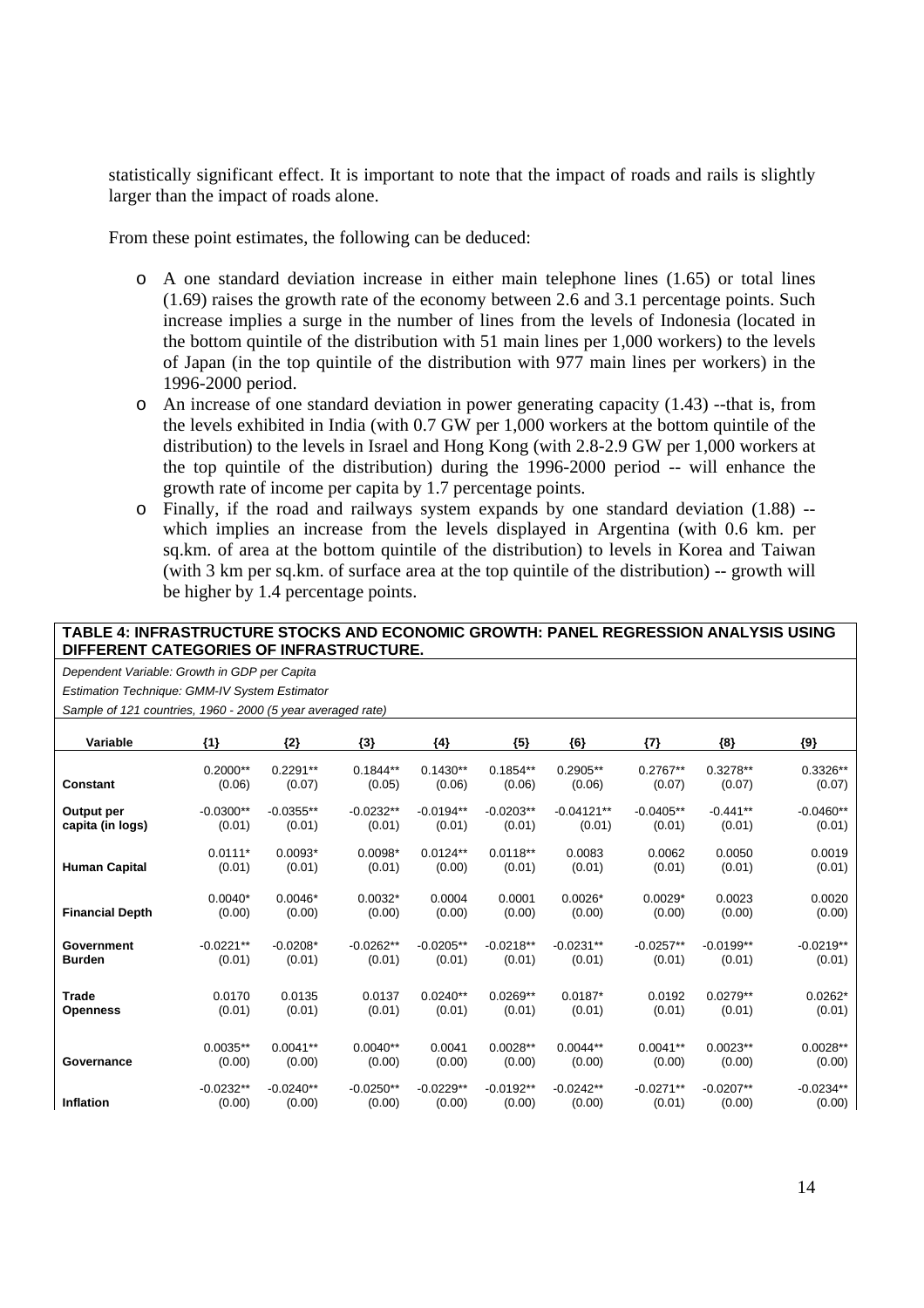| <b>RER</b><br>Overvaluation                                                                                                                                                                                                          | $-0.0013*$<br>(0.00) | 0.0008<br>(0.00)     | $-0.0010**$<br>(0.00) | 0.0031<br>(0.00)     | 0.0030<br>(0.00)     | $-0.0033$<br>(0.00)  | 0.0033<br>(0.00)     | $-0.0014$<br>90.00   | $-0.0413**$<br>(0.02) |
|--------------------------------------------------------------------------------------------------------------------------------------------------------------------------------------------------------------------------------------|----------------------|----------------------|-----------------------|----------------------|----------------------|----------------------|----------------------|----------------------|-----------------------|
| <b>Terms of Trade</b><br><b>Shocks</b>                                                                                                                                                                                               | 0.0219<br>(0.02)     | 0.0229<br>(0.02)     | $0.0428**$<br>(0.02)  | $0.0353**$<br>(0.02) | $0.0424**$<br>(0.02) | $0.0457**$<br>(0.02) | $0.0429**$<br>(0.02) | $0.0497**$<br>(0.01) |                       |
| <b>Main Lines</b>                                                                                                                                                                                                                    | $0.0157**$<br>(0.01) |                      |                       |                      |                      | $0.0130**$<br>(0.00) |                      |                      | $0.0164**$<br>(0.01)  |
| <b>Main Lines</b><br>+Cell                                                                                                                                                                                                           |                      | $0.0187**$<br>(0.01) |                       |                      |                      |                      | $0.0153**$<br>(0.01) | 0.0095<br>(0.00)     | 0.0082<br>(0.01)      |
| <b>Power</b>                                                                                                                                                                                                                         |                      |                      | $0.0120*$<br>(0.01)   |                      |                      | 0.0102<br>(0.01)     | $0.0129*$<br>(0.01)  |                      |                       |
| <b>Roads</b>                                                                                                                                                                                                                         |                      |                      |                       | $0.0070**$<br>(0.00) |                      | $0.0084**$<br>(0.00) | $0.0093**$<br>(0.00) | $0.0072**$<br>(0.00) | $0.0077**$<br>(0.00)  |
| Roads + Rails                                                                                                                                                                                                                        |                      |                      |                       |                      | $0.0077**$<br>(0.00) |                      |                      |                      |                       |
| <b>Observation</b>                                                                                                                                                                                                                   | 338                  | 332                  | 334                   | 335                  | 326                  | 331                  | 325                  | 322                  | 316                   |
| $R^{**}2$<br><b>Specification</b><br>Test (p-value)                                                                                                                                                                                  | 0.417                | 0.411                | 0.415                 | 0.393                | 0.396                | 0.387                | 0.39                 | 0.413                | 0.411                 |
| -Sargan Test                                                                                                                                                                                                                         | ${0.45}$             | ${0.33}$             | ${0.49}$              | ${0.72}$             | ${0.73}$             | ${0.63}$             | ${0.44}$             | ${0.62}$             | ${0.62}$              |
| - 2 <sup>nd</sup> Order<br>Correlation<br>Number in parenthesis below the coefficient estimates are standard errors *(**) implies that the variable is significant at the 10(5) percent level.<br>Source: Calderon and Serven, 2004b | ${0.50}$             | ${0.38}$             | ${0.54}$              | ${0.78}$             | ${0.83}$             | ${0.79}$             | ${0.63}$             | (0.66)               | ${0.72}$              |
|                                                                                                                                                                                                                                      |                      |                      |                       |                      |                      |                      |                      |                      |                       |

#### **4.3 Conclusions (i)**

 $\mathbf{I}$ 

The main results of the work done by Calderon and Serven [2004b] indicate that the volume of infrastructure stocks has a significant positive effect on long-run economic growth. This conclusion is robust to changes in the infrastructure measure used as well as the estimation technique applied. Illustrative experiments show that the empirical findings are significant not only statistically but also economically. For example, if all Latin American countries were to catch up with the region's leader in terms of infrastructure quantity, their long-term per capita growth gains would range between 1.1 and 4.8 percent per annum. Catching up with the East Asian median country would involve even larger gains ranging from 3.2 to 6.3 percent extra growth. It is important to note, however, that these catch-up scenarios implicitly assume potentially very large investment efforts in the transition toward the increased levels of infrastructure development.

Finally, and perhaps most importantly, the conclusion that infrastructure raises growth implies that infrastructure development may be a key win-win ingredient for poverty reduction. In addition to raising society's overall level of income, it would help raise the income of the poor more than proportionately. This suggests that infrastructure development should rank at the top of the poverty reduction agenda.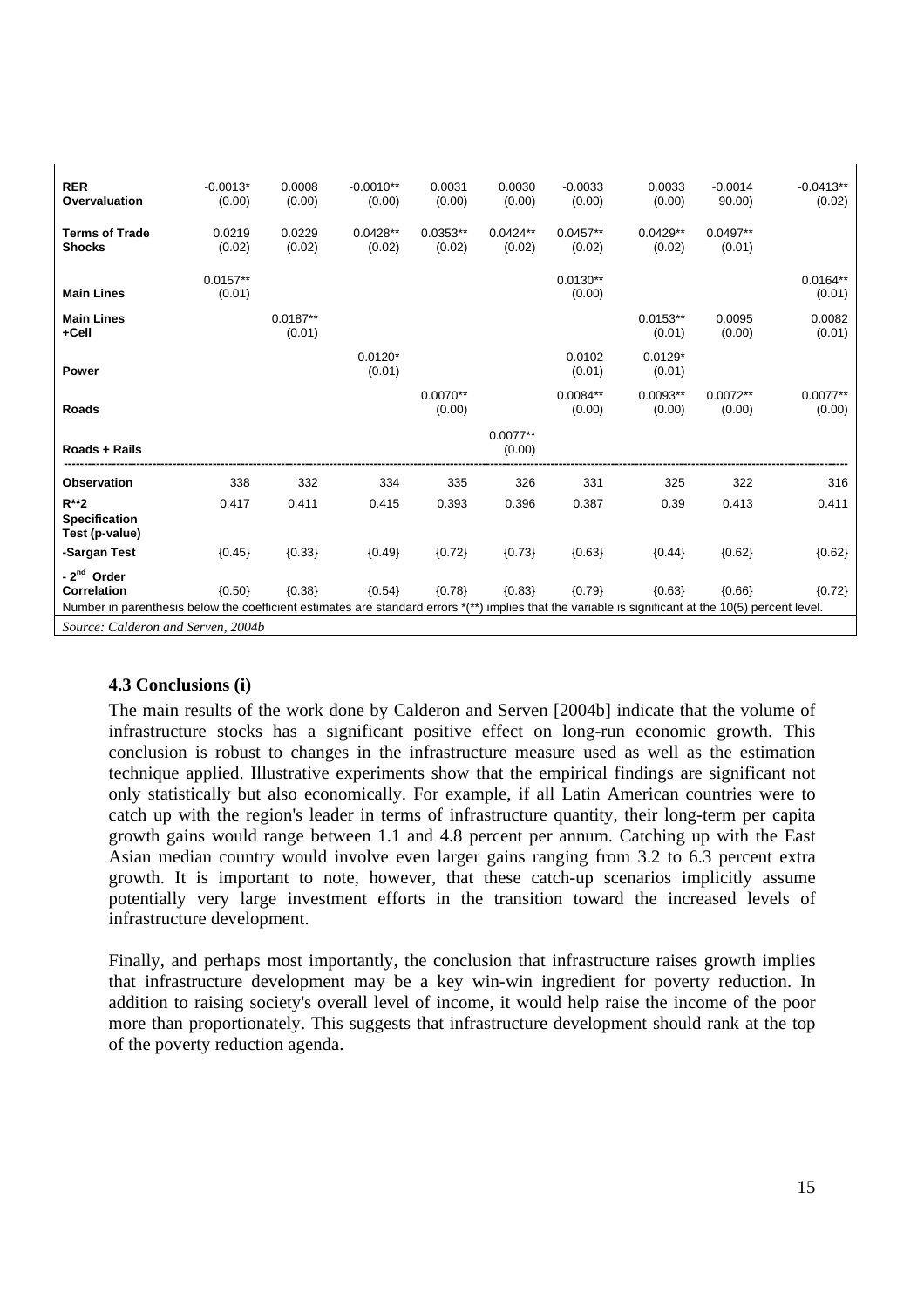# **5. Analysis (ii): Logistics Costs, Inventories and Their Influence on Competitiveness and Growth**

As mentioned in section 3 (3.3), the second of the three major groups that condition the physical movement of goods, and consequently have a significant effect on logistics costs, refers to the logistics organization of firms. In particular we consider the role of inventories, a key aspect of how firms organize their production and distribution processes. Large inventories are, in general, the consequence of unreliable infrastructure and logistics services. By measuring them we can obtain an estimate of avoidable logistics costs and their overall impact on growth. To asses the potential benefits of reducing the cost inventories on growth and competitiveness, we will draw on the work done by Guasch and Kogan [2001, 2003 and 2006].

Figure 5 provides a comparison of average inventory levels in Latin America and the OECD. If we consider inventories have an associated financial cost, the fact that inventory levels in Latin America are three times higher than in the OECD translate into a significant competitive disadvantage. The need to have more inventories is in part explained in the first column of Figure 5. The proportion of goods not reaching markets, due to poor infrastructure and business logistics, forces firms to hold more inventories.



In this section we present an assessment of the levels and determinants of inventory costs so as to facilitate appropriate government interventions to reduce them and, in doing so, improve competitiveness.

# **5.1 Inventories**

At present, the logistics industry is a global hub-and-spoke network designed to link hundreds of towns and cities with an overnight communication infrastructure that keeps the world's 'just-in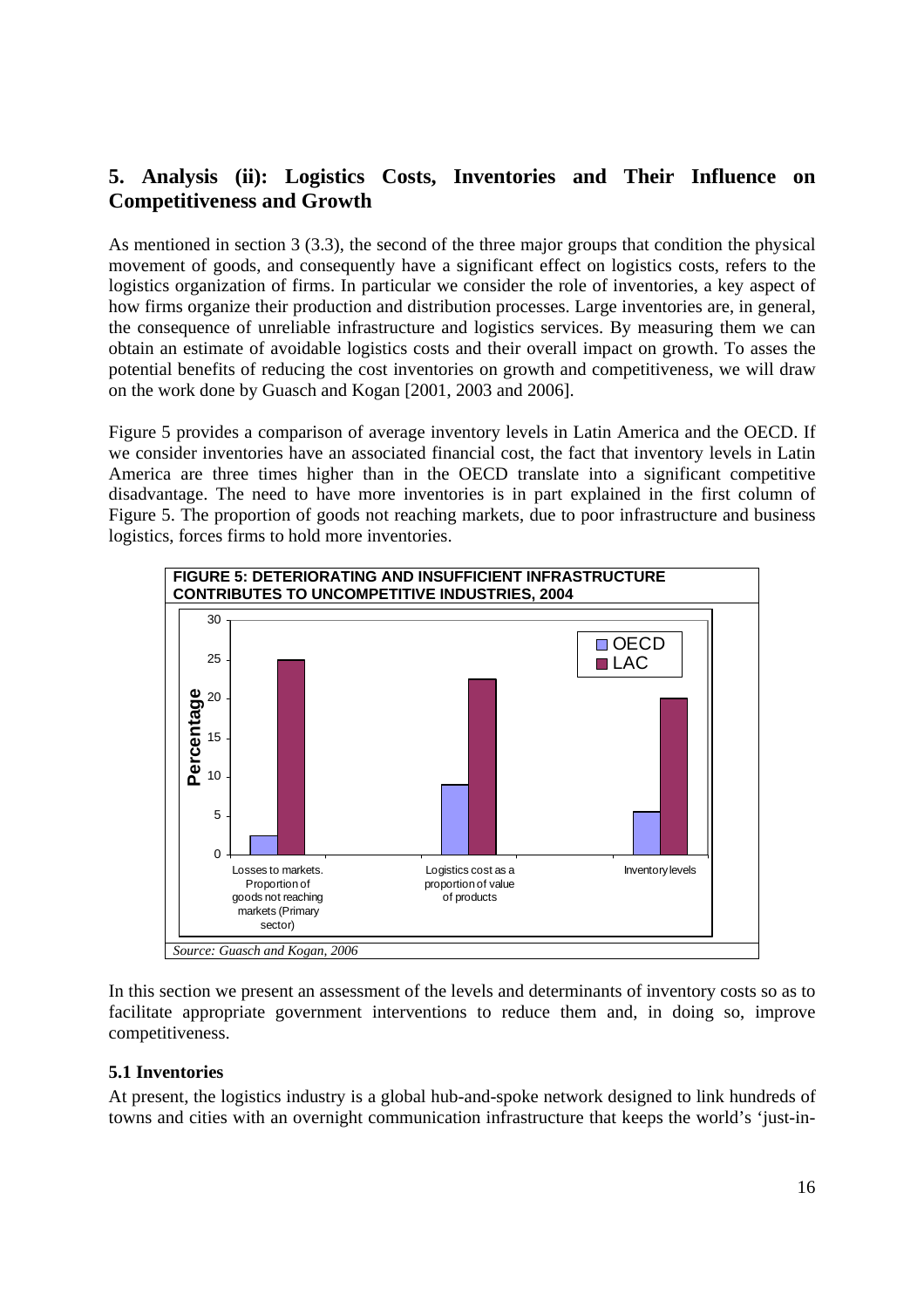time' supply chain taut. In developed markets such as the US, the ability to guarantee overnight shipment of parts and finished goods has allowed companies to reduce average inventory levels by a fifth over the last decade and is thought to have played a significant role in improving productivity across the economy.

In developing markets, however, the evidence shows large inventory holdings. While it is well known from anecdotal evidence that inventories are higher in developing countries, there are no systematic studies that attempt to explain this phenomenon or even to quantify the difference. In their 2001 paper, Guasch and Kogan assembled data for 52 countries from the 1970s and 1980s to draw out some stylized facts about the pattern of inventory holdings. Recent data in Latin American countries, for the 1990s, shows that the problem persists.

US business typically hold inventories equal to 15 percent of GDP while inventory levels in many developing countries are often twice as large, and for raw materials three times as large. If the private sector interest rate for financing inventory holdings is 15 to 20 percent, a conservative estimate in most developing countries, then the cost to the economy of the additional inventory holdings is greater than 2 percent of GDP.

Suppose that firms in developing countries keep high levels of inventories in response to poor infrastructure and logistic services. Then, as an example, consider that the total transport infrastructure stock in Bangladesh is about 2 percent of  $GDP<sup>7</sup>$  [Guasch and Kogan, 2001] while this figure is above  $12$  percent in the US<sup>8</sup>. One year worth of savings in inventory holding costs would be enough to double Bangladesh's infrastructure stock; infrastructure improvement could pay for itself. At the firm's level, the impact of these high levels of inventories is also enormous. Given the high cost of capital in many developing countries, cutting inventory levels in half could reduce unit costs by over 20 percent with a significant impact on competitiveness, aggregate demand, and employment.

These calculations are merely a lower bound on the cost of additional inventories. First, there are certain transactions that would have been worthwhile were it not for the high level of inventory holdings necessary to complete them effectively. It is difficult to estimate the size of these lost transactions. Second, firms in developing countries will take costly steps to mitigate the institutional or structural factors creating a need for high inventories. Suppose that for a particular firm, 30 days of inventory are sufficient when transportation networks are well developed but 90 days of inventory are required when transportation networks are poor. The firm might choose to reduce these 90 days to 60 days by requiring suppliers to locate nearby. Additional costs due to poor infrastructure as measured by increased inventory levels would be 30 days while the actual costs are higher. Third, high inventories can obscure efficiency problems. Current thinking in the manufacturing and operations research fields suggests that low inventories make it easier to trace problems in the production processes.

The direct impact of inventory costs is quite large as Table 5 shows. Given the high levels of cost of capital, on average they can reach about 19 percent of product value. If countries could rely in

-

 $7$  Rough calculation, based on graphs of infrastructure stock per capita and composition of Infrastructure. See World Bank, *World Development Report* [1994], figures 1 and 2.

<sup>&</sup>lt;sup>8</sup> Non-military, non-residential net public stocks of highways and streets.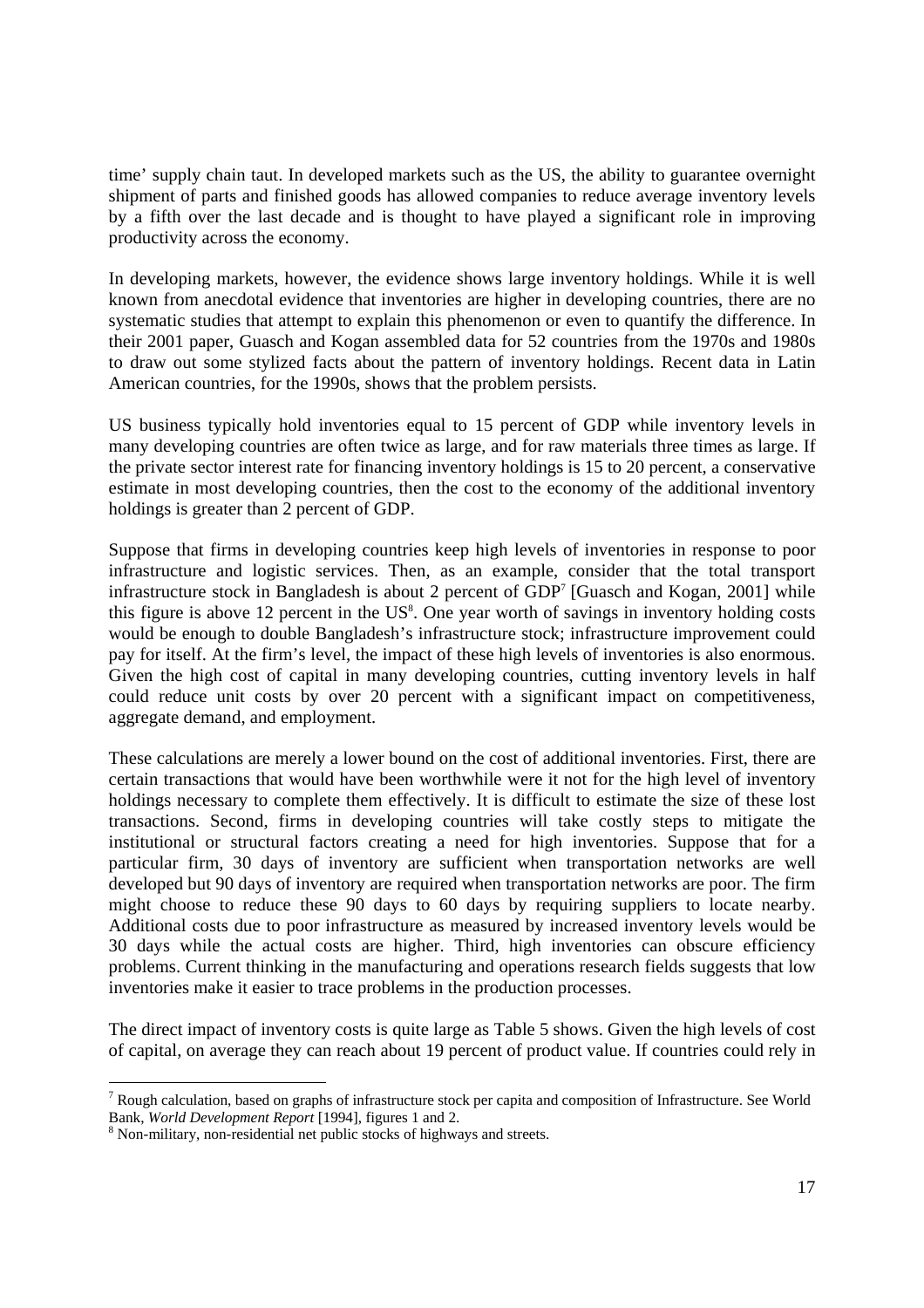near just-in-time strategies, those costs could be cut in half, with significant impact on competitiveness and export growth.

| <b>TABLE 5: INVENTORY CARRYING COSTS AS A</b><br>PERCENTAGE OF PRODUCT VALUE |                                                       |               |  |  |  |  |  |  |
|------------------------------------------------------------------------------|-------------------------------------------------------|---------------|--|--|--|--|--|--|
| <b>Element</b><br>Ranges (%)<br>Average (%)                                  |                                                       |               |  |  |  |  |  |  |
| 15.00<br><b>Capital Cost</b><br>$8 - 40$                                     |                                                       |               |  |  |  |  |  |  |
| <b>Taxes</b>                                                                 | 1.00                                                  | $0.35 - 1.52$ |  |  |  |  |  |  |
| <b>Insurance</b>                                                             | 0.05                                                  | $0.01 - 0.25$ |  |  |  |  |  |  |
| <b>Obsolescence</b>                                                          | 1.20                                                  | $0.5 - 3$     |  |  |  |  |  |  |
| <b>Storage</b>                                                               | 2.00                                                  | $0 - 4$       |  |  |  |  |  |  |
| <b>TOTALS</b>                                                                | 19.25                                                 | $9 - 50$      |  |  |  |  |  |  |
|                                                                              | Source: Guasch and Kogan, 2006. From various studies. |               |  |  |  |  |  |  |

The analysis carried out by Guasch and Kogan [2001] explains the magnitude and the determinants of the inventory holdings and the potential cost to the economy and the benefits on competitiveness. The following regression is estimated to explain the determinants of inventory levels:

Inventory Level<sub>I,C</sub> = 
$$
\sum_i \beta_i
$$
 · Industry Dummy<sub>i</sub> +  $\sum_x \lambda_x$  · Country Characteristic<sub>x</sub> +  $\varepsilon_{I,C}$ 

It is difficult to obtain consistent time series data on inventory holdings for developing countries. The aggregate data reported in the national accounts is the change in inventories rather than the stock of inventories; often this data is based not on an inventory survey but on the difference between production and sales which leads to highly inaccurate data<sup>9</sup>. Most national statistics agencies do have inventory stock data but they do not publish it. In order to report the size of the country's industrial production, the statistics agency typically carries out a firm survey or census, which asks about total inventory holdings at the beginning or end of the year. More detailed surveys break down inventories into three or more categories: raw materials inventory, goods-in process inventory, and finished goods inventory.

Regressions (1), (2), and (3) of TABLE 6 present the results of regressing raw materials inventory on infrastructure and the presence of a free market, as well as some control variables. The analysis uses two proxies for infrastructure, telephone mainlines per person and BERI's infrastructure quality index, which, although more comprehensive, is available for fewer countries. These proxies for infrastructure are significant at the 1 percent or 5 percent level; the coefficients suggest that a one-standard deviation worsening in infrastructure increases inventories by 27 percent to 47 percent relative to U.S. levels. The proxy for the lack of a free market is transfers and subsidies to private and public enterprises expressed as a fraction of GDP A one-standard deviation restriction on the free market increases raw materials inventories by 19 to 30 percent.

-

<sup>&</sup>lt;sup>9</sup> However, it is worth pointing out that the initials results of the research, using the aggregate inventory levels computed from the National Accounts data, were not inconsistent with the stylized observation that developing countries hold more inventory than developed countries.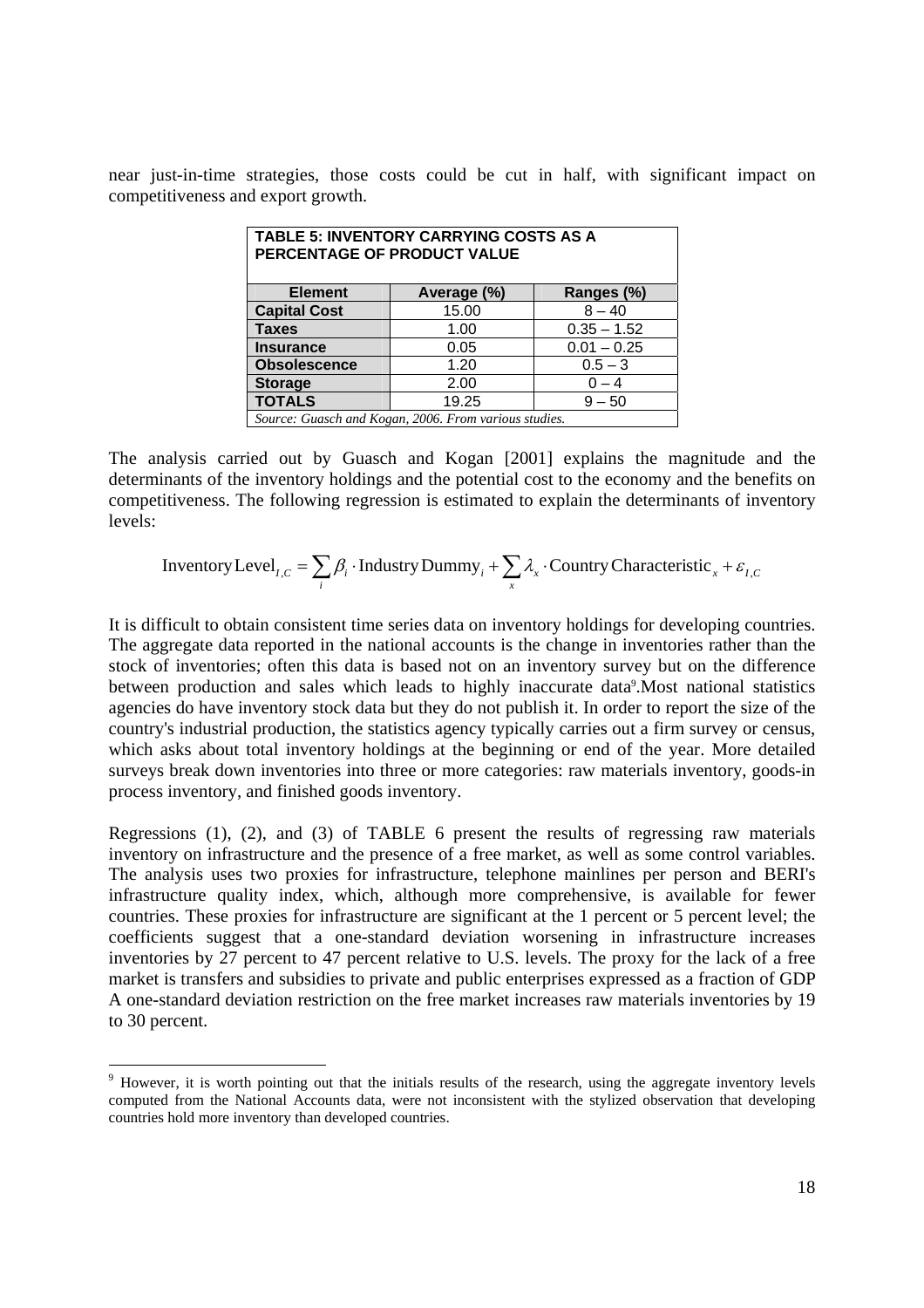|                                                          |                         |                          |                         | <b>TABLE 6: REGRESSIONS</b>           |                                       |                                       |                                                    |                                                                        |
|----------------------------------------------------------|-------------------------|--------------------------|-------------------------|---------------------------------------|---------------------------------------|---------------------------------------|----------------------------------------------------|------------------------------------------------------------------------|
|                                                          | ${1}$                   | ${2}$                    | ${3}$                   | ${4}$                                 | ${5}$                                 | ${6}$                                 | ${7}$                                              | ${8}$                                                                  |
| Dependent<br><b>Variable</b>                             | Raw<br><b>Materials</b> | Raw<br><b>Materials</b>  | Raw<br><b>Materials</b> | <b>Upstream</b><br><b>Inventories</b> | <b>Upstream</b><br><b>Inventories</b> | <b>Upstream</b><br><b>Inventories</b> | Raw as % of<br>$\mathbf{R}aw +$<br><b>Upstream</b> | Raw as % of<br>$\mathbf{R} \mathbf{a} \mathbf{w} +$<br><b>Upstream</b> |
| Log real PPP<br>GDP/Capita                               | $-0.0229$<br>(0.0186)   | 0.0010<br>(0.0285)       | $-0.0304*$<br>(0.0171)  | $-0.0328***$<br>(0.0950)              | $-0.0193**$<br>(0.0103)               | $-0.0320***$<br>(0.0077)              | $0.0444*$<br>(0.0227)                              | $0.0523*$<br>(0.0274)                                                  |
| <b>Telephone</b><br>mainlines per<br>person              | $0.2934***$<br>(0.0948) |                          | $-0.1968**$<br>(0.0928) | $0.0950*$<br>(0.0539)                 |                                       | $-0.0926**$<br>(0.0549)               | $-0.5417***$<br>(0.1695)                           |                                                                        |
| <b>Infrastructure</b><br>Quality                         |                         | $-0.0300***$<br>(0.0086) |                         |                                       | 0.00021<br>(0.0044)                   |                                       |                                                    | $-0.0374***$<br>(0.0076)                                               |
| Transfers &<br><b>Subsidies/GPD</b>                      | $0.7427***$<br>(0.2226) | $0.4105**$<br>(0.1947)   | $0.6453**$<br>(0.3128)  | $0.2136*$<br>(0.1202)                 | 0.3098**<br>(0.1235)                  | $0.6608***$<br>(0.1238)               | 0.4385<br>(0.4809)                                 | $-0.3475$<br>(0.4063)                                                  |
| <b>Imports/GDP</b>                                       | $0.0290*$<br>(0.0166)   | $0.0372***$<br>(0.0124)  | 0.0449<br>(0.0296)      |                                       |                                       |                                       | $-0.1765$<br>(0.1798)                              | 0.1615<br>(0.1596)                                                     |
| <b>Exports/GDP</b>                                       |                         |                          |                         | $-0.0157$<br>(0.0108)                 | $-0.0151$<br>(0.0111)                 | $0.0158*$<br>(0.0110)                 | 0.2721<br>(0.1798)                                 | $-0.0767$<br>(0.1856)                                                  |
| Lending<br>interest Rate<br>(real)                       |                         |                          | $-0.0317$<br>(0.0368)   |                                       |                                       | $-0.0442***$<br>(0.0149)              |                                                    |                                                                        |
| <b>GDP Growth</b>                                        |                         |                          | $-0.0113$<br>(0.0073)   |                                       |                                       | $-0.0038**$<br>(0.0016)               |                                                    |                                                                        |
| <b>GPD Growth</b><br><b>Standard</b><br><b>Deviation</b> |                         |                          | 0.0108<br>(0.0075)      |                                       |                                       | $-0.0066**$<br>(0.0019)               |                                                    |                                                                        |
| (24 industry<br>dummy<br>variables)                      | Included                | Included                 | Included                | Included                              | Included                              | Included                              | Included                                           | Included                                                               |
| # of clusters<br>(countries)                             | 42                      | 29                       | 31                      | 44                                    | 30                                    | 32                                    | 41                                                 | 29                                                                     |
| <b>R-Squared</b>                                         | 0.2528                  | 0.2897                   | 0.2846                  | 0.3893                                | 0.4291                                | 0.4549                                | 0.3234                                             | 0.3518                                                                 |
| # of<br><b>Observations</b>                              | 2086                    | 1627                     | 1408                    | 1962                                  | 1642                                  | 1271                                  | 1554                                               | 1307                                                                   |

Robust standard errors corrected for clustering at the country level are in parenthesis.

\*Included significance at the 10% level; \*\*Indicates significant at the 5% level; \*\*\*Indicates significant at the 1% level.

Inventories greater than .5 have been dropped for these regressions.

Coefficients in regressions (1)-(6) represent the effect of an absolute change in the explanatory variable on inventory level expressed as fraction of a year, For example, if telephone mainlines per person increased from .5 to .6 in regression (1), inventories would fall by o.2934 of a year or about 11 days.

Coefficients in regressions (7)-(8) represent the effect of an absolute change in the explanatory variable on the percentage of inventories held as raw materials. For example, if telephone increased from .5 to .6 in regression (7), 5417% of inventories more are held as raw materials. In the U.S., the median industry holds 57% of inventories as raw materials so that the .1 in telephone mainlines leads to a 9% change in holdings.

#### **5.2 Conclusions (ii)**

The work done by Guasch and Kogan in 2001 introduced a new cross-country dataset on inventories at the industry level into the literature documenting the determinants of inventory levels in developing countries. Given the high costs of capital in developing countries, usually in the 15 percent to 30 percent rate, the impact on unit costs of holding inventories is enormous. The analysis explores some broad causes of high raw materials inventory levels across countries in the 1970s and 1980s and can confirm the validity of two causes, infrastructure and poor markets, which have been suggested in case studies.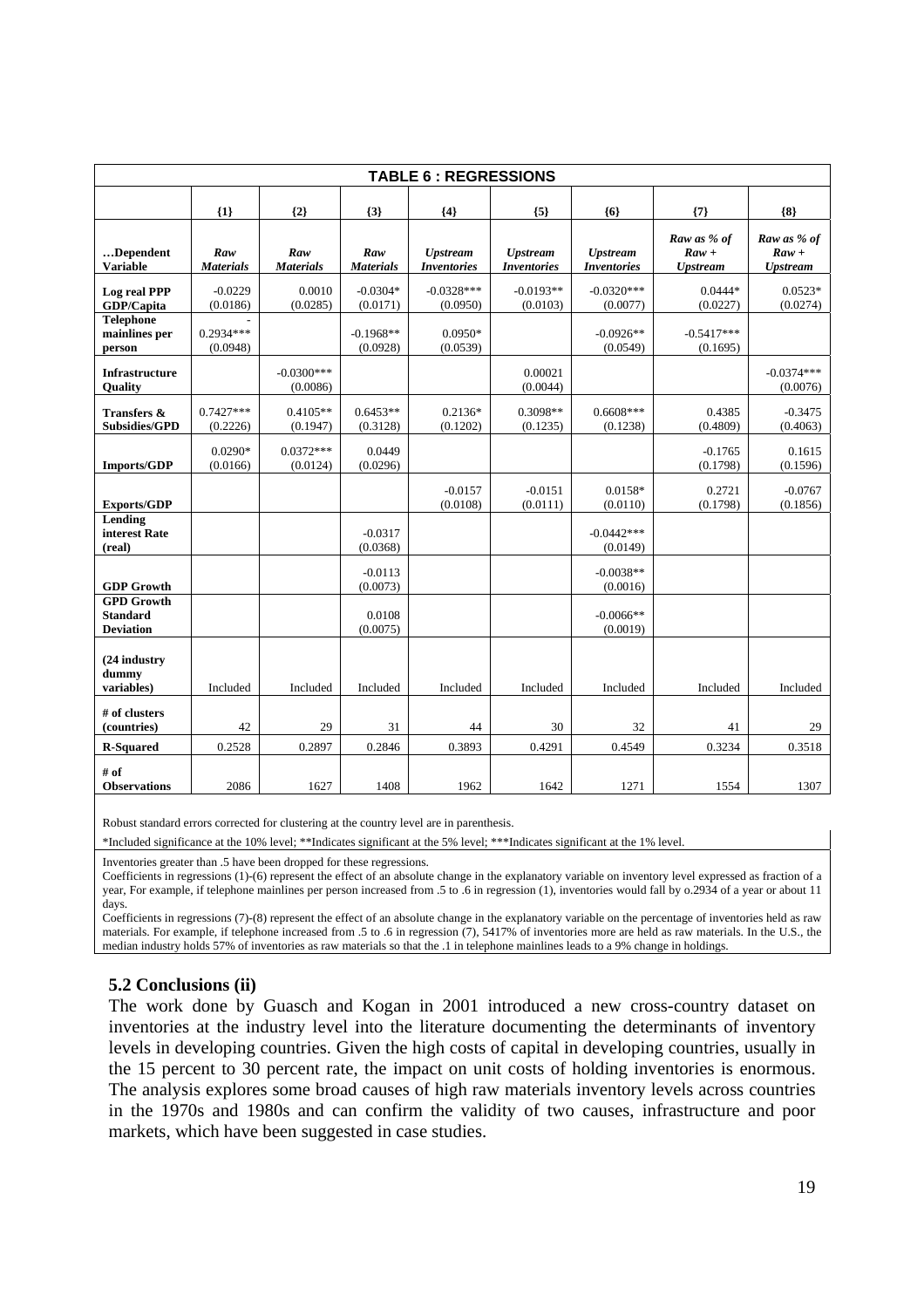Since high inventories are a problem today in many developing countries, this solution paper should be useful in understanding one type of obstacle faced by manufacturing firms in Latin American countries and from a policy standpoint, it indicates the direction to take to address the problem.

The policy implications are clear: improvements in infrastructure (roads, ports and telecommunications) can have a significant impact in reducing inventory levels, particularly when accompanied with appropriate and effective regulation. Likewise, the development and deregulation of associated markets can also have a significant impact on inventory levels and consequently reducing the costs of doing business.

# **6. Analysis (iii): Potential Benefits of Trade Facilitation and its Impact on Competitiveness and Growth**

The last of the three major groups of factors that condition the physical movement of goods is the organization of the public sector in trade facilitation and security. To assess the potential benefits of trade facilitation on competitiveness, we will mainly draw on the work done by Wilson, Mann and Oysuki [2003 and 2004].

The relationship between trade facilitation and trade flows is, complex and empirically challenging to assess. Wilson et al.[2004] measure and estimate the relationship between trade facilitation and trade flows for manufactured goods for the period 2000-2001. Four indicators of trade facilitation are developed: (1) Port efficiency, designed to measure the quality of infrastructure of maritime and air ports. (2) Customs environment, designed to measure direct customs costs as well as administrative transparency of customs and border crossings. (3) Regulatory environment, designed to measure the economy's approach to regulations, and (4) Service sector infrastructure designed to measure the extent to which an economy has the necessary domestic infrastructure (such as telecommunications, financial intermediaries, and logistics firms) and is using networked information to improve efficiency and to transform activities to enhance economic activities). We present the results obtained with a gravity model and those obtained with a simulation exercise that offer more information about what type of trade facilitation efforts might provide the largest gains in terms of increasing trade flows.

There is no standard definition of trade facilitation in public policy discourse. In a narrow sense, trade facilitation efforts simply address the physical and paper (customs related documentation) logistics of cross-border trade [Wilson et al., 2003]. In recent years, the definition has been broadened to include the environment in which trade transactions take place, including transparency and professionalism of customs, regulatory environments, as well as harmonization of standards and conformance to international or regional regulations. In addition, the rapid integration of networked information technology into trade means that modern definitions of trade facilitation need to encompass technological concepts as well [Wilson et al., 2004]. In light of this broadening definition of trade facilitation, the definition of trade facilitation used here incorporates relatively concrete "border" elements (port efficiency and customs administration)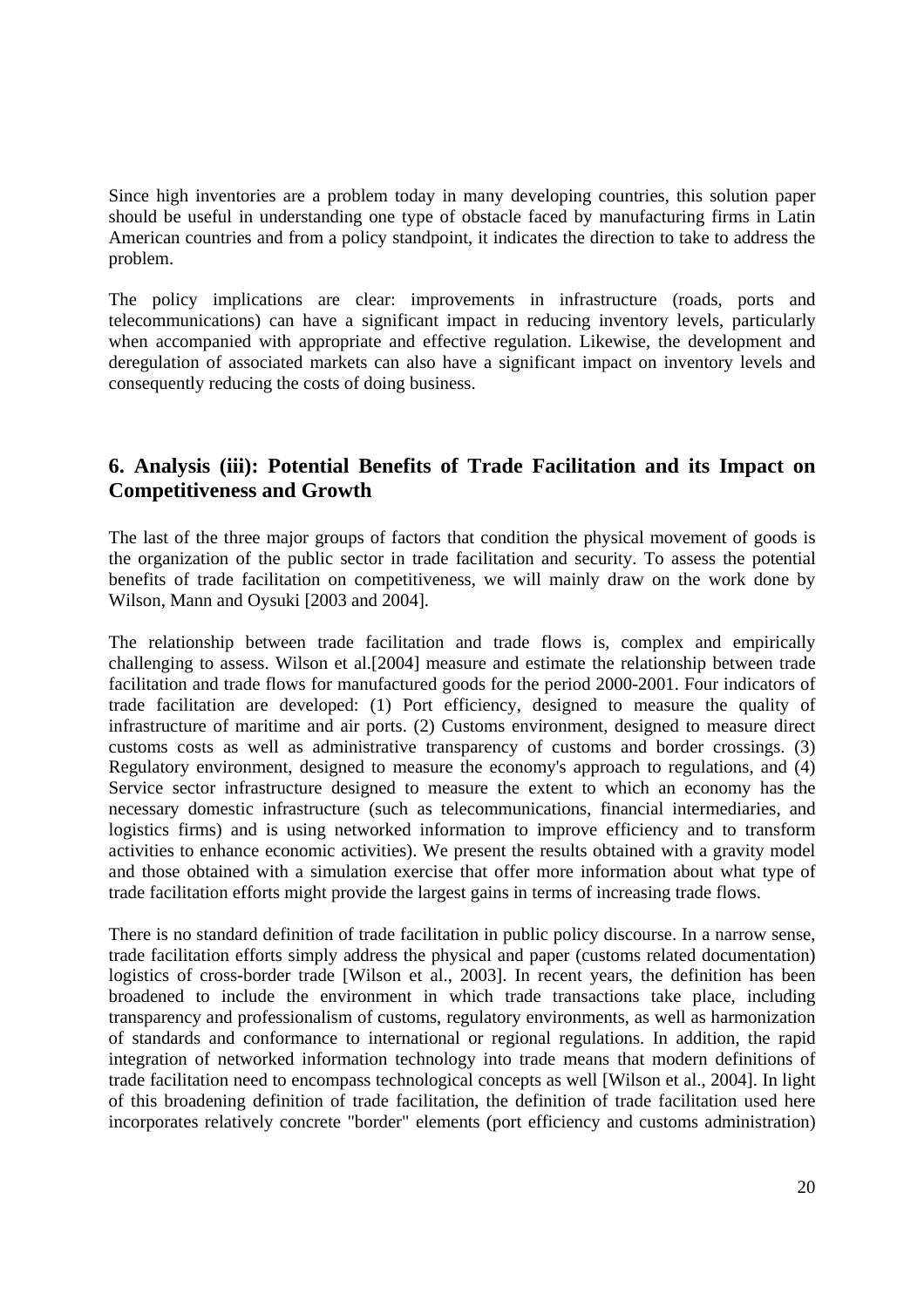and "inside the border" elements (domestic regulatory environment and the infrastructure to enable e-business usage).

Wilson et al. [2004] rely on three data sources - World Economic Forum Global Competitiveness Report 2001-2002 (GCR), IMD Lausanne, World Competitiveness Yearbook 2002 (WCY), and Kaufmann, Kraay and Zoido-Lobaton [2002] (KKZ). See Wilson et al. [2004] for a more complete description of the sources and each of their methodologies used to estimate the gravity model $1^{10}$ . In this paper we summarize the main results.

Therefore:

- Port efficiency for each country is the average of two indexed inputs from GCR: o Port facilities and inland waterways o Air transport
- Customs environment for each country is the average of two indexed inputs from GCR: o Hidden import barriers o Irregular extra payments and bribes
- Regulatory environment for each country is constructed as the average of indexed inputs from WCY and KKZ: o Transparency of government policy is satisfactory (WCY) o Control of Corruption (KKZ)
- Service sector infrastructure for each country is from GCR: o Speed and cost of internet access o Effect of internet on business

Figure 6 to FIGURE 9 report information about these indicators. The figures show the indexed inputs for regional groups of countries for each specific trade facilitation indicator<sup>11</sup>. Each indexed input is represented by a horizontal bar. The longer the bar extends to the right toward the maximum of 1.0, the higher ranked the region is in the category of trade facilitation. A vertical line is drawn at the average value. If a bar extends beyond the average for the particular trade facilitation measure, that indexed input for that region represents a condition superior to the average for all countries. For example, Figure 6 shows that OECD, Middle East and North Africa  $(MENA)^{12}$  and East Asia regions are above the global average in terms of the two indexed inputs used for port efficiency.

<sup>-</sup><sup>10</sup> The gravity model of international trade flows is a common approach to modeling bilateral trade flows. The standard gravity formulation includes various measures of market size (GDP, population, GDP per capita to account for intra-industry trade effects that may be associated with countries of similar incomes but varied tastes), measures of remoteness (distance and adjacency), and measures of kinship (regional trade arrangements, and language/ethnic similarities). To this basic formulation, Wilson et al.[2004] add tariffs as well as the trade facilitation indicators and some additional factors

<sup>&</sup>lt;sup>11</sup> These regional indicators use simple average of the region. An average weighted by trade or GDP would no doubt yield somewhat different results. There is no clear interpretation of alternative weighted averages. Moreover, these regional indexes are not used in estimation.

 $12$  Data are available only for Egypt, Jordan and Israel.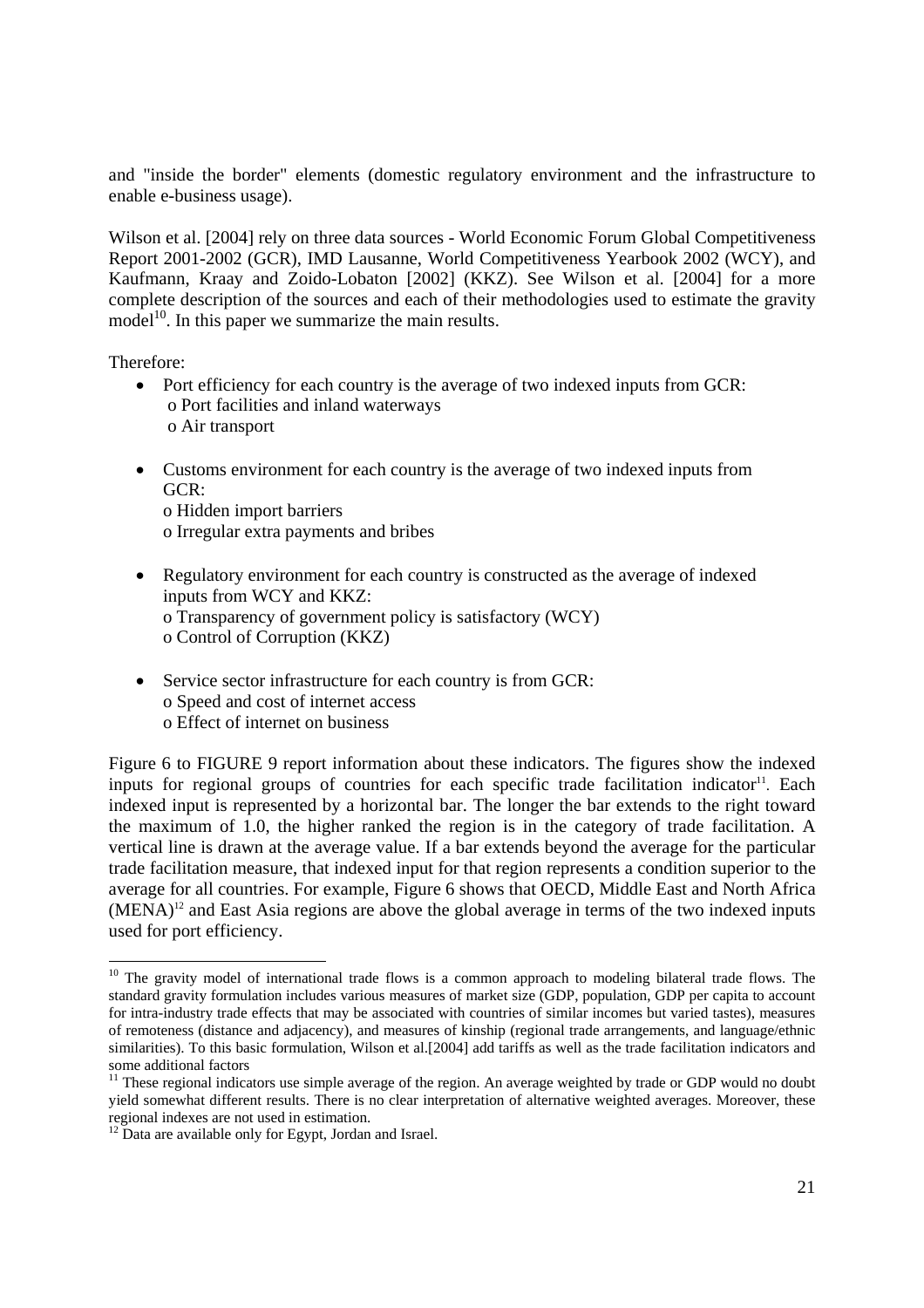



# **FIGURE 8: TWO INDEXED INPUTS TO REGULATORY ENVIRONMENT**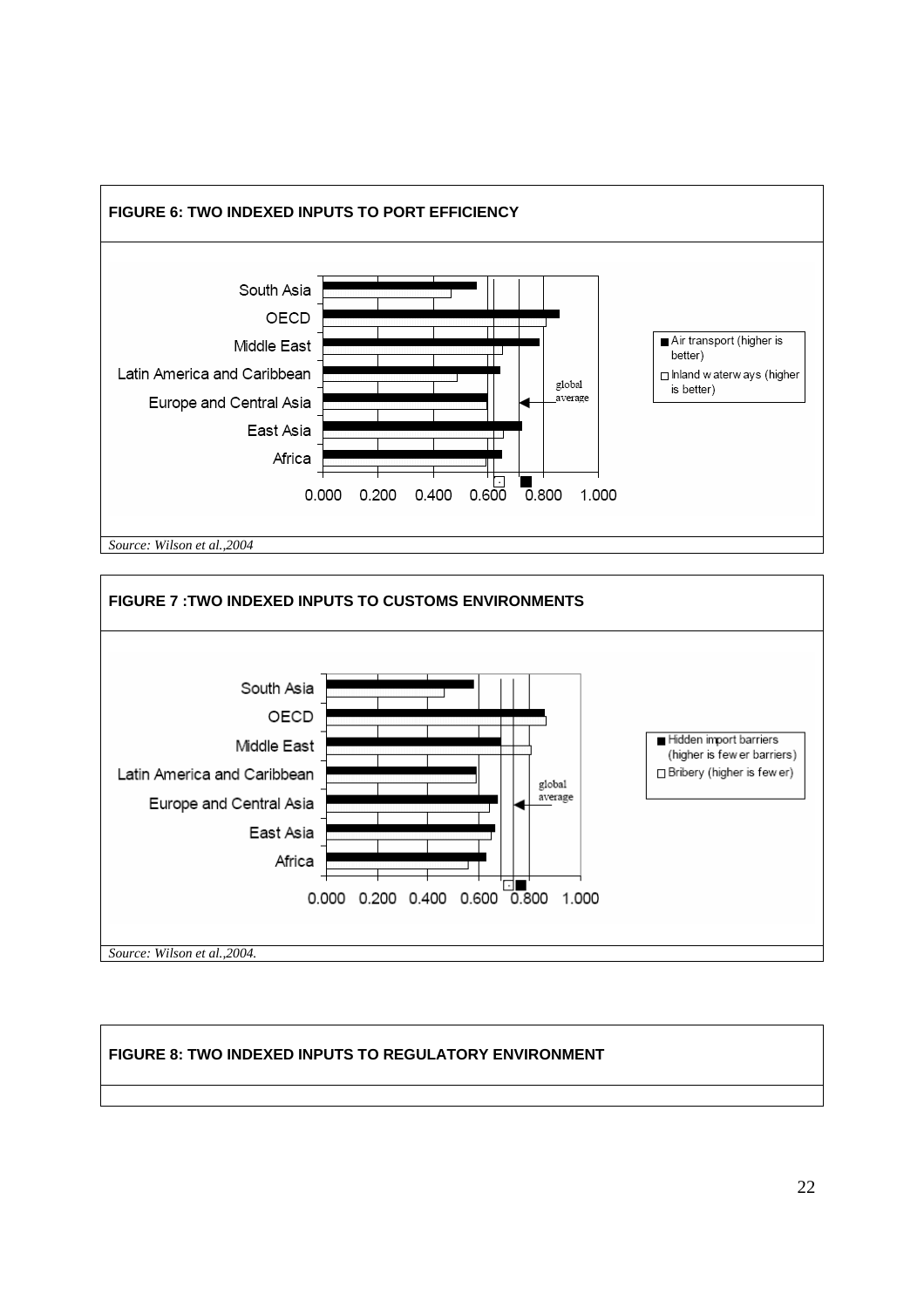



# **6.1 Regression Results**

The approach used by Wilson et al.[2004], which constructs a set of distinct trade facilitation indicators and deploys them in a gravity model of trade, is generally successful. TABLE 7 displays regression results. The first column includes the estimated coefficients and standard errors for the basic gravity model specification. The second column includes those for a specification that measures the effect of Free Trade Agreements (FTA) and language dummies (i.e. membership of any FTA, or any common language). The model was run using an ordinary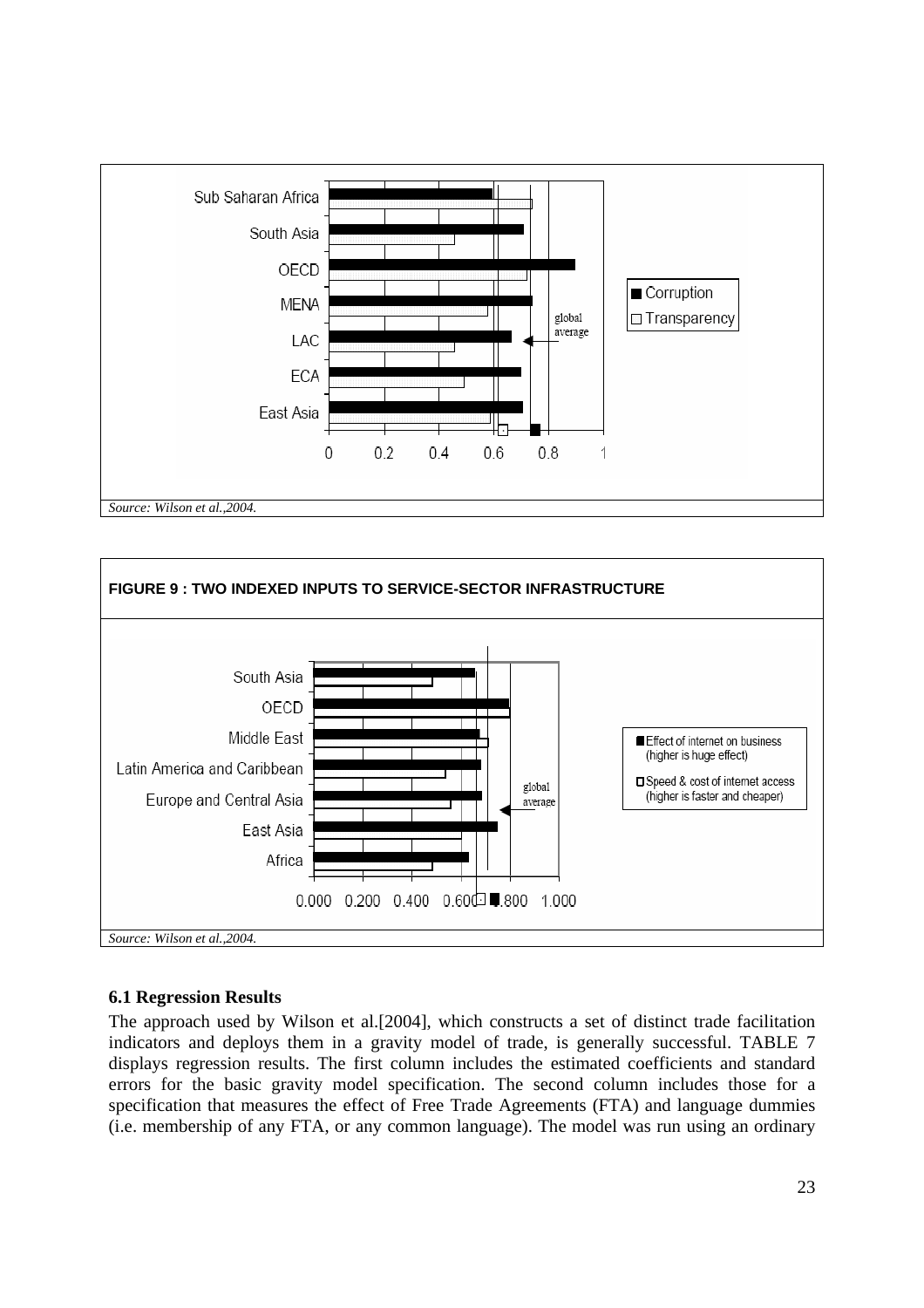least squares (OLS). The coefficients for the four trade facilitation measures are statistically significant and the estimated coefficients differ for the different trade facilitation indicators.

Before considering the trade facilitation indicators, it is worthwhile to consider tariffs. Higher tariffs have a significant and the expected negative effect (with -1.2 coefficient) on trade. The coefficient on tariffs is similar to that of distance. In *ad valorem* terms, the elasticity of tariff is -1.1 at the global average level of tariff rates -- i.e. 1 percent reduction in *ad valorem* tariff from the global average (from 8.5 to 7.5 percent) will increase the trade flow by 1.1 percent and a 1 percent reduction in distance (80 kilometers from the global average) would yield a 1.3 percent increase in trade flow. These figures are useful benchmarks against which to compare the coefficients on the trade facilitation indicators.

Port efficiency of both the importer and the exporter is positively associated with trade; that is, an improvement in the indicator toward best practice is associated with an increase in trade flows. Comparing the effect of port efficiency on imports vs. exports, it is noticeable that the coefficient is higher for exporters than importer, which implies that global trade flows get a bigger boost when the exporters' port efficiency improves. So for countries and regions that are well below the global best practice, such as LAC, there is great potential for improvement in terms of port efficiency. Moreover, the range of performance on this measure of trade facilitation is the largest among the trade facilitation indicators.

Customs environment also has a significantly positive effect on trade of the importing country with an elasticity of 0.47, which is smaller than that for tariffs. Trade facilitation is a possible avenue for reducing the cost of imports through customs improvements even as tariffs remain where they are.

Improving the regulatory environment of the importer and exporter has a positive and significant association with trade with coefficients of 0.28 and 0.62, respectively. As with ports, the magnitude of the coefficient is larger for the exporter than for the importer. Regulatory transparency and control of corruption (the two inputs) reduce unnecessary transaction costs of trading and reduce barriers to private business.

Improving indicators of service sector infrastructure are positive and significantly associated with trade among the countries in the sample. Similar to port efficiency and regulatory environment, service sector infrastructure has a more significant positive effect on the exporters than on importers. The elasticity of the exporters' service sector infrastructure is the highest among all trade facilitation measures (1.94).

| IADLL I. INLUNLUUIUN INLUULTU |              |           |                |           |
|-------------------------------|--------------|-----------|----------------|-----------|
|                               | Model 1      |           | <b>Model 2</b> |           |
|                               | Coef.        | Std. Err. | Coef.          | Std. Err. |
| Constant                      | $-10.641***$ | 1.558     | $-10.771***$   | 1.549     |
| Tariff Rates                  | $-1.155***$  | 0.318     | $-1.163***$    | 0.318     |
| Port Efficiency of Importer   | $0.307*$     | 0.163     | $0.338*$       | 0.160     |
| Port Efficiency of Exporter   | $0.924***$   | 0.148     | $0.938***$     | 0.146     |

## **TABLE 7: REGRESSION RESULTS**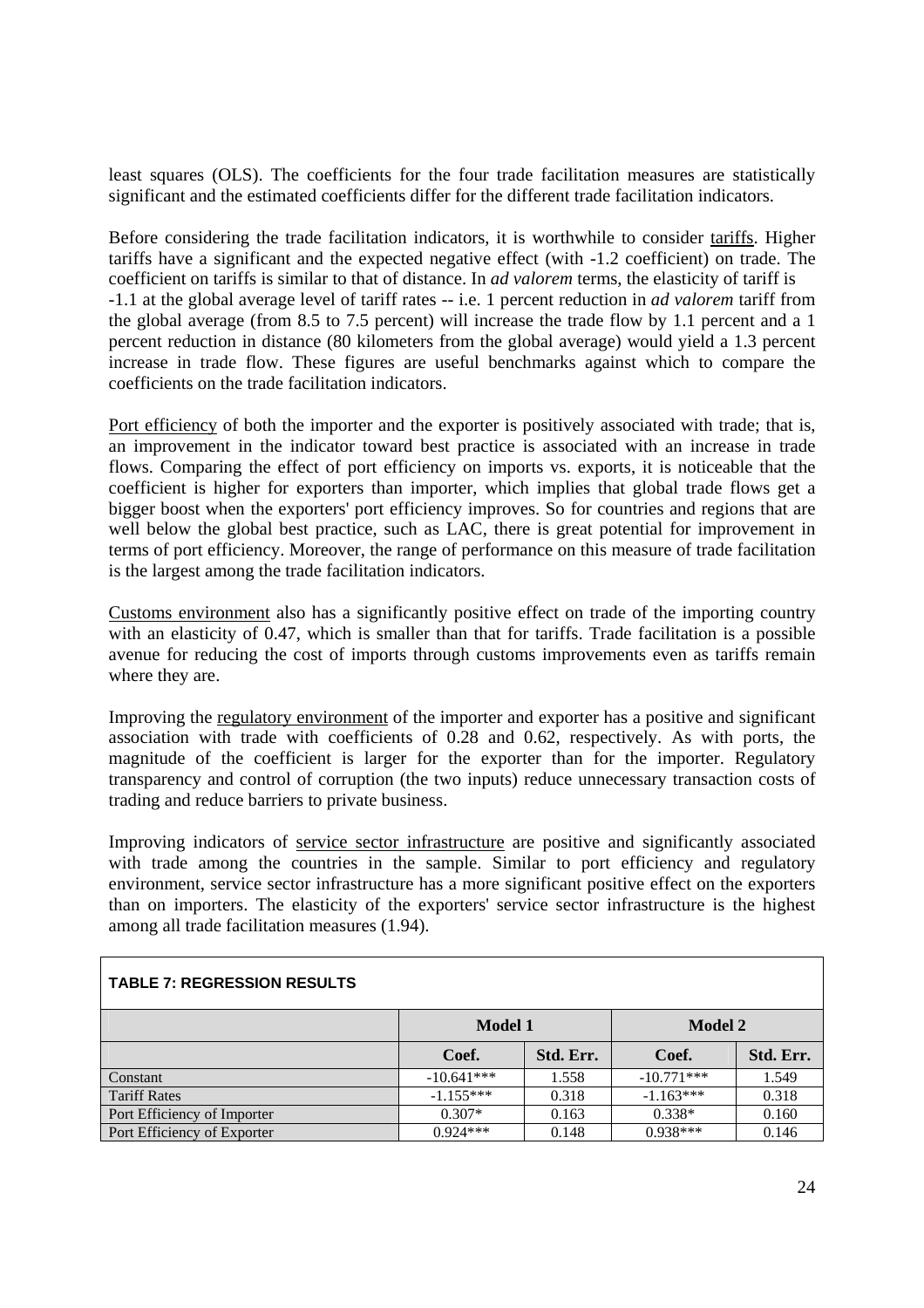| <b>Customs Environment of Importer</b>    | $0.472**$   | 0.199 | $0.486*$    | 0.199 |
|-------------------------------------------|-------------|-------|-------------|-------|
| <b>Regulatory Environment of Importer</b> | $0.281*$    | 0.144 | 0.264       | 0.144 |
| <b>Regulatory Environment of Exporter</b> | $0.620***$  | 0.132 | $0.580***$  | 0.131 |
| Service sector infrastructure of Importer | $0.729***$  | 0.224 | $0.657**$   | 0.224 |
| Service sector infrastructure of Exporter | $1.943***$  | 0.216 | $1.943***$  | 0.217 |
| <b>GNP</b> of Importer                    | $0.915***$  | 0.014 | $0.915***$  | 0.014 |
| Per capita GNP of Importer                | $-0.182***$ | 0.037 | $-0.210***$ | 0.037 |
| <b>GNP</b> of Exporter                    | $1.246***$  | 0.014 | $1.241***$  | 0.014 |
| Per capita GNP of Exporter                | $-0.226***$ | 0.029 | $-0.251***$ | 0.029 |
| <b>Geographical Distance</b>              | $-1.258***$ | 0.025 | $-1.225***$ | 0.025 |
| Adjacency dummy                           | $0.336***$  | 0.114 | $0.426***$  | 0.108 |
| Membership Dummy for any FTA              |             |       | $-0.021$    | 0.078 |
| <b>ASEAN Membership Dummy</b>             | $0.509***$  | 0.190 |             |       |
| <b>NAFTA Membership Dummy</b>             | $-0.645$    | 0.501 |             |       |
| <b>LAIA Membership Dummy</b>              | $0.593***$  | 0.154 |             |       |
| <b>AUNZ Membership Dummy</b>              | 1.118       | 0.858 |             |       |
| <b>MERCOSUR Membership Dummy</b>          | 0.229       | 0.302 |             |       |
| EU Membership Dummy                       | $-0.515***$ | 0.106 |             |       |
| Dummy for any Common Language             |             |       | $0.823***$  | 0.061 |
| <b>English Language Dummy</b>             | $0.808***$  | 0.089 |             |       |
| French Language Dummy                     | $-1.413***$ | 0.500 |             |       |
| Spanish Language Dummy                    | $0.598***$  | 0.098 |             |       |
| Arabic Language Dummy                     | $-1.223$    | 0.992 |             |       |
| <b>Chinese Language Dummy</b>             | $1.747***$  | 0.406 |             |       |
| German Language Dummy                     | $-0.826$    | 0.505 |             |       |
| Portuguese Language Dummy                 | 0.569       | 0.986 |             |       |
| <b>Russian Language Dummy</b>             | $2.026***$  | 0.362 |             |       |
| Year 2000 dummy                           | $-0.031$    | 0.039 | $-0.038$    | 0.039 |
| <b>Adjusted R-squared</b>                 | 0.758       |       | 0.755       |       |
| Number of the observations                | 7,904       |       | 7,904       |       |
| Note: The significance levels at:         |             |       |             |       |
| $10\%$ : "*"                              |             |       |             |       |
| $5\%$ : "**"<br>$1\%$ : "***"             |             |       |             |       |
| Source: Wilson et al., 2004.              |             |       |             |       |
|                                           |             |       |             |       |

#### **6.2 Potential Benefits from Trade Facilitation**

In this section we present the results of several simulation exercises conducted by Wilson et al.[2003]. These simulations use a formula that brings the below-average countries in the group half-way to the average for the entire set of countries. Special attention is devoted to the belowaverage country on the grounds that donor attention and capacity building efforts should be extended to this group. An improvement of 'half-way' to the average is chosen because there are limited development resources and improvements take time. Dramatic improvements are possible, but it is not realistic to presume a scenario whereby all countries in the sample are assumed to achieve best practice as measured by the nation with the highest score on a particular measure of trade facilitation.

From the standpoint of a specific country, improvement in port efficiency should increase both its own imports and exports. The same can be expected for regulatory environment, and service sector infrastructure, as well as customs on the import side. But, a country will export more not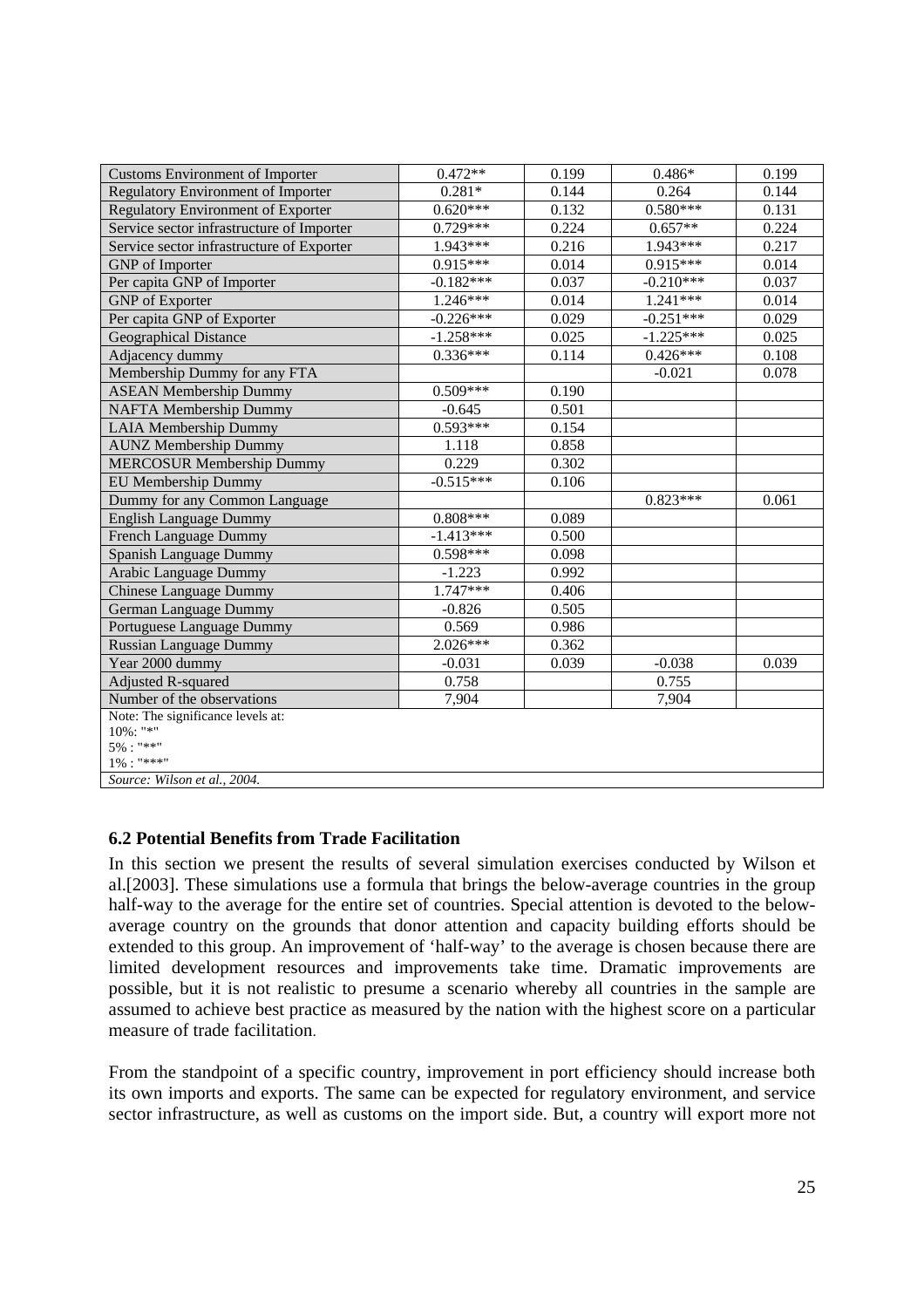only from its own reforms, but also because of reforms undertaken by its trading partners as importers. Thus, export gains are the sum of the simulated effect on exports of unilateral reform and of import reforms undertaken by the country's trading partners. On the import side, a country's imports increase first on account of its unilateral import reforms, and secondarily on account of the reforms undertaken by its trading partners as exporters. Examining the relative gains to trade from unilateral reforms as compared to partner's reforms, and on exports vs. imports, and across trade facilitation indicators offers three dimensions of potential insight to policymakers, donors, and the private sector.

Table 8 summarizes the results for the simulations and presents the results for the 75 countries as a whole. In total, the collection of simulations on the four trade facilitation indicators yields an increase in trade among the 75 countries worth about \$377 billion, representing an increase of about 9.7 percent in total trade among these countries. About \$107 billion of the total gain comes from the improvement in port efficiency and about \$33 billion emanates from the improvement in customs environment. The gain from the improvement in regulatory environment is \$83 billion. The largest gain comes from the improvement in service sector infrastructure (\$154 billion), which is consistent with the broad concept of services infrastructure that this variable is designed to capture.

| TABLE 8: OVERVIEW OF SIMULATION: BRING BELOW-AVERAGE MEMBERS<br>HALF-WAY UP TO THE GLOBAL AVERAGE (CHANGE IN TRADE FLOW IN \$<br><b>BILLION)</b> |                                            |                                                   |               |  |  |  |
|--------------------------------------------------------------------------------------------------------------------------------------------------|--------------------------------------------|---------------------------------------------------|---------------|--|--|--|
|                                                                                                                                                  | Importer's change<br>in trade facilitation | <b>Exporter's change</b><br>in trade facilitation | <b>Total</b>  |  |  |  |
| 'Border' Measures                                                                                                                                |                                            |                                                   |               |  |  |  |
| Port Efficiency                                                                                                                                  | 23.40 (0.6%)                               | 84.53 (2.2%)                                      | 106.93 (2.8%) |  |  |  |
| Customs<br>Environment                                                                                                                           | 32.87 (0.8%)                               |                                                   | 32.87 (0.8%)  |  |  |  |
|                                                                                                                                                  |                                            |                                                   |               |  |  |  |
| 'Inside the Border'<br><b>Measures</b>                                                                                                           |                                            |                                                   |               |  |  |  |
| Service Sector<br>infrastructure                                                                                                                 | 36.64 (0.9%)                               | 117.38 (3.0%)                                     | 154.02 (4.0%) |  |  |  |
| Regulatory<br>Environment                                                                                                                        | 24.39 (0.6%)                               | 58.86 (1.5%)                                      | 83.25 (2.1%)  |  |  |  |
|                                                                                                                                                  |                                            |                                                   |               |  |  |  |
| <b>Grand Total</b>                                                                                                                               | 117.30 (3.0%)                              | 259.77 (6.7%)                                     | 377.06 (9.7%) |  |  |  |
| Source: Wilson et al., 2004.                                                                                                                     |                                            |                                                   |               |  |  |  |

TABLE 9 summarizes the change in trade flow by region, by trade facilitation indicators, and by own vs. trading partners' reforms. These results can be combined in several ways to give different perspectives on which regions gain the most and why. One cut, exports by region and by trade facilitation indicator, is shown in Figure 10.

#### **TABLE 9 : DETAILS OF SIMULATION RESULTS**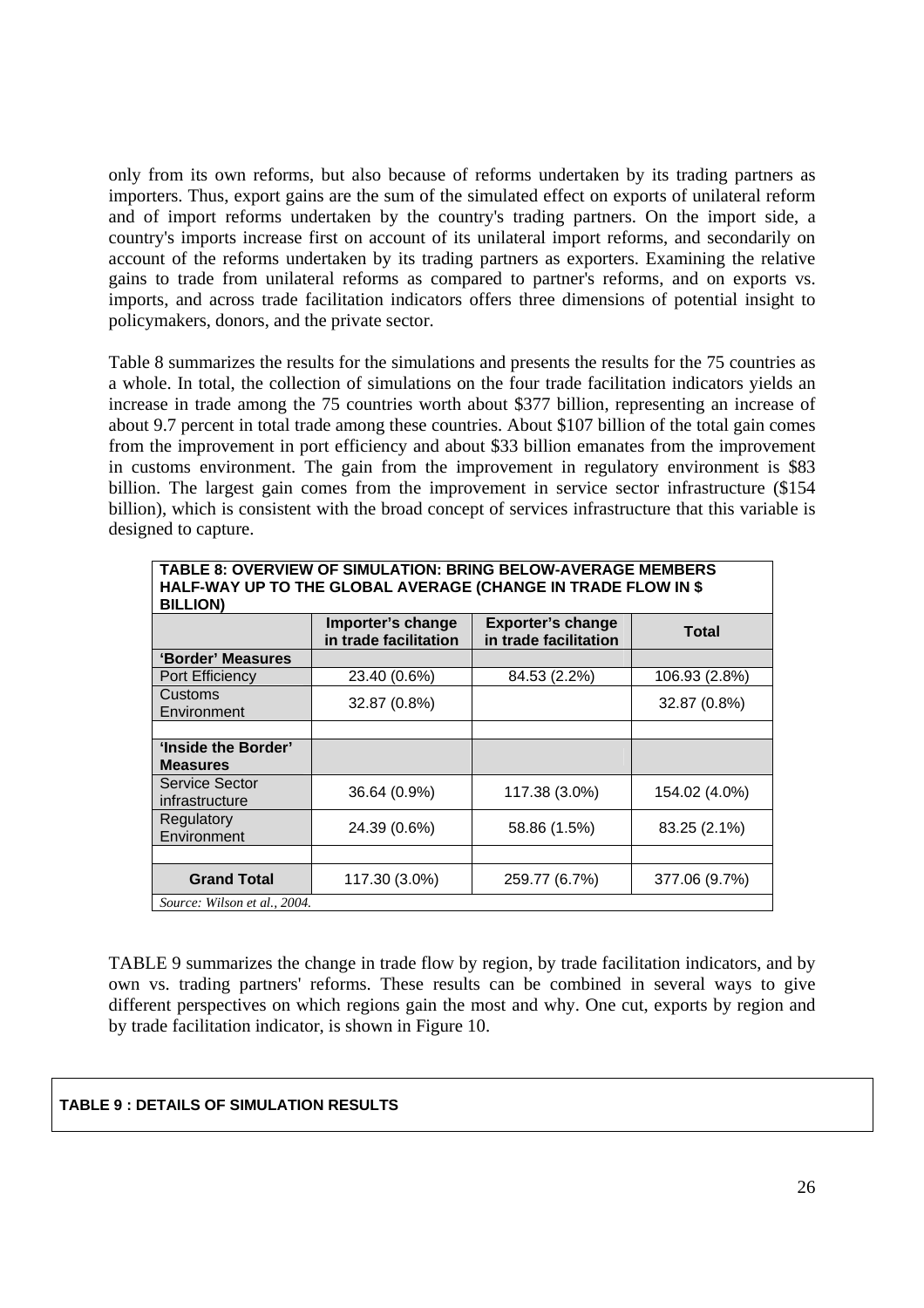|                                   | <b>Experience of Exporters</b> |                                |                                |                             |                             |                                |                                                                |                               |                                |                                |                             |                             |
|-----------------------------------|--------------------------------|--------------------------------|--------------------------------|-----------------------------|-----------------------------|--------------------------------|----------------------------------------------------------------|-------------------------------|--------------------------------|--------------------------------|-----------------------------|-----------------------------|
|                                   |                                |                                | Port efficiency                |                             | Customs<br>Environment      | <b>Requlatory Environment</b>  |                                                                | Service sector Infrastructure |                                |                                | Combined<br>effect          |                             |
| Region                            | Initial<br>Trade               | Importer<br>change,<br>percent | Exporter<br>change,<br>percent | Total<br>change,<br>Percent | Total<br>Change,<br>percent | Importer<br>change,<br>percent | Exporter<br>change,<br>percent                                 | Total<br>change,<br>Percent   | Importer<br>change,<br>percent | Exporter<br>change,<br>percent | Total<br>change,<br>Percent | Total<br>change,<br>Percent |
| East Asia                         | 753                            | 0.5                            | 7.0                            | 7.6                         | 0.8                         | 0.6                            | 3.3                                                            | 3.9                           | 0.9                            | 10.8                           | 11.7                        | 24.0                        |
| <b>ECA</b>                        | 139                            | 0.8                            | 8.7                            | 9.5                         | 0.9                         | 0.7                            | 5.5                                                            | 6.1                           | 1.4                            | 12.1                           | 13.5                        | 30.0                        |
| <b>LAC</b>                        | 179                            | 0.6                            | 7.3                            | 7.9                         | 0.9                         | 0.8                            | 3.6                                                            | 4.4                           | 0.8                            | 6.0                            | 6.8                         | 20.0                        |
| <b>MENA</b>                       | 26                             | 0.4                            | 0.2                            | 0.6                         | 0.7                         | 0.5                            | 0.1                                                            | 0.6                           | 0.7                            | 0.7                            | 1.4                         | 3.3                         |
| <b>OECD</b>                       | 2,735                          | 0.6                            | 0.0                            | 0.7                         | 0.8                         | 0.6                            | 0.6                                                            | 1.3                           | 1.0                            | 0.0                            | 1.0                         | 3.8                         |
| South Asia                        | 36                             | 0.4                            | 11.7                           | 12.1                        | 0.8                         | 0.5                            | 6.9                                                            | 7.4                           | 0.7                            | 19.2                           | 20.0                        | 40.3                        |
| <b>SS Africa</b>                  | 12                             | 0.4                            | 1.1                            | 1.4                         | 0.6                         | 0.5                            | 2.8                                                            | 3.3                           | 0.8                            | 4.8                            | 5.6                         | 10.9                        |
| <b>TOTAL</b>                      | 3,879                          | 0.6                            | 2.2                            | 2.8                         | 0.8                         | 0.6                            | 1.5                                                            | 2.1                           | 0.9                            | 3.0                            | 4.0                         | 9.7                         |
|                                   |                                |                                |                                |                             |                             |                                |                                                                |                               |                                |                                |                             |                             |
|                                   |                                |                                | <b>Experience of Importers</b> |                             |                             |                                |                                                                |                               |                                |                                |                             |                             |
|                                   |                                |                                | Port efficiency                |                             | Customs<br>Environment      |                                | <b>Regulatory Environment</b><br>Service sector Infrastructure |                               |                                |                                | Combined<br>effect          |                             |
| Region                            | Initial                        | Importer                       | Exporter                       | Total                       | Total                       | Importer                       | Exporter                                                       | Total                         | Importer                       | Exporter                       | Total                       | Total                       |
|                                   | Trade                          | change,<br>percent             | change,<br>percent             | change,<br>Percent          | Change,<br>percent          | change,<br>percent             | change,<br>percent                                             | change,<br>Percent            | change,<br>percent             | change,<br>percent             | change,<br>Percent          | change,<br>Percent          |
| East Asia                         | 620                            | 1.5                            | 2.7                            | 4.2                         | 2.2                         | 1.1                            | 2.1                                                            | 3.3                           | 2.7                            | 4.4                            | 7.0                         | 16.7                        |
| <b>ECA</b>                        | 165                            | 3.1                            | 1.8                            | 4.9                         | 3.2                         | 2.7                            | 1.3                                                            | 4                             | 5.3                            | 2.4                            | 7.7                         | 19.8                        |
| <b>LAC</b>                        | 260                            | 2.9                            | 1.3                            | 4.2                         | 3.4                         | 2.4                            | 1.4                                                            | 3.8                           | 2.9                            | 1.8                            | 4.7                         | 16.1                        |
| <b>MENA</b>                       | 32                             | 0.2                            | 1.0                            | 1.3                         | 1.3                         | 0.1                            | 1.1                                                            | 1.2                           | 0.7                            | 2.1                            | 2.8                         | 6.6                         |
| <b>OECD</b>                       | 2,761                          | 0.0                            | 2.2                            | 2.2                         | 0.1                         | 0.2                            | 1.4                                                            | 1.6                           | 0.1                            | 2.9                            | 3.0                         | 6.9                         |
| South Asia                        | 21                             | 3.1                            | 1.4                            | 4.5                         | 5.8                         | 3.3                            | 1.5                                                            | 4.8                           | 6.8                            | 2.5                            | 9.3                         | 24.4                        |
| <b>SS Africa</b>                  | 20                             | 1.5                            | 1.5                            | 3.0                         | 3.0                         | 1.8                            | 1.3                                                            | 3.1                           | 3.5                            | 2.6                            | 6.1                         | 15.2                        |
| <b>TOTAL</b>                      | 3,879                          | 0.6                            | 2.2                            | 2.8                         | 0.8                         | 0.6                            | 1.5                                                            | 2.1                           | 0.9                            | 3.0                            | 4.0                         | 9.7                         |
| FCA: East Europe and Central Asia |                                |                                |                                |                             |                             |                                |                                                                |                               |                                |                                |                             |                             |

ECA: East Europe and Central Asia LAC: Latin America and the Caribbean MENA: Middle East and North Africa SS Africa: Sub-Sahara Africa

*Source: Wilson et al., 2004.* 

#### **FIGURE 10: CHANGE IN EXPORTS BY REGION**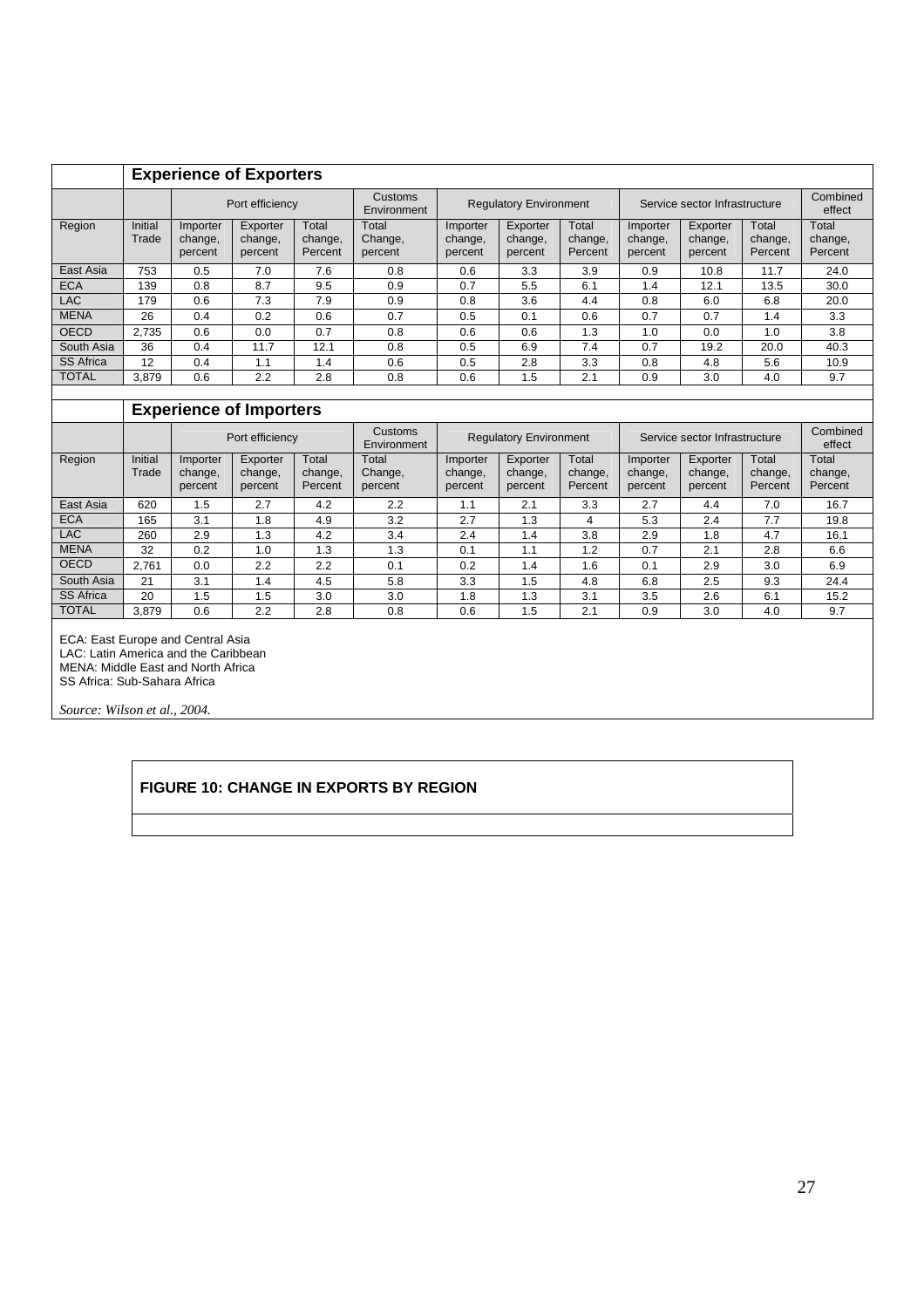

On the whole, as TABLE 9 shows, from improvement in all trade facilitation measures the highest export gain is attained by South Asia (40.3 percent). LAC is in fourth place (20 percent), after ECA (30.0 percent) and East Asia (24 percent). High gains for South Asia emanates from high export gains due to improvement in port efficiency, and service sector infrastructure. Likewise, the LAC region gains in its exports mainly come from reforms in port efficiency and service sector infrastructure. In both cases, the gains are generated from their own improvements, rather than the improvements by trading partners. In the LAC region, Mexico gathers an export gain in the amount of \$17.3 billion (i.e. the highest in the region) and Paraguay realizes a gain of 74.8 percent. Mexico and Paraguay's high gains again come from the improvement in ports and service sector infrastructure.

#### **6.3 Conclusions (iii)**

In conclusion, the results from this section suggest that the scope and benefit of unilateral trade facilitation reforms are very large and that the gains fall disproportionately on exports. Some of the policies required to improve the four trade facilitation indicators are easier to adopt than others. But the message is clear: there are significant gains to be made from improving the components of trade facilitation, even if the improvements are unilateral.

# **7. Solutions / Recommendations**

In this paper we presented the three areas that have the largest impact on logistics costs and consequently on competitiveness: (i) transport infrastructure, (ii) company logistics organization, and (iii) the organization, rules and regulations that affect trade facilitation.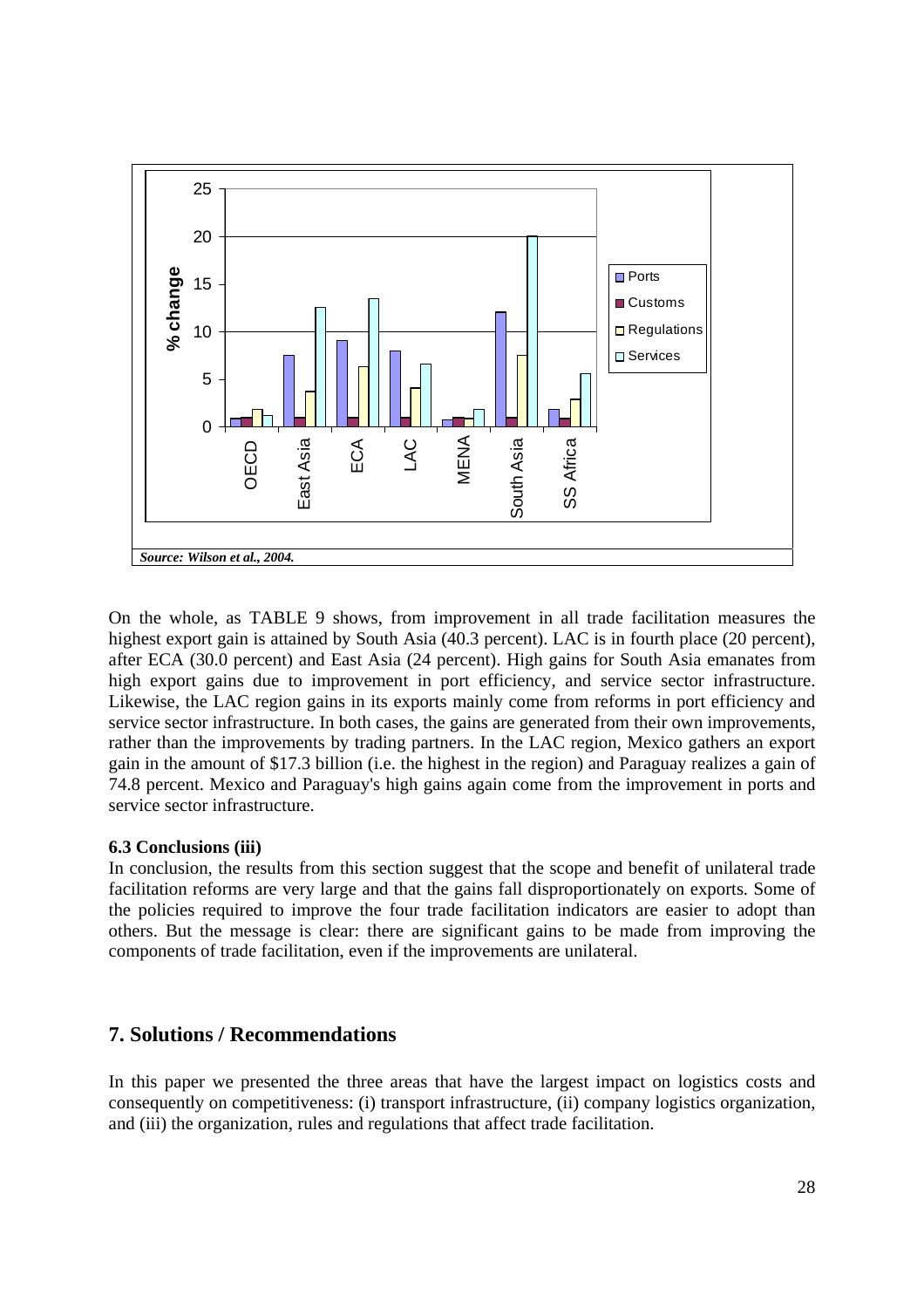The recommendations provided follow the sections developed in the paper. Some of the recommendations can be assessed following standard cost/benefit analysis. However, others can not. Such is the case of company logistics organization. A well developed market of business logistics providers can have a tremendous impact on aggregated logistics costs. The problem is that the performance of service logistics providers depends on a wide variety of factors, most of them related to investment climate (taxation, standards and quality regulation, among others). Coming up with a cost/benefit estimate for the measures aimed at improving the productivity of service logistics providers or to facilitate trade is very difficult. This is clearly not the case of infrastructure investments (road, railways, etc) because their costs and benefits can be measured with more accuracy.

#### **Recommendation 1: Latin America needs to spend more and better in infrastructure**

- *Latin America needs to spend 'more' in infrastructure*. On average, countries in the region spend less than 2 percent of GDP in infrastructure, while 3 to 6 percent is needed to keep pace with other countries like China or Korea<sup>13</sup>. Regardless of the source of financing, infrastructure investment costs (including operation and maintenance costs) are ultimately borne by users or taxpayers. So, if infrastructure investment is to increase, users must cover a higher share of the costs. This requires changing the payment culture as well as protecting users who cannot afford to pay creating safety nets programs.
- *Latin America needs to spend 'better'*. Resources should be better allocated between investment and maintenance. The temptation to build "white elephants" should be avoided; countries in LAC ought to conduct careful analysis of investment needs, eliminating biases towards investment in operation and maintenance of infrastructure. New investments must focus on increasing productivity and competitiveness, though that does not need to be at the expense of social goals, since universal coverage of water, sanitation, and electricity could be achieved within ten years for less than 0.25 percent of GDP a year. Subsidies must be better targeted to those who need them. The most important concern when it comes to infrastructure investment in Latin America is project selection. The vast majority of countries lack the institutional set up to prioritize investment according to sound processes and cost/benefit criteria. Moreover, few countries have the institutions and technical skills to monitor the achievement of the outcomes sought by infrastructure projects. In summary, in order to increase the quality of their infrastructure, Latin American countries need to set up institutions capable of conducting adequate planning, cost benefit analysis and monitoring and evaluation.

As an illustration of a cost/benefit analysis we present two cases prepared for World Bank investment loans. The rates of returns and Net Present Values obtained from these investments are quite high in both cases above  $25\%$ <sup>14</sup>. Both projects finance investment in maintenance of roads and aim at improving the quality of transport infrastructure.

-

<sup>&</sup>lt;sup>13</sup> A recent World Bank study "Argentina: Infrastructure for Growth and Poverty Alleviation" indicates that Argentina would need to invest between 2.5 to 4% of GDP to cover its investment needs in the next 5 years.

 $14$  It should be highlighted that the cost-benefit analysis presented are ex-ante, no ex-post information is available to test whether the estimated benefits differ from actual benefits.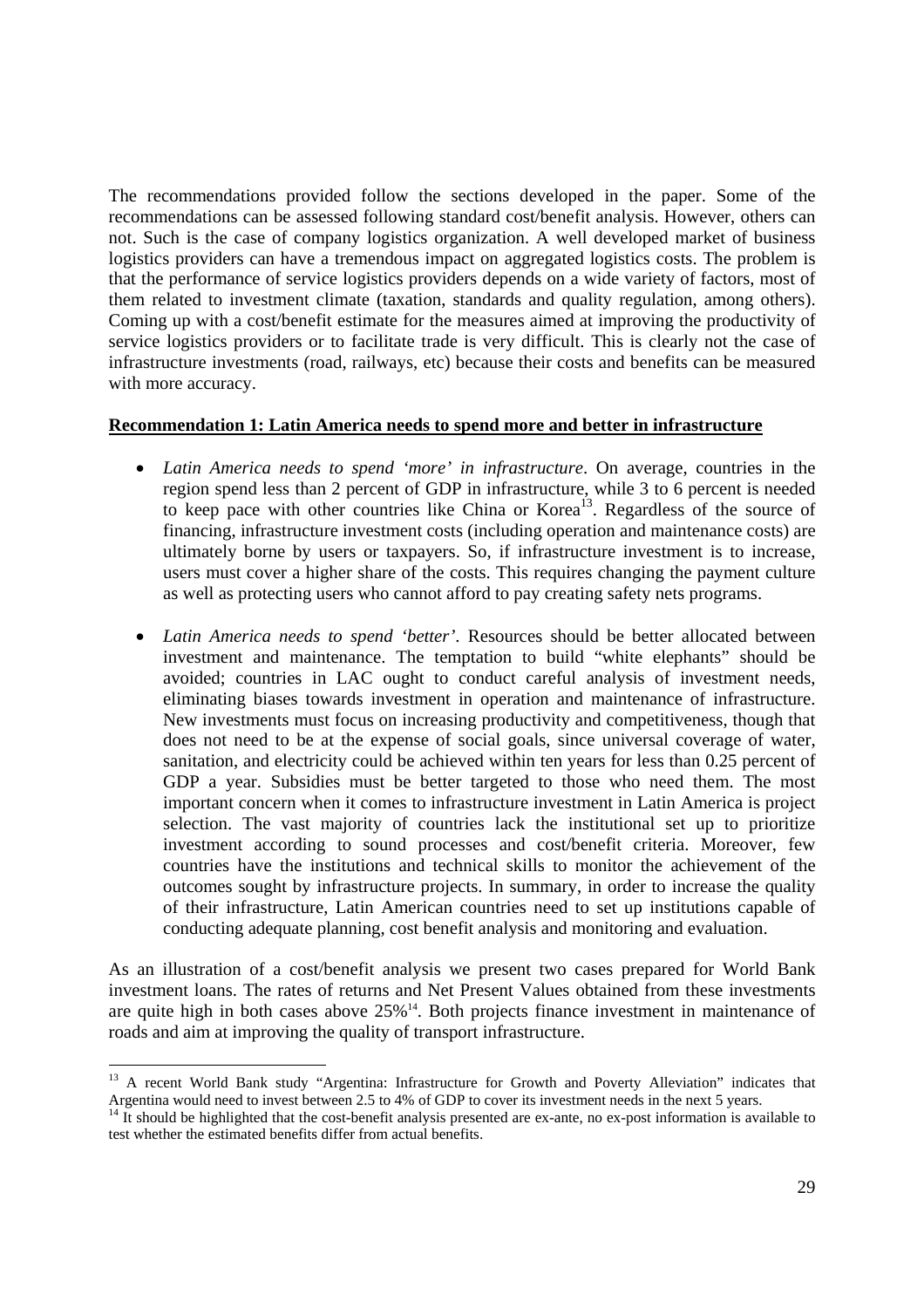The economic analysis of both cases was carried on using the Highway Design and Maintenance Standard Model (HDM-III), which simulates the deterioration of the road on the basis of existing conditions, the traffic on the road, and measures the incremental benefits to the road users from a base "without project" alternative. A sensitivity analysis<sup>15</sup> was also carried out in both cases.

**Cost Benefit Analysis Case 1: Bolivia's Road Rehabilitation and Maintenance Project** 

An economic analysis was undertaken as part of project preparation. The investment component includes the rehabilitation of the Calamarca-San Pedro and the Boyuibe-Yacuiba road segments. Table 10 below summarizes the results of the analysis of the rehabilitation component. The present value of the economic and financial benefits has been calculated using a 12 percent discount rate.

| <b>TABLE 10: BOLIVIA CASE: SUMMARY OF ECONOMIC ANALYSIS</b>                  |                               |                           |                      |                  |  |  |  |
|------------------------------------------------------------------------------|-------------------------------|---------------------------|----------------------|------------------|--|--|--|
|                                                                              | <b>Present Value of Flows</b> |                           | <b>Fiscal Impact</b> |                  |  |  |  |
|                                                                              | <b>Economic Analysis</b>      | <b>Financial Analysis</b> | Taxes                | <b>Subsidies</b> |  |  |  |
| Benefits: US\$ million                                                       | 45.16                         | 60.99                     | 15.83                |                  |  |  |  |
| Costs: US\$ million                                                          | 23.40                         | 27.51                     | 4.11                 |                  |  |  |  |
| Net benefit (NPV):<br>US \$ million                                          | 21.76                         | 33.48                     | 11.72                |                  |  |  |  |
| IRR(%)                                                                       | 27.0%                         | 31.0%                     |                      |                  |  |  |  |
| Source: World Bank, 2001: Bolivia, Road Rehabilitation & Maintenance Project |                               |                           |                      |                  |  |  |  |

The summary of benefits and costs suggests that the proposed project would reduce road-user transport costs by (a) lowering vehicle operation, accident, and travel time costs, (b) removing physical constraints to road transport of goods and people within Bolivia and from Bolivia to the neighboring countries of Argentina and Chile, and (c) allowing the provision of more reliable and safer transport services..

The sensitivity analysis show that both subprojects will continue to show rates of return above a cutoff of 12 percent<sup>16</sup> (rate most commonly used in World Bank projects) in the event of a 20 percent increase in the investment cost, a 20 percent decrease in the benefits or a combination of the two. In these latter events, the rate of return results to be 16.9 percent.

| <b>TABLE 11: BOLIVIA SENSITIVITY ANALYSIS</b> |    |        |                   |         |                   |         |  |
|-----------------------------------------------|----|--------|-------------------|---------|-------------------|---------|--|
|                                               |    |        | Increase in Costs |         |                   |         |  |
|                                               |    |        | 20%<br>0%         |         |                   |         |  |
|                                               |    |        | NPV(US\$ million) | ERR (%) | NPV(US\$ million) | ERR (%) |  |
| Decrease                                      | in | $0\%$  | 21.76             | 27.0%   | 17.08             | 22.2%   |  |
| <b>Benefits</b>                               |    | $-20%$ | 12.73             | 21.2%   | 8.05              | 16.9%   |  |

<sup>-</sup><sup>15</sup> Analysis of how sensitive outcomes are to changes in the assumptions. The assumptions that deserve the most attention should depend largely on the dominant benefit and cost elements and the areas of greatest uncertainty of the program or process being analyzed.

<sup>&</sup>lt;sup>16</sup> The World Bank adopted a 12 percent discount rate for all its investment projects. This discount rate has been applied to all Cost -Benefit analysis in investment projects since 2000.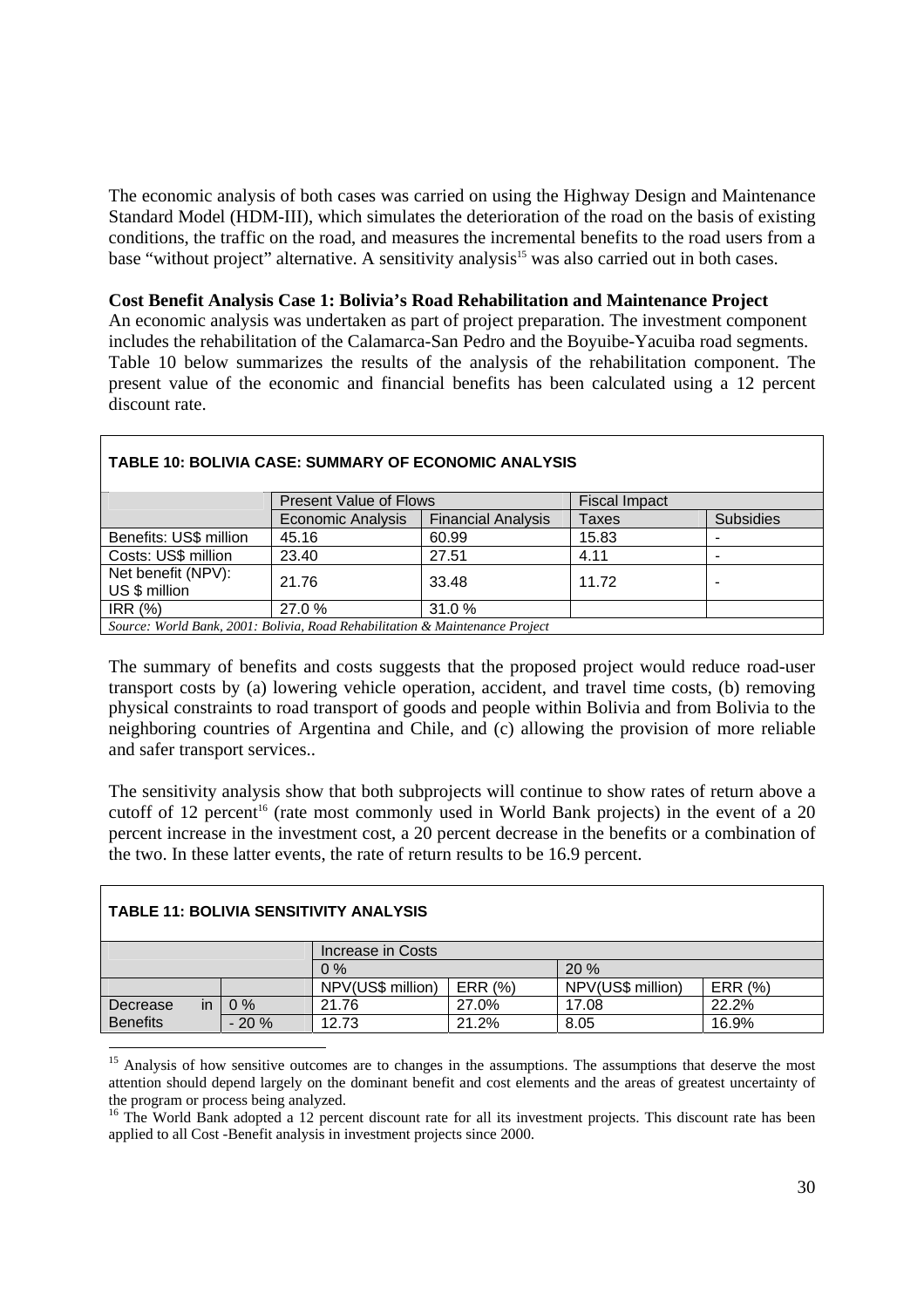Switching values were calculated for the increase in costs or the reduction in benefits. In the case of the Calamarca-San Pedro sub-project, costs would have to increase by more than 72 percent or benefits reduced by more than 42 percent for the sub-project to yield a rate of return lower than 12 percent. In the case of the Boyuibe-Yacuiba sub-project, costs would have to increase more than 1.5 times, or benefits reduce by more than 61 percent for the project to become not economically feasible. These results show the robustness of the economic worth of the rehabilitation investments.

## **Cost Benefit Analysis Case 2: Mexico's Federal Highway Maintenance Project**

The main objective of this project is the reduction of road transport costs and the preservation of the road network in an efficient and sustainable manner. The proposed investments would reduce road user transport costs by lowering vehicle operating and travel time costs. An economic analysis was done for the civil works program under the project consisting of: (i) rehabilitation and maintenance program (85 percent of civil works); (ii) comprehensive maintenance by contract program (7 percent of civil works); and (iii) bridge rehabilitation program (8 percent of civil works).

Table 12 below summarizes the net present value (NPV), internal rate of return (IRR), and modified internal rate of return (MIRR) of the programs.

| TABLE 12: MEXICO CASE, SUMMARY OF ECONOMIC ANALYSIS                   |                |                |                         |              |  |  |  |
|-----------------------------------------------------------------------|----------------|----------------|-------------------------|--------------|--|--|--|
|                                                                       | Rehab.<br>&    | Comprehensive  | <b>Bridge</b><br>Maint. | All Programs |  |  |  |
| <b>Present Value of Flow</b>                                          | Maint. Program | Maint. Program | Program                 |              |  |  |  |
| Benefits: US\$ million                                                | 304            |                | 231                     | 612          |  |  |  |
| Costs: US\$ million                                                   | 54             | 12             | 11                      | 77           |  |  |  |
| Net benefits (NPV): US\$ million                                      | 250            | 65             | 220                     | 535          |  |  |  |
| <b>IRR (%)</b>                                                        | 114%           | 140%           | 68%                     | 111%         |  |  |  |
| MIRR $(%)$                                                            | 36%            | 38%            | 57%                     | 40%          |  |  |  |
| Source: World Rank, 2000: Mexico, Federal Highway Maintenance Project |                |                |                         |              |  |  |  |

*Source: World Bank, 2000: Mexico, Federal Highway Maintenance Project*

The Ministry of Communications and Transports of Mexico (SCT) estimated maintenance and rehabilitation costs in financial and economic terms (net of taxes), economic costs being on average 85 percent of financial costs; and defined vehicle fleet characteristics and unit costs for five vehicle classes. Traffic growth rate was set to 3 percent based on past trends for the duration of the analysis period. The discount rate was set to 12 percent.

An analysis of the road conditions in 2001 indicated that 23 percent of the network was in good condition, 34 percent in fair condition (requiring seals or thin overlays), 19 percent in poor condition (requiring overlays) and 24 percent in very poor condition (requiring thick overlays or reconstruction). By 2004, the successful implementation of the program resulted in roads in good and fair condition accounting for 75 percent of the total.

The sensitivity analysis shows that the first year rehabilitation and maintenance program IRR is 114 percent and the MIRR is 36 percent. Assuming there is an increase of 20 percent in agency costs, the IRR decreases to 97 percent and the MIRR to 33 percent. A 20 percent decrease in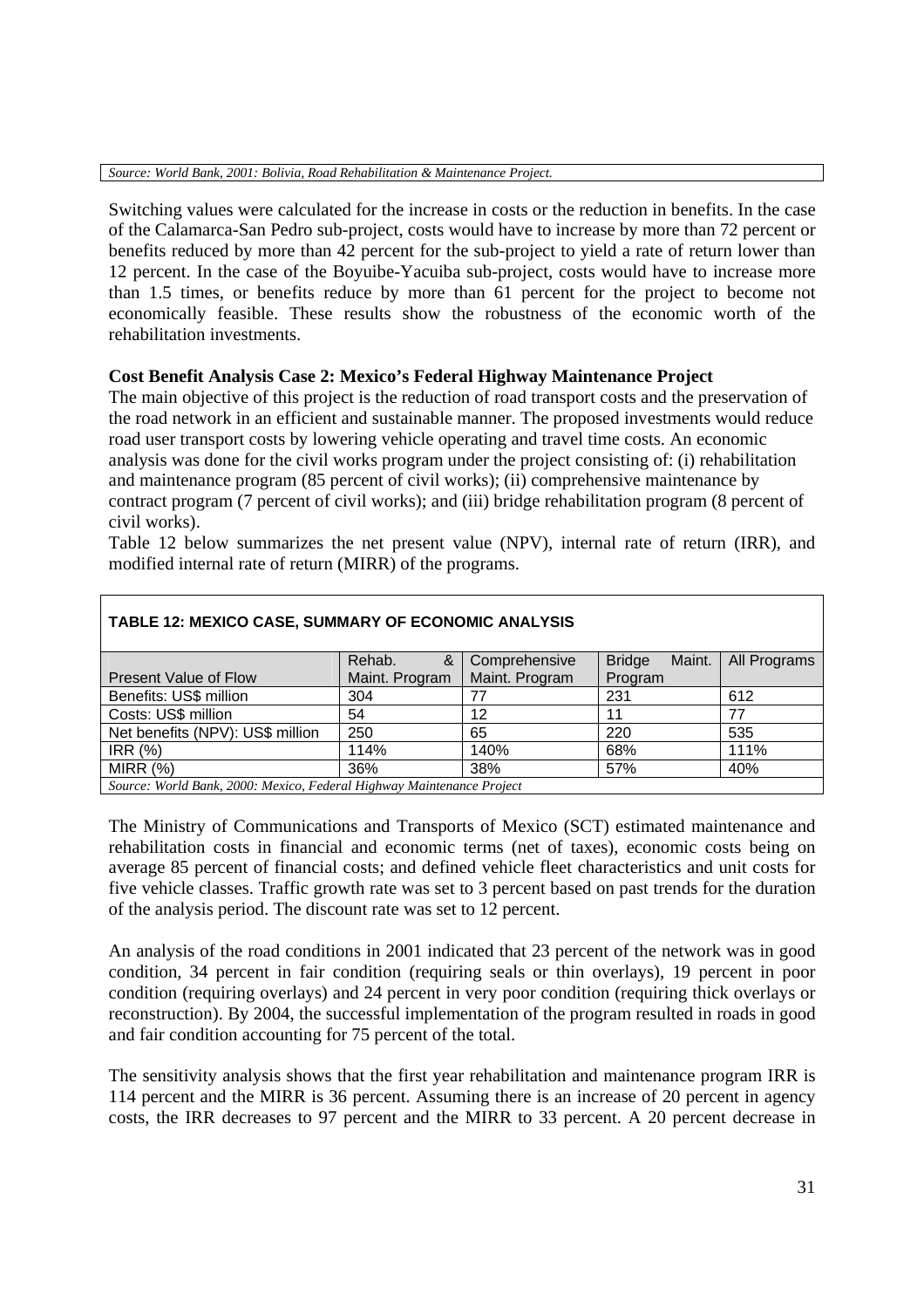traffic decreases the IRR to 91 percent and the MIRR to 32 percent. A combination of increase agency costs by 20 percent and a decrease in traffic by 20 percent decreases to IRR to 77 and the MIRR to 30 percent.

| <b>TABLE 13: MEXICO: SENSITIVITY ANALYSIS</b>                         |        |              |            |        |            |  |
|-----------------------------------------------------------------------|--------|--------------|------------|--------|------------|--|
| Increase in Agency Costs                                              |        |              |            |        |            |  |
|                                                                       |        | $0\%$<br>20% |            |        |            |  |
|                                                                       |        | IRR(%)       | MIRR $(%)$ | IRR(%) | MIRR $(%)$ |  |
| Decrease in                                                           | $0\%$  | 114          | 36         | 97     | 33         |  |
| Traffic                                                               | $-20%$ | 91           | 32         |        | 30         |  |
| Source: World Bank, 2000: Mexico, Federal Highway Maintenance Project |        |              |            |        |            |  |

To have a net present value equal to zero, agency costs have to be 560 percent higher than the estimated costs or traffic levels reduced to only 18 percent of the estimated traffic. These events have a very low probability of occurrence indicating that the project economic viability was very robust.

### **Recommendation 2: Latin America needs to bundle infrastructure investments with the adoption of policies aimed at improving the efficiency of service logistics providers.**

Previous sections showed firms in Latin America need to have high levels of inventories. This responds to the lack of good quality infrastructure and unreliable service providers. For instance, it has been documented that the trucking industry in Colombia has very low standards of quality imposing high costs to export oriented firms<sup>17</sup>.

The policies required to reduce high inventory levels are clear: improvements in transport infrastructure have to be accompanied with appropriate and effective regulation, for instance a good framework for the development of multimodal operators. Likewise the deregulation of associated markets can also have a significant impact on inventory levels and then reducing the costs of doing business. The ultimate goal of better regulation is to foster private sector investment to provide a menu of efficient logistics services, including among others dry ports and multimodal distribution centers.

Policy reforms aimed at improving sector regulation are not costly, as it requires changes in laws and other norms and regulations. However, even if the monetary costs are low, political costs could be quite high and a *de facto* barrier to change. The challenge then is to find out how countries in Latin America can generate the political consensus needed to adopt the optimal policies to reduce logistics costs.

Table 14 shows the results of an exercise conducted by Guasch [2004] that estimates the effect of reducing logistics costs from 34 percent of product value to 20 percent in Peru. The results are impressive. To achieve the reduction of logistics costs presented by Guasch, it is necessary to combine investments in infrastructure and changes in regulations. Thus, the monetary cost is difficult to estimate, but the potential benefit is huge. Assuming the increase in demand and

<sup>1</sup> <sup>17</sup> World Bank "Infraestructura Logística y de Calidad para la Competitividad de Colombia" Report 35061, 2006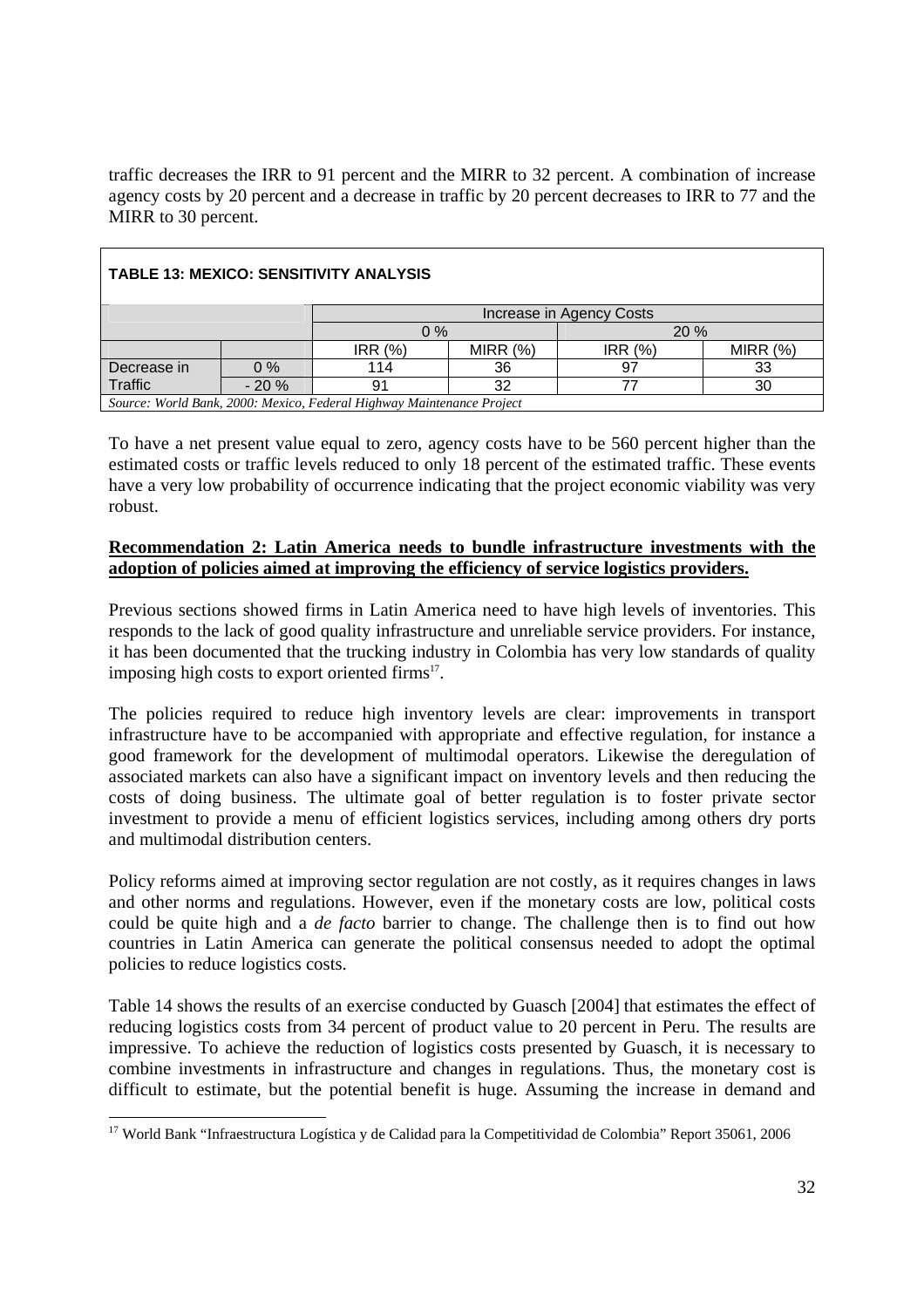employment presented in Table 14 fosters the rate of growth just 1 percent, the Peruvian GDP would grow US\$800 million per year (the nominal 2005 GDP was US\$79 billion). This growth would generate additional fiscal space to fund the investment required to address infrastructure bottlenecks.

| <b>Sector</b>                | <b>Increase in Demand</b> | <b>Increase in Employment</b> |
|------------------------------|---------------------------|-------------------------------|
| <b>Agro-industry</b>         | 12%                       | 6 %                           |
| <b>Wood and furniture</b>    | 14%                       | $16 \%$                       |
| <b>Textiles</b>              | 8%                        | 9%                            |
| Leather / shoes              | 18%                       | 15%                           |
| <b>Mining industry</b>       | 10 %                      | 2.5%                          |
| Source: Guasch, 2004. Mimeo. |                           |                               |

**TABLE 14: IMPACT OF THE REDUCTION IN LOGISTICS COSTS FROM 34% TO 20%** 

**Recommendation 3: Latin American countries need to adopt policies to improve trade facilitation. In particular, they need to (i) strengthen the institutions that promote trade facilitation; (ii) support the internationalization of national firms, which implies helping national firms open new markets and adopt the technologies and quality standards required to compete in the global economy; (iii) the implementation of effective multimodality laws, providing in particular insurance across modes and the use of a single bill of landing; (iv) the improvement of access areas to ports and connections to the other transport modes ;and (v) facilitate the development and offer of associated service such as transport services, testing, cooling services, logistic terminals/dry ports.**

In Latin America, recent studies [Soloaga et al.,2007] show that main reforms on trade facilitation are of relatively of low costs, as they relate to regulatory and policy reforms, and not to hard infrastructure. Thus, it is expected that benefits from reform will most likely outweigh the costs.

The areas that would benefit from a better policy design and implementation and a capacity building program to strengthen trade promotion institutions are:

- *Country Strategy for capacity building in trade facilitation includes the creation (or* strengthening) of an export development corporation to promote international trade National governments should aim at reducing administrative costs through better regulations. Finally, it also incorporates the 'building connections' component fostering the access and flow of information needed to achieve access to new markets or expand the share in international markets where local firms are present.
- *Support the modernization of local firms' processes related to international trade*  International competition will make firms more efficient, innovative and therefore competitive. It had been observed that firms that go global tend to stay through, while firms that stay local tend to disappear overtime. Latin American firms need to insert themselves in the new international economy. Accordingly, firms need to create their own trade facilitation strategies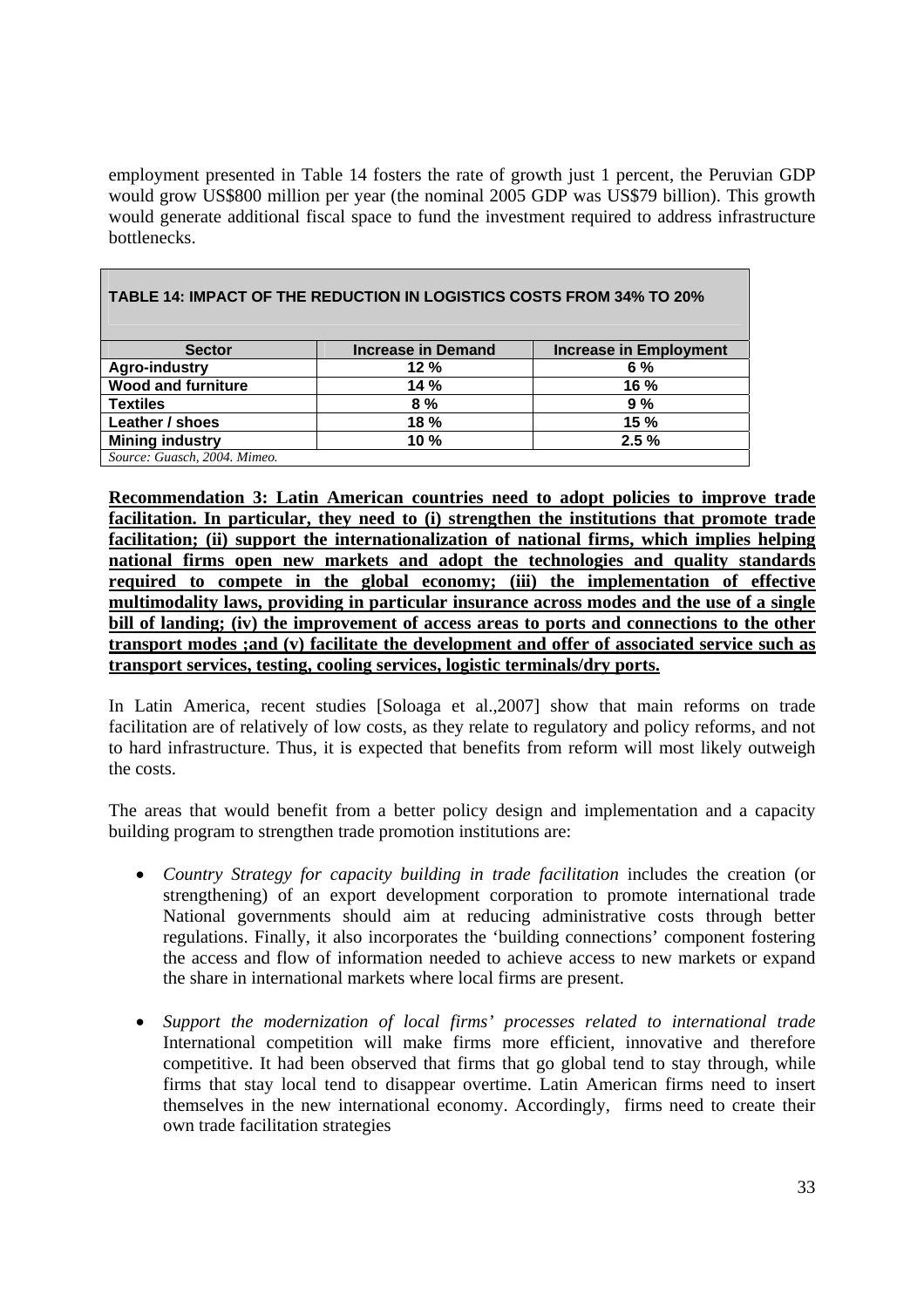- *Creation of a National Logistics Council* with the participation of the public bodies responsible for providing services (Transportation, Public Works, Customs), and fundamentally those representing users (Foreign Trade, Industry, Agriculture, SMEs), and other representatives of the private sector (chambers of commerce). Its aim would be to define an agenda of actions to reduce logistics costs, establish measurement and control procedures, develop a control panel of logistics actions, and make regular followup of its progress. It has increasingly been recognized that achievement of real operational improvement depends crucially on improved communication among private traders and freight forwarders, transport providers, and the government services that regulate and control movements across borders.
- *Central focus on modernization and simplification of custom procedures*, introduction of computer applications to make processes more efficient and transparent, special lines for reliable clients, randomized testing and improvement in human resource management, all as instruments that will gradually shift the basic orientation of the custom services from obstructing easy flow of private international trade to actively facilitating it. Performance indicators might be collected monthly and published on the internet, which will help to stimulate action towards further improvement.
- *Special emphasis on the development of multimodality and access to essential facilities, particularly ports.* Very few countries have adopted a comprehensive multimodality law that allows for the use of a single bill of landing and provides insurance across modes. Similarly, most countries fail to have a well integrated and connected access to ports leading to congestion and urban chaos around the port areas. A plan for an effective logistic part near the port is critical.
- *Heavier emphasis on a comprehensive and coherent supply of associated logistic services.* In particular assuring the supply of effective transport services include, treatment of cool, testing and certification, logistic terminals and dry ports, adoption of quality standards.
- *Creation of regional trade facilitation committees.* The main role of these committees would be to recommend policies and procedures to improve border crossings and regional facilities so as merchandise do not need to pass through the capital, as is usually the case in most Latin American and Caribbean countries and to make the regions engines of growth. As part of the tasks of these committees a common regional website could be developed to promote trade facilitation, provide up-to-date information on procedures for crossing the various border points and on delay times, and to convey distance-learning programs in transport and logistics management, assisted by international associations.

Below we present a summary table (TABLE 15) with qualitative benefit/cost ratios. We can only provide a quantitative range for benefit/cost ratios, expressed as an Internal Rate of Return (IRR). The other two solutions involve institutional reforms that have a very low monetary cost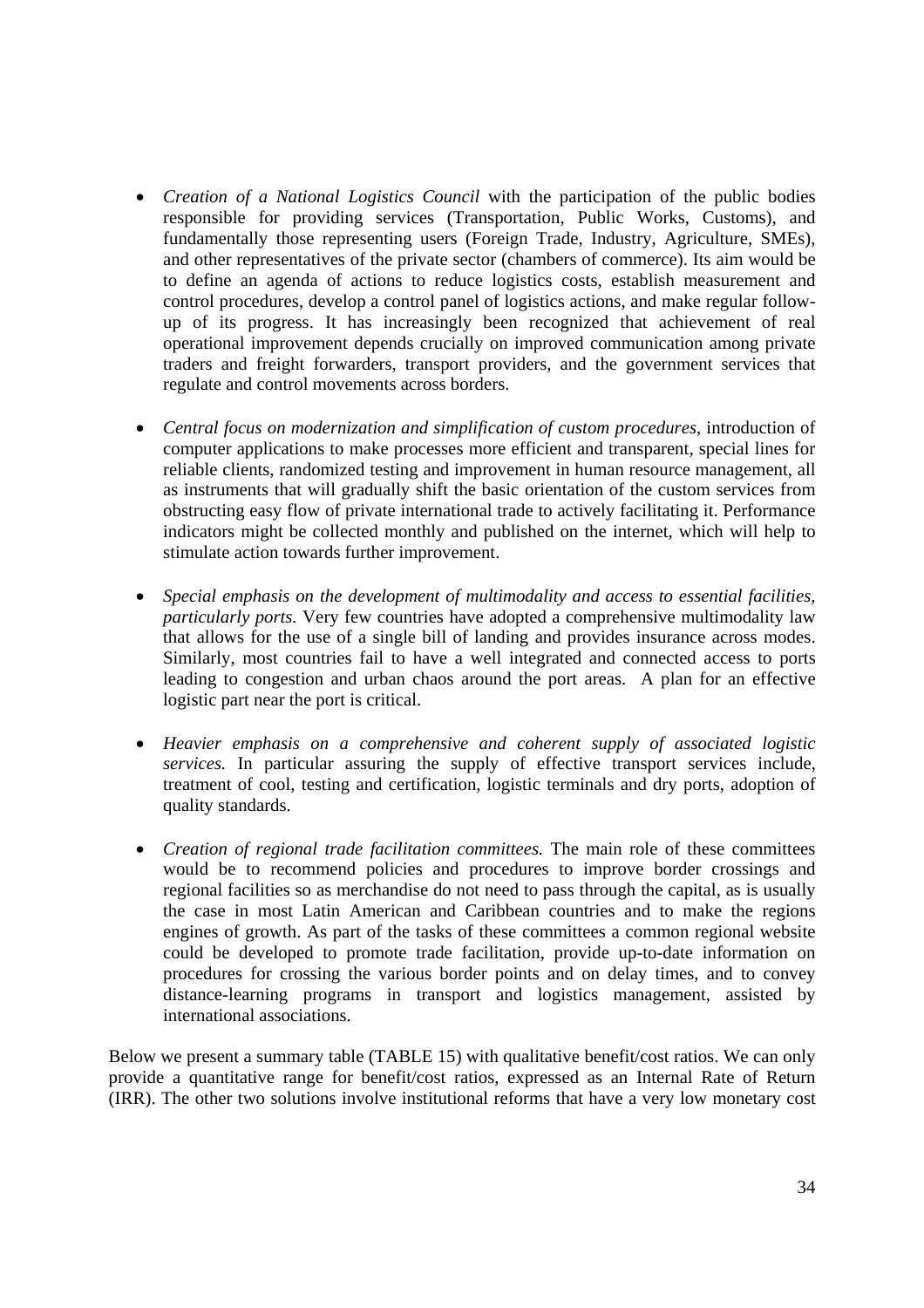but are seldom implemented due to political difficulties. Accordingly, the table presents two criteria to the rank the solutions.

| Solutions/Recommendation                                                        | Quantitative<br>range of IRR                                                                                                                                                           | Qualitative<br>ranking* |  |
|---------------------------------------------------------------------------------|----------------------------------------------------------------------------------------------------------------------------------------------------------------------------------------|-------------------------|--|
| More and better<br>investment in<br><i>infrastructure</i>                       | <b>Between 25-50%</b><br>(World Bank<br>investment<br>projects)                                                                                                                        | Medium/high             |  |
| Policies aimed at<br>improving the efficiency of<br>logistics service providers | <b>Higher than</b><br>$50\%$ (due to very<br>low monetary<br>cost of<br>implementation<br>and enforcement)<br>Costs<br>significantly<br>lower than<br>investment in<br>infrastructure) | High                    |  |
| Policies to improve trade<br>facilitation                                       | <b>Higher</b> than<br>50% (due to very<br>low monetary<br>cost of<br>implementation<br>and enforcement)<br>Costs<br>significantly<br>lower than<br>investment in<br>infrastructure)    | <b>Very High</b>        |  |

#### **TABLE 15: SUMMARY TABLE WITH QUALITATIVE BENEFIT/COST RATIOS**

\* Qualitative ranking: given current political constraints and difficulties associated with planning, design and implementation of infrastructure projects, Very High means that benefit/cost ratios from adopting this solution are the highest but are the least likely to be implemented given the political economy behind these policies. Despite having a lower qualitative ranking, traditional investment in infrastructure has proven easier to carry out.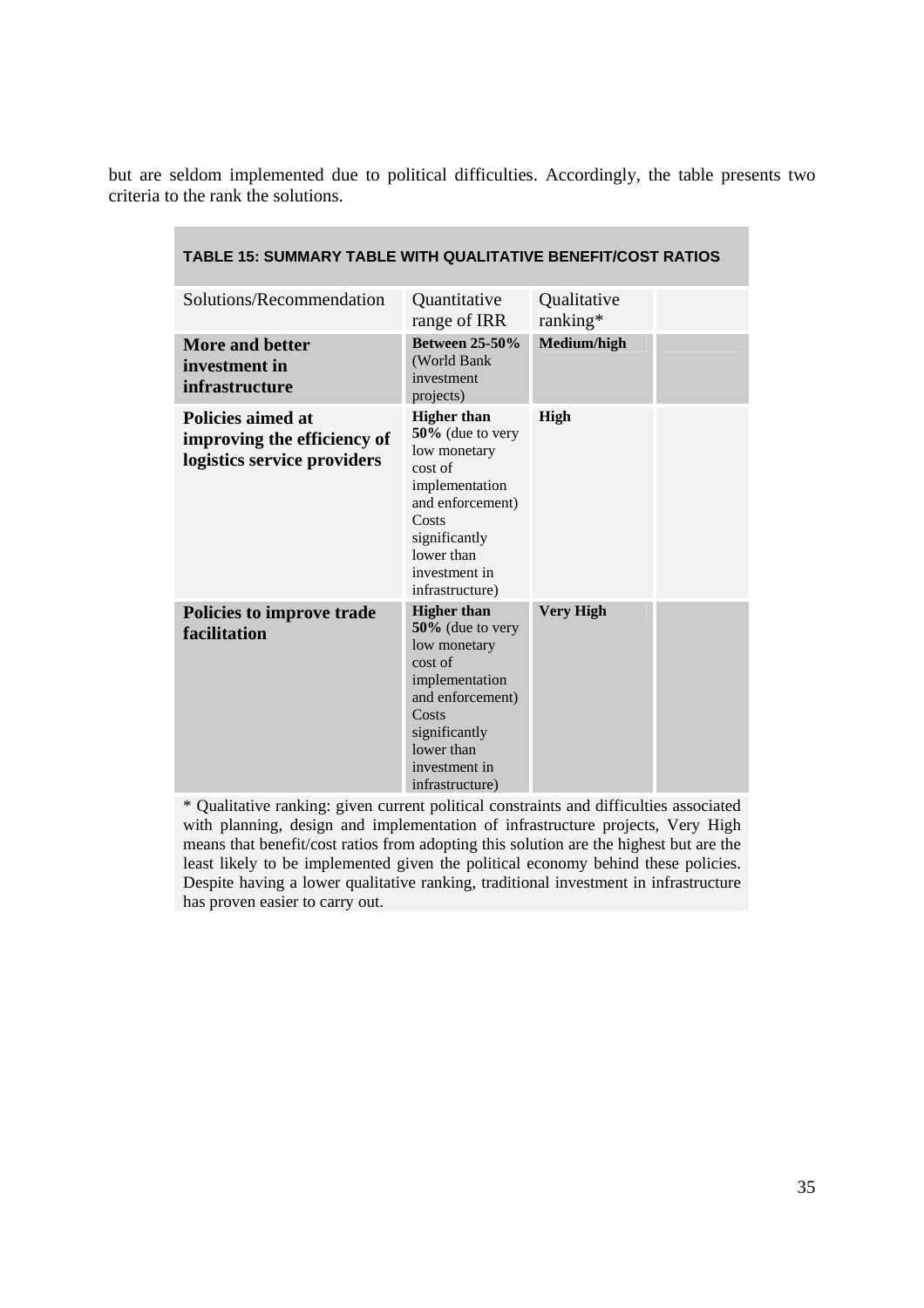## **8. References**

- 1. Aschauer, D., 1989: Is Public Expenditure Productive? *Journal of Monetary Economics,* 23, 177- 200.
- 2. Baltagi, H. and N. Pinnoi, 1995: Public Capital Stock and State Productivity Growth: Further Evidence from an Error Components Model. *Empirical Economics*, 20, 351-59.
- 3. Briceño-Garmendia, C., A. Estache, and N. Shafik, 2004: Infrastructure Services in Developing Countries: Access, Quality, Costs and Policy Reform. *Policy Research Working Paper 3468*. The World Bank. Washington, D.C.
- 4. Canning, D., 1999. The Contribution of Infrastructure to Aggregate Output. *Policy Research Working Paper 2246*. The World Bank. Washington, D.C.
- 5. Cashin, P., 1995: Government Spending, Taxes, and Economic Growth. *IMF Staff Papers.* 42 (2), 237-69. International Monetary Fund, Washington, D.C.
- 6. Calderon, C., L. Serven, 2003a: The Output Cost of Latin America's Infrastructure Gap. In W. Easterly and L. Serven, eds. *The Limits of Stabilization: Infrastructure, Public Deficit and Growth in Latin America*. Palo Alto, Calif. and Washington D.C.: Stanford University Press and the World Bank.
- 7. Calderon, C., L. Serven, 2003b: Macroeconomic Dimensions of Infrastructure in Latin America. *Presented at the Four Annual Stanford Conference on Latin American Economic Development*, November, 13-15.
- 8. Calderon, C., L. Serven, 2004a: Trends in Infrastructure in Latin America, 1980-2001. *Policy Research Working Paper 3401*. The World Bank. Washington, D.C.
- 9. Calderon, C., L. Serven, 2004b: The Effects of Infrastructure Development on Growth and Income Distribution. *Policy Research Working Paper 3400*. The World Bank. Washington, D.C.
- 10. Calderon, C., L. Serven, 2006: Is infrastructure Capital Productive? The World Bank, Washington, D.C. Processed.
- 11. Demetriades, P. and T. Mamuneas, 2007: Intertemporal Output and Employment Effects of Public Infrastructure Capital: Evidence from 12 OECD Economies. *The Economic Journal*, 110, 687-712.
- 12. Escribano, A., N. Peltier-Thiberge, L. Garrido, and H. Singh, 2005: The Impact of Infrastructure on Competitiveness in Latin America: A Firm Level Analysis Based on Investment Climate Assessment. The World Bank. Washington D.C.
- 13. Esfahani, H and M. T. Ramirez, 2002: Institutions, Infrastructure and Economic Growth. *Journal of Development Economics*. 70, 443-77.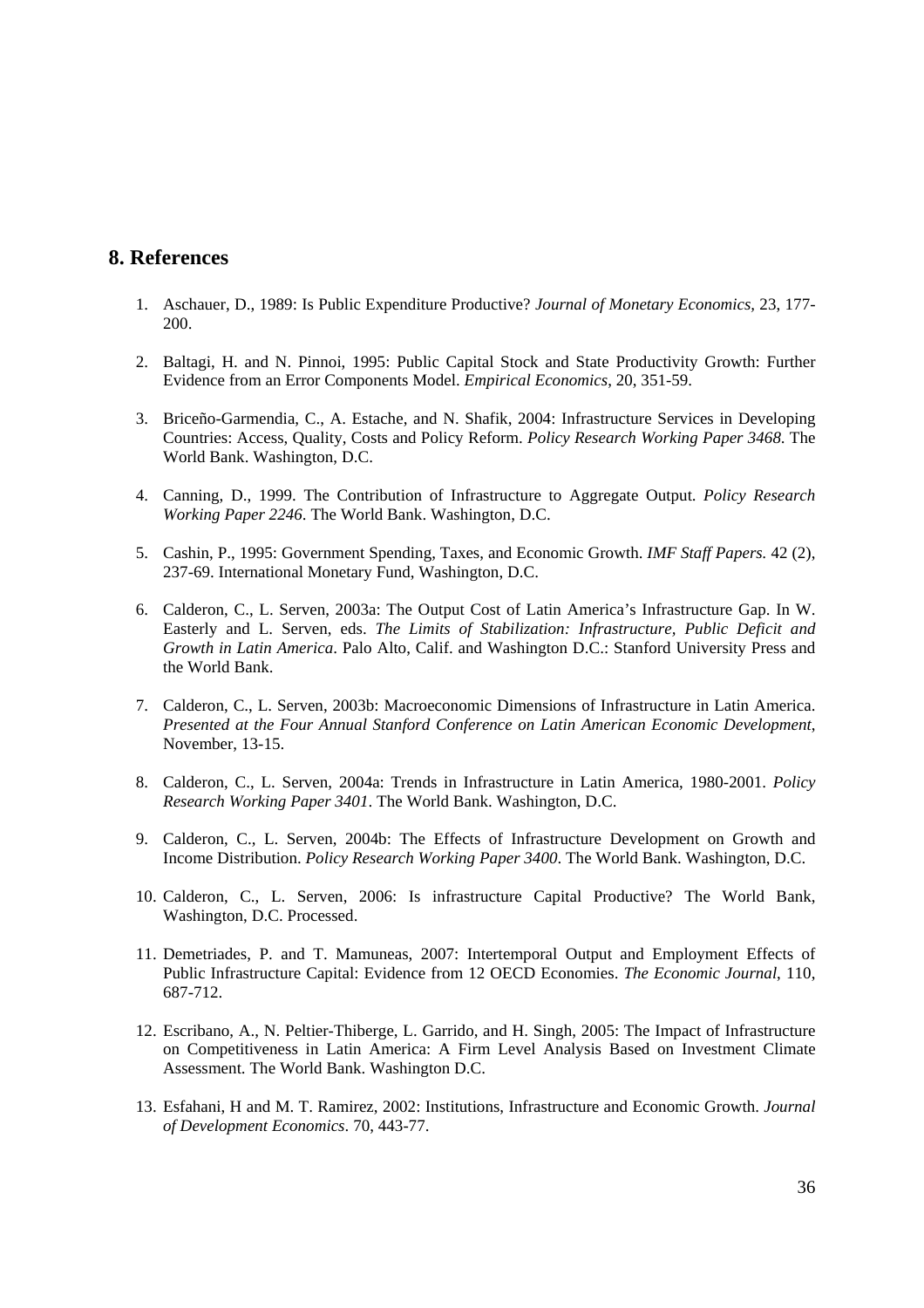- 14. Fay, M. and M. Morrison, 2007: *Infrastructure in Latin America and the Caribbean. Recent Developments and key Challenges*. Directions in Development. Infrastructure. The World Bank. Washington, D.C.
- 15. Fernald, J.G., 1999: Roads to Prosperity? Assessing the Link between Public Capital and Productivity. *The American Economic Review*, 89, 619-38.
- 16. Gramlich, E., 1994: Infrastructure Investment: A Review Essay. *Journal of Economic Literature*, 32, 1176-96.
- 17. Guasch, J.L., 2004: *Presentación: Elementos de Una Estrategia de Desarrollo de la Competitividad en un Entorno Descentralizado*. Mimeo.
- 18. Guasch, J.L., M. Fay. 2003, Economic Activity, Agglomerations and Logistics in the Mexican Southern States. In *Mexico: Southern States Development Strateg*y. The World Bank. Washington, D.C.
- 19. Guasch, J.L. and J. Kogan, 2001: Inventories in Developing Countries: Levels and Determinants – A Red Flag for Competitiveness and Growth. In *Policy Research Working Paper 2552.* The World Bank. Development Economics. Office of the Senior Vice President and Chief Economist. Latin America and the Caribbean Region. Finance, Private Sector and Infrastructure Unit. Washington, D.C.
- 20. Guasch, J.L. and J. Kogan, 2003: Just-in-Case Inventories: A Cross Country Analysis. In *Policy Research Working Paper 3012.* The World Bank. Latin America and the Caribbean Region. Finance, Private Sector and Infrastructure Unit. Washington, D.C.
- 21. Guasch, J.L. and J. Kogan, 2006: Inventories and Logistic Costs in Developing Countries: Levels and Determinants – A Red Flag for Competitiveness and Growth. *Revista de la Competencia y de la Propiedad Intelectual*. Lima, Perú.
- 22. Hausman, W.H., H.L. Lee and U. Subramanian, 2005: *Global Logistics Indicators, Supply Chain Metrics and Bilateral Trade Patterns*. Mimeo.
- 23. Heston, A., R. Summers, and B. Aten, 2002: Penn World Table Version 6.1. *Center for International Comparisons at the University of Pennsylvania*, October.
- 24. Holtz-Eakin, D., 1994: Public Sector Capital and the Productivity Puzzle. *The Review of Economics and Statistics*, 76(1), 12-21.
- 25. Hulten, C. 1996: Infrastructure Capital and Economic Growth: How Well You Use It May Be More Important than to How Much You Have. *NBER Working Paper 5847*. National Bureau of Economic Research, Cambridge Mass.
- 26. Micco, A. and T. Serebrisky, 2006: Competition Regimes and Air Transport Costs: The effects of open skies agreements. *Journal of International Economics*, 20, 25-51
- 27. Röller, L. and L. Waverman, 2001: Telecommunications Infrastructure and Economic Development: A Simultaneous Approach. *American Economic Review*, 91, 9009-23.